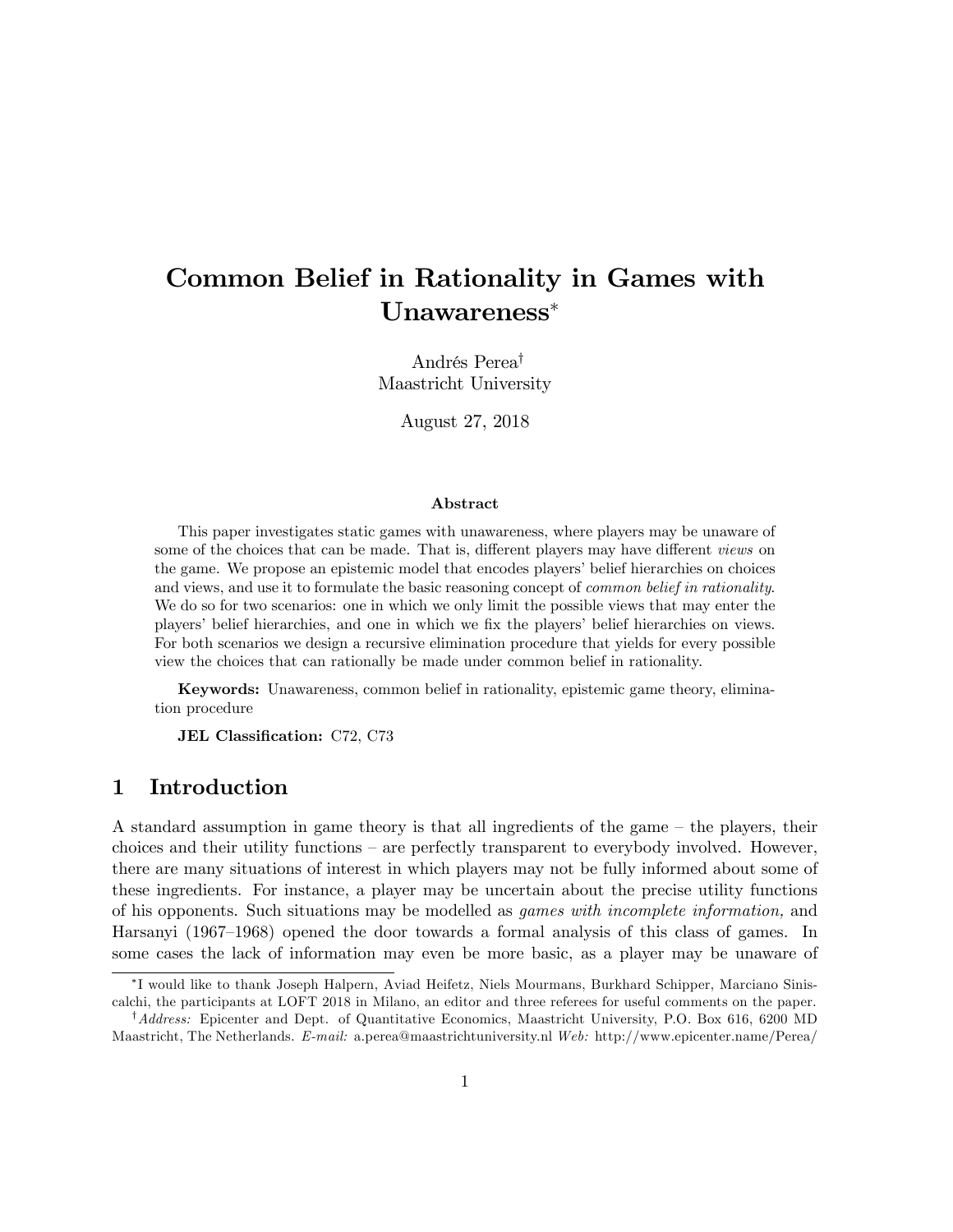certain choices that can be made, or may even be unaware of the presence of certain players in the game. Harsanyi (1967–1968, pp.167–168) argued that unawareness of choices can also be modelled within the framework of incomplete information, by assigning a very low utility to the choices that players are unaware of. But conceptually this still seems very different from being truly unaware of these choices.<sup>1</sup> This type of situations, where players are unaware of certain choices or the presence of certain players in the game, has recently given rise to the study of games with unawareness. For an overview of the relatively young literature in this field, see Schipper (2014).

In terms of reasoning there is a crucial difference between these two classes of games. In a game with incomplete information, a player may not be informed about the true utility function of an opponent, yet at the same time may reason about all the possible utility functions that this opponent may have. And he may reason about an opponent reasoning about all the possible utility functions that some third player may have, and so on. That is, if we list all the possible utility functions that the players may have, then there is no limit to the players' reasoning about these utility functions.

The same is not true for games with unawareness, however. If a player is unaware of an opponent's choice c, then he cannot reason about other players who are aware of c. In a sense, the choice c is not part of his language, or state space, and hence this choice c cannot enter at any level of his reasoning. These endogenous constraints on the players' reasoning constitute the key factor that distinguishes games with unawareness from other classes of games.

At the same time, this reasoning about the level of unawareness of other players is at the central stage of games with unawareness. Indeed, if a player in a game with unawareness must decide what to do, then he must base his choice not only on his own (possibly partial) view of the game, but also on what he believes about the opponents' views of the game, what he believes that his opponents believe about the views of other players, and so on. In other words, a player holds a belief hierarchy on the players' views of the game, and bases his choice upon this belief hierarchy.

In that light, the reasoning of players in games with unawareness is considerably more complex than in standard games, as a player must form beliefs about the opponents' choices and the opponents' views, where his beliefs about the opponents' choices will depend on his belief about their views. In the literature, the reasoning about views has typically been disentangled from the reasoning about choices, as most models for games with unawareness exogenously specify a belief hierarchy on views for every player. The strategic reasoning is then modelled by using an equilibrium or rationalizability concept that assumes these fixed belief hierarchies on views.

In this paper we take a different approach by *combining* the players' reasoning about views and choices into *one* belief hierarchy that models both. More precisely, we propose a model of static games with unawareness that no longer fixes the players' belief hierarchies on views, but where we only limit the possible views that may enter the players' belief hierarchies. We impose

<sup>&</sup>lt;sup>1</sup>See Hu and Stuart (2001) and Meier and Schipper (2014, p.227) for a discussion of this issue.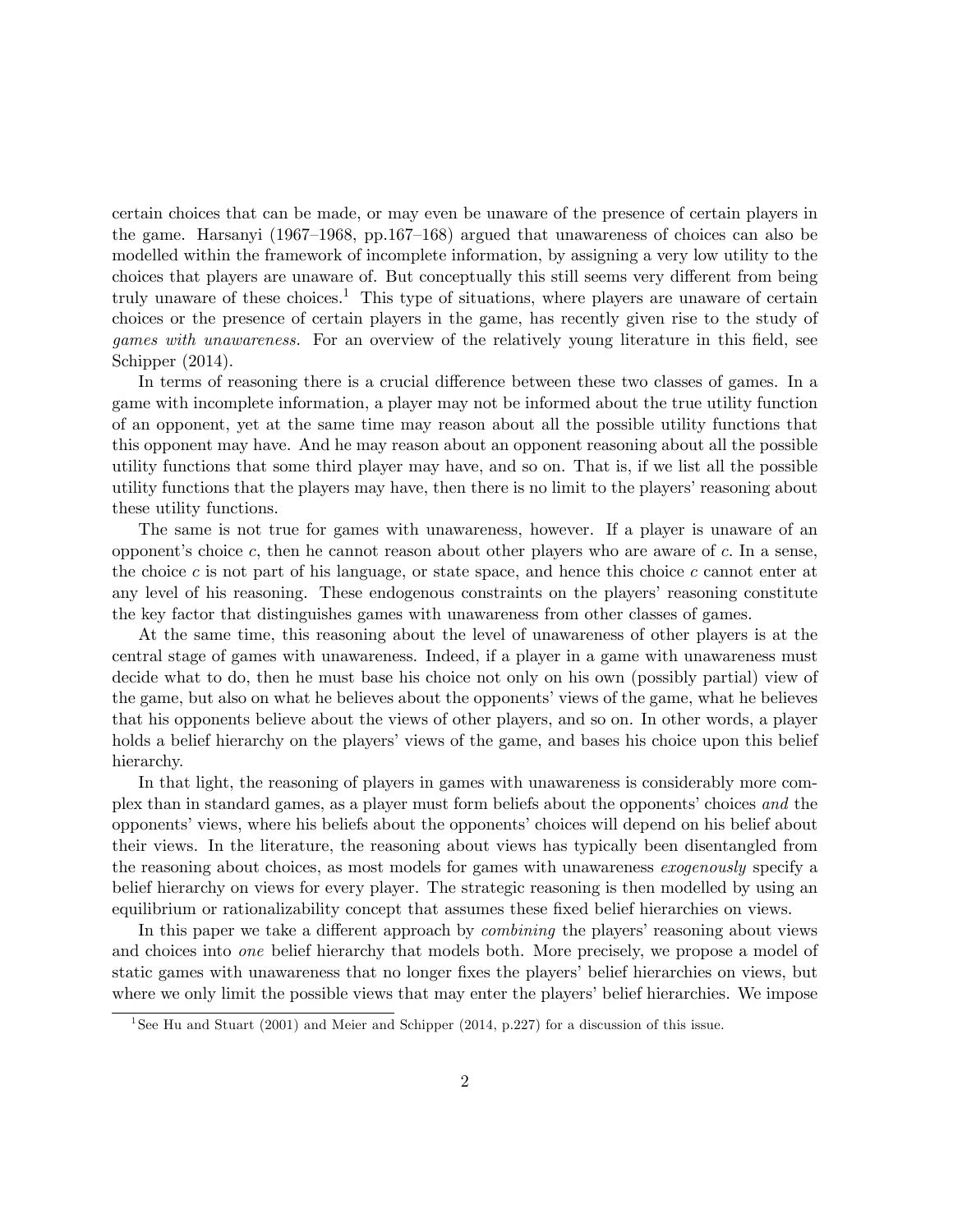no restrictions, however, on how these views enter the belief hierarchies, or what probabilities these views receive at the various levels of a belief hierarchy. Subsequently, we encode the players' belief hierarchies on *choices and views* by an appropriately designed epistemic model with types. Types in this epistemic model thus simultaneously describe the players' reasoning about views and their strategic reasoning – something that proves to be very convenient for an epistemic analysis. Another difference with most of the existing literature is that we allow for probabilistic beliefs about the opponents' views, and not only deterministic beliefs. We find this important, as a player who is truly uncertain about the level of unawareness of his opponent may well ascribe positive probability to *various* possible views for this opponent. Such probabilistic beliefs on views can naturally be captured by our choice of an epistemic model.

We then use this epistemic model to investigate the strategic reasoning of players in games with unawareness, which is the main purpose of this paper. To do so, we focus on the central yet basic reasoning concept of common belief in rationality (Spohn (1982), Brandenburger and Dekel (1987) and Tan and Werlang (1988)) which in standard two-player static games characterizes rationalizability (Bernheim (1984), Pearce (1984)), while characterizing correlated rationalizability (Brandenburger and Dekel (1987)) and the iterated strict dominance procedure in standard static games with two players or more.<sup>2</sup> In the context of games with unawareness, this concept states that a player believes that his opponents choose optimally *given their views of the game*, that a player believes that his opponents believe that the other players choose optimally given their views of the game, and so on. It turns out that this concept can naturally be formulated within the language of our epistemic model which, as we saw, encodes belief hierarchies on choices and views.

A natural question is whether we can find a recursive elimination procedure à la *iterated* strict dominance that characterizes precisely those choices that can rationally be made under common belief in rationality. We indeed propose such a procedure, and call it *iterated strict* dominance for unawareness. The main difference with the standard strict dominance procedure is that, in every round and for every player, we eliminate choices for every possible view that this player can hold in the game. More precisely, at a given view  $v_i$  for player i we first eliminate those choices for opponent  $j$  that have not survived the previous round for any possible view of player j that player i can reason about when holding the view  $v_i$ . Subsequently, at view  $v_i$  we eliminate for player i those choices that are strictly dominated, given the current set of opponents' choices.

We show in Theorem 4.2 that this procedure selects, for every player and every view, precisely those choices that this player can make with this particular view under common belief in rationality. Since the procedure always yields a non-empty output, it immediately follows that for every static game with unawareness there is for every player and every view at least one

<sup>&</sup>lt;sup>2</sup>The difference between rationalizability (Bernheim (1984), Pearce (1984)) and correlated rationalizability (Brandenburger and Dekel (1987)) is that the former, in games with three players or more, requires player i's belief about opponent j's choice to be independent from his belief about another opponent k's choice. The latter concept does not impose this independence condition.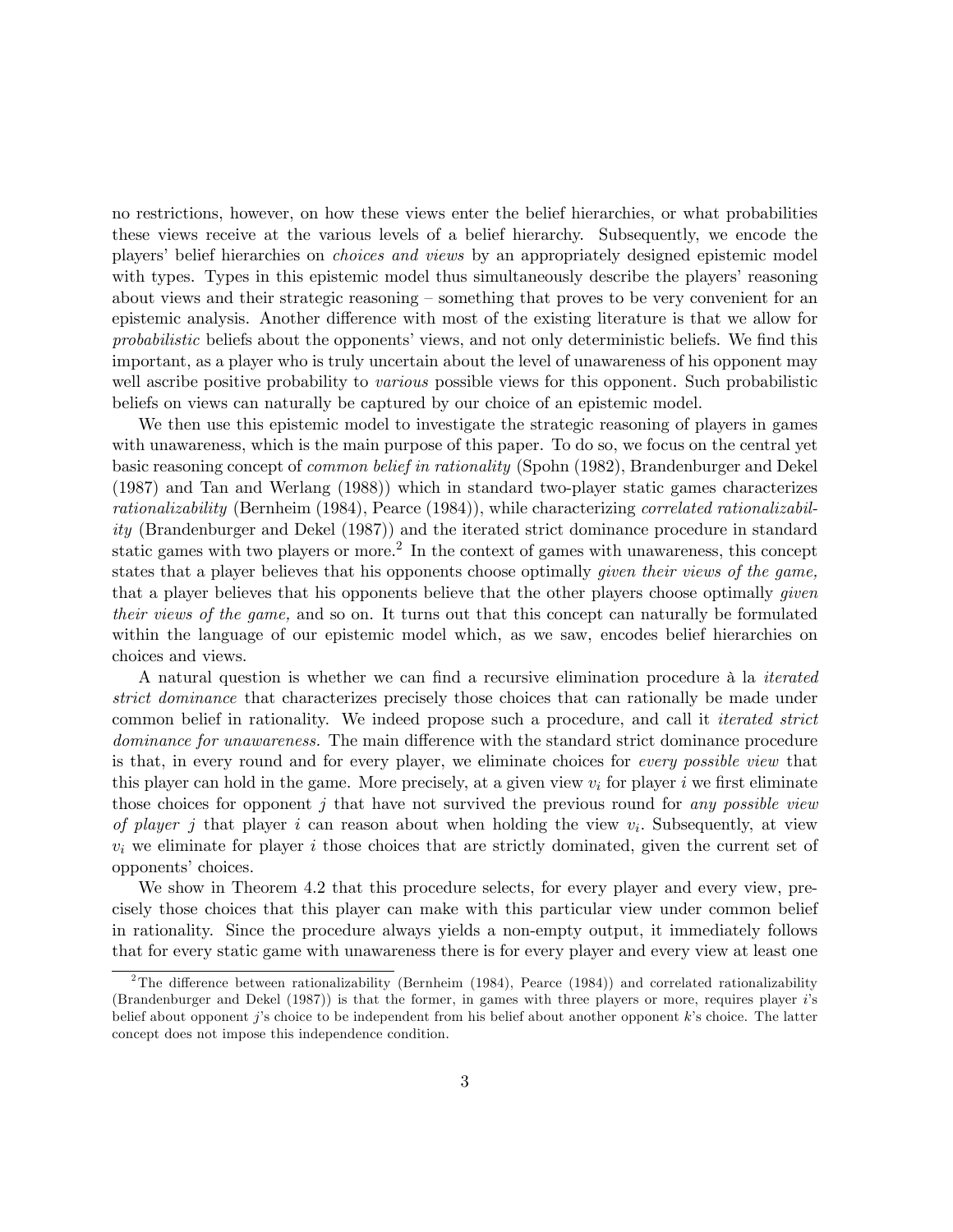belief hierarchy on choices and views that expresses common belief in rationality. The procedure is very similar to the generalized iterated strict dominance procedure (Bach and Perea (2017)) which has been designed for static games with *incomplete information*. The main difference is that in the latter procedure, choices are being eliminated at every possible utility function that a player can have in the game, instead of at every possible view that a player can hold.

As a second step, we reconcile the concept of common belief in rationality with the common assumption that the players' belief hierarchies on views are fixed. The new concept then selects, for every view and every fixed belief hierarchy on views, those choices that a player can rationally make under common belief in rationality if he holds this particular view and belief hierarchy on views. Also for this concept we design a recursive elimination procedure, called iterated strict dominance with fixed beliefs on views, that yields precisely these choices. See our Theorem 5.2.

To define this procedure we first encode the given belief hierarchy on views by means of an epistemic model with types, similar to the one mentioned above. The difference is that there is no reference to choices in this epistemic model, only to views. Types in this epistemic model are called *view-types*, as they encode belief hierarchies on views only. More precisely, every view-type in the model can be identified with a probability distribution on the opponents' views and view-types. The new procedure is more refined as above, as it now eliminates, in every round and for every player, choices at every possible view *and every possible view-type* for that player. Moreover, at a given view  $v_i$  and view-type  $r_i$  for player i, the opponents' choices that can be eliminated at  $(v_i, r_i)$  are based on the probability distribution that  $r_i$  induces on the opponents' views and view-types. In that sense, the procedure is closely related to the *interim* correlated rationalizability procedure (Dekel, Fudenberg and Morris (2007)) for static games with incomplete information. The key difference is that in the latter procedure, choices are being eliminated at pairs of utility functions and belief hierarchies on utility functions, whereas in this paper choices are eliminated at pairs of views and belief hierarchies on views.

With these two procedures we thus characterize the behavioral consequences of common belief in rationality in games with unawareness in two scenarios: the basic scenario where we only limit the possible *views* that may enter the players' belief hierarchies, but where no other restrictions are imposed, and a scenario where the belief hierarchies on views are fixed. Moreover, if the belief hierarchies on views are fixed and *deterministic*, then our procedure becomes equivalent to the *extensive-form rationalizability* procedure in Heifetz, Meier and Schipper (2013b) when applied to static games with unawareness. Our analysis is also closely related to Feinberg (2012) who investigates the concept of *rationalizability* for static games with unawareness. Most other papers on games with unawareness investigate equilibrium concepts instead of rationalizability concepts.

The rest of the paper is organized as follows. In Section 2 we provide our definition of static games with unawareness. In Section 3 we encode belief hierarchies on choices and views by means of an epistemic model with types, and use it to formally define common belief in rationality for static games with unawareness. In Section 4 we present the iterated strict dominance procedure for unawareness and show that it characterizes the behavioral consequences of common belief in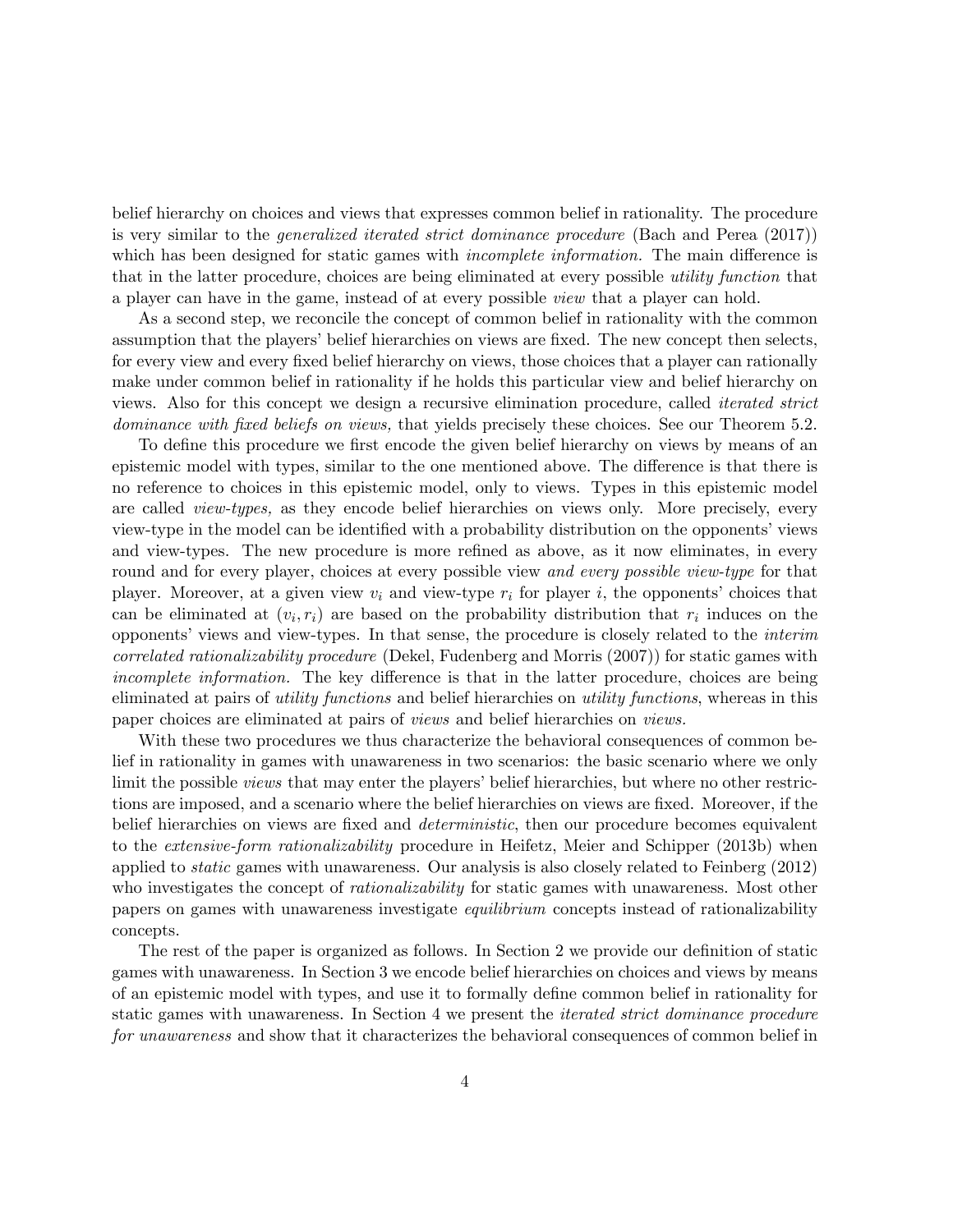rationality. In Section 5 we impose a fixed belief hierarchy on views for every player, present the iterated strict dominance procedure with fixed beliefs on views, and show that it characterizes the behavioral consequences of common belief in rationality with Öxed belief hierarchies on views. In Section 6 we relate our work to other papers on unawareness in the literature. We conclude in Section 7. The appendix (Section 8) contains all proofs, and shows how to formally derive belief hierarchies on views from types in an epistemic model.

### 2 Static Games with Unawareness

In this paper we restrict to *static games*, and focus on unawareness about the possible *choices* that the players can make. That is, a player may be unaware of certain choices that he, or his opponents, can make in the game. Feinberg (2012) allows players, in addition, to be unaware of some of the other players in the game. Such unawareness, however, will not be part of our framework.

Before we can analyze games with unawareness, we must first establish how we *describe* the possible unawareness of players about some of the choices in the game. We will do so by defining, for every player, a collection of *partial descriptions* of the full game, which contain some  $-\text{but}$ not necessarily all – possible choices that can be made. These partial descriptions will be called the possible views that the player can hold. Every view can thus be interpreted as a personal, and possibly incomplete, perception of the full game.

Formally, a *static game* is a tuple  $G = (C_i, u_i)_{i \in I}$  where I is a finite set of players,  $C_i$  is a finite set of choices, and  $u_i : \times_{j \in I} C_j \to \mathbf{R}$  is a utility function for every player *i*. A *view* of the game G is a tuple  $v = (D_i)_{i \in I}$  where  $D_i \subseteq C_i$  is a possibly reduced set of choices for every player i. The interpretation is that a player with view  $v = (D_i)_{i\in I}$  is only aware of the choices in  $D_i$  for every player i. We implicitly assume that a player with view  $v = (D_i)_{i\in I}$  believes that the utilities induced by the choice combinations in  $v$  coincide with those of the game  $G$ . For that reason, it is not necessary to specify new utility functions for a view. For any two views  $v = (D_i)_{i \in I}$  and  $v' = (D_i')_{i \in I}$  we say that v is *contained* in  $v'$  if  $D_i \subseteq D_i'$  for all players i. That is, all choices considered possible in  $v$  are also considered possible in  $v'$ . An important principle in this  $\alpha$  and any other  $\alpha$  paper on unawareness is that a player with view v can only reason about views that are contained in  $v$ .

We can now define a static game with unawareness as a tuple consisting of a full static game, containing all choices that the players can possibly make, and for every player a finite collection of possible views of the full game.

**Definition 2.1 (Static game with unawareness)** A static game with unawareness is a tuple  $G^u = (G^{base}, (V_i)_{i \in I})$  where  $G^{base}$  is a static game, and  $V_i$  is a finite collection of views for player i of the game  $G^{base}$ . Moreover, for every player i, every view  $v_i$  in  $V_i$ , and every opponent  $j \neq i$ there must be a view in  $V_j$  that is contained in  $v_i$ .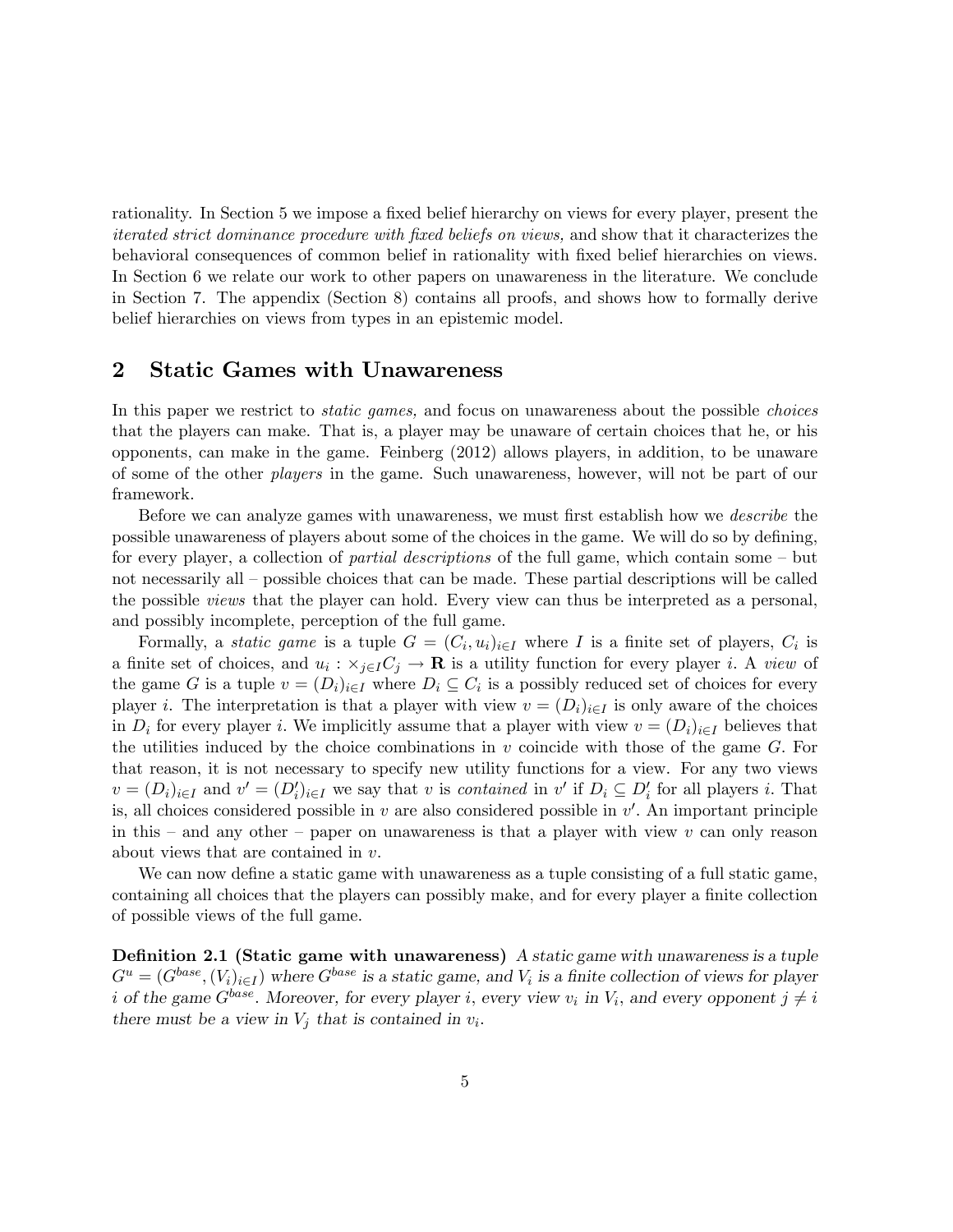Here, we refer to  $G^{base}$  as the *base game*. The condition above thus guarantees that for every possible view  $v_i \in V_i$  that player i can have, there is for every opponent j at least one view  $v_j \in V_j$  that player i can reason about.

Unlike most other definitions in game theory, not all ingredients in a static game with unawareness are commonly known among the players. In particular, if player  $i$  holds a certain view  $v_i$ , he will not be aware of  $-$  and hence, not know of  $-$  the existence of views in the model that are not contained in  $v_i$ . This will be illustrated below in Example 1.

Note that, for every player i, the collection of views  $V_i$  need not contain all possible views of the game  $G^{base}$ . By considering *limited* collections of views, we put restrictions on the possible belief hierarchies on views that we allow for. Indeed, for every player  $i$  we restrict to belief hierarchies in which i only deems possible views in  $V_i$  for every opponent j, believes that every opponent j only deems possible views in  $V_k$  for every other player k, and so on.

The reasons for imposing such restrictions are two-fold. First, for a specific game-theoretic context, some views just make more sense than other views, and it thus seems reasonable to restrict to the more plausible views. Second, the concept of common belief in rationality, which is the main object of study in this paper, would hardly have any bite if we were to allow for all possible views. In that case, every choice that would be optimal for at least some belief about the opponents' choices could be rationalized under the concept of common belief in rationality. To see this, consider some choice  $c_i$  for player i that is optimal for some belief  $b_i$  about the opponents' choices. If all views are allowed, then player  $i$  is free to believe that every opponent only has one available choice, that every opponent believes that every other player only has one available choice, and so on. In that way, we can trivially embed the belief  $b_i$  in a belief hierarchy on choices and views that expresses common belief in rationality, thus rationalizing the choice  $c_i$  under common belief in rationality. However, by imposing some restrictions on the possible belief hierarchies on views, we may be able to derive some non-trivial behavioral consequences from common belief in rationality. In Section 5 we will impose further restrictions on the players' belief hierarchies on views by assuming a unique belief hierarchy on views for every player.

As another special case of our model, one may select the "full view"  $(C_i)_{i\in I}$  as the only possible view for every player. In that case, the game with unawareness would reduce to a traditional static game in which all players agree that the game being played is  $G^{base}$  and no other.

The main difference between this model and other definitions for games with unawareness, such as Feinberg (2012), Rêgo and Halpern (2012) and Heifetz, Meier and Schipper (2013b)<sup>3</sup>, is that the latter fix for every player a view and a *belief hierarchy on views*, whereas we do not. That is, these papers exogenously describe, for every player, the view he holds on the game, what the player believes about the opponents' views, what he believes about the opponents' beliefs about the views by the other players, and so on. In contrast, we allow players to hold any view and any belief hierarchy on views they wish, as long as these only use views from

<sup>3</sup>Other papers that model games with unawareness can be found in Section 6.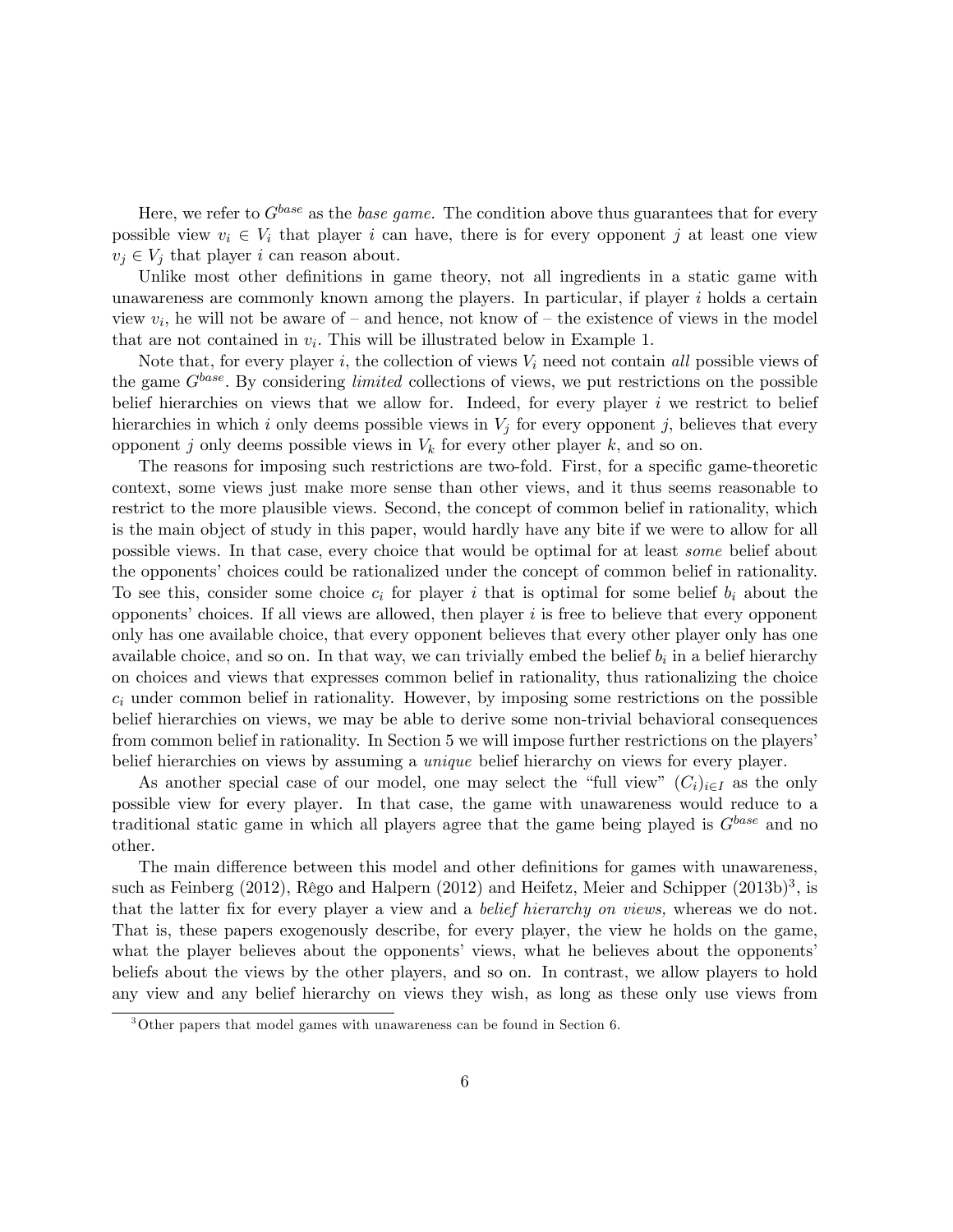the collections  $(V_i)_{i\in I}$ . As we already said, the case of fixed belief hierarchies on views will be explored in Section 5.

Moreover, in our model we allow such belief hierarchies on views to be *probabilistic*, whereas Feinberg (2012) and Heifetz, Meier and Schipper (2013b) restrict to deterministic belief hierarchies on views. Rêgo and Halpern  $(2012)$ , in turn, do allow for probabilistic belief hierarchies on views through the introduction of chance moves.

A last difference we wish to outline is that the models by Rêgo and Halpern (2012) and Heifetz, Meier and Schipper (2013b) were specifically designed for *dynamic* games with unawareness. But their definitions capture static games as a special case.

We now illustrate the definition of a static game with unawareness by means of an example.

#### Example 1. A day at the beach.

Barbara and you spend a holiday on an island with four small beaches, the Nextdoor Beach, the Closeby Beach, the Faraway Beach and the Distant Beach. The first two beaches are close to the hotel, whereas the latter two are more remote and hard to find. You happen to know about the two remote beaches because a local person told you about it. However, you are unsure whether Barbara is aware of the two remote beaches or not. Today, both you and Barbara would like to go to the beach. The question is: To which beach do you go?

As to the utilities, suppose you had a fierce argument with Barbara yesterday, and therefore you would both prefer to avoid each other by going to different beaches today. Assume, moreover, that you prefer the Faraway Beach to the Distant Beach, the Distant Beach to the Nextdoor Beach, and the Nextdoor Beach to the Closeby Beach. You know that Barbara prefers the Nextdoor Beach to the Closeby Beach, and suspect that she prefers the Closeby Beach to the Faraway Beach, and the Faraway Beach to the Distant Beach in case she is aware of the two remote beaches.

This situation can be represented by the game with unawareness in Table 1, where  $G<sup>base</sup>$ is the base game,  $V_1 = \{v_1, v_1'\}$  contains the views for you that are relevant for the story, and  $V_2 = \{v_2, v_2'\}$  contains the views for Barbara that are relevant for the situation at hand. In the base game, your choices are in the rows and Barbaraís choices are in the columns. In both of your possible views  $v_1$  and  $v'_1$ , your choices are in the rows and Barbara's choices in the columns. In the corresponding cells we have put your utilities. In Barbara's views  $v_2$  and  $v_2'$  we have put her choices in the rows and your choices in the columns, and have written the induced utilities for her in the cells. This is a general convention we adopt for depicting views of a player i: we always put  $i$ 's choices in the rows, the opponents' choice combinations in the columns, and the induced utilities for player  $i$  in the corresponding cells.

The interpretation of the views is as follows: The view  $v_1$  represents your actual view, in which you are aware of all four beaches. Since you are unsure whether Barbara is aware of the two remote beaches or not, you believe that Barbara's view is either  $v_2$ , in which she is aware of all four beaches, or  $v_2'$ , in which she is not aware of the two remote beaches. If you believe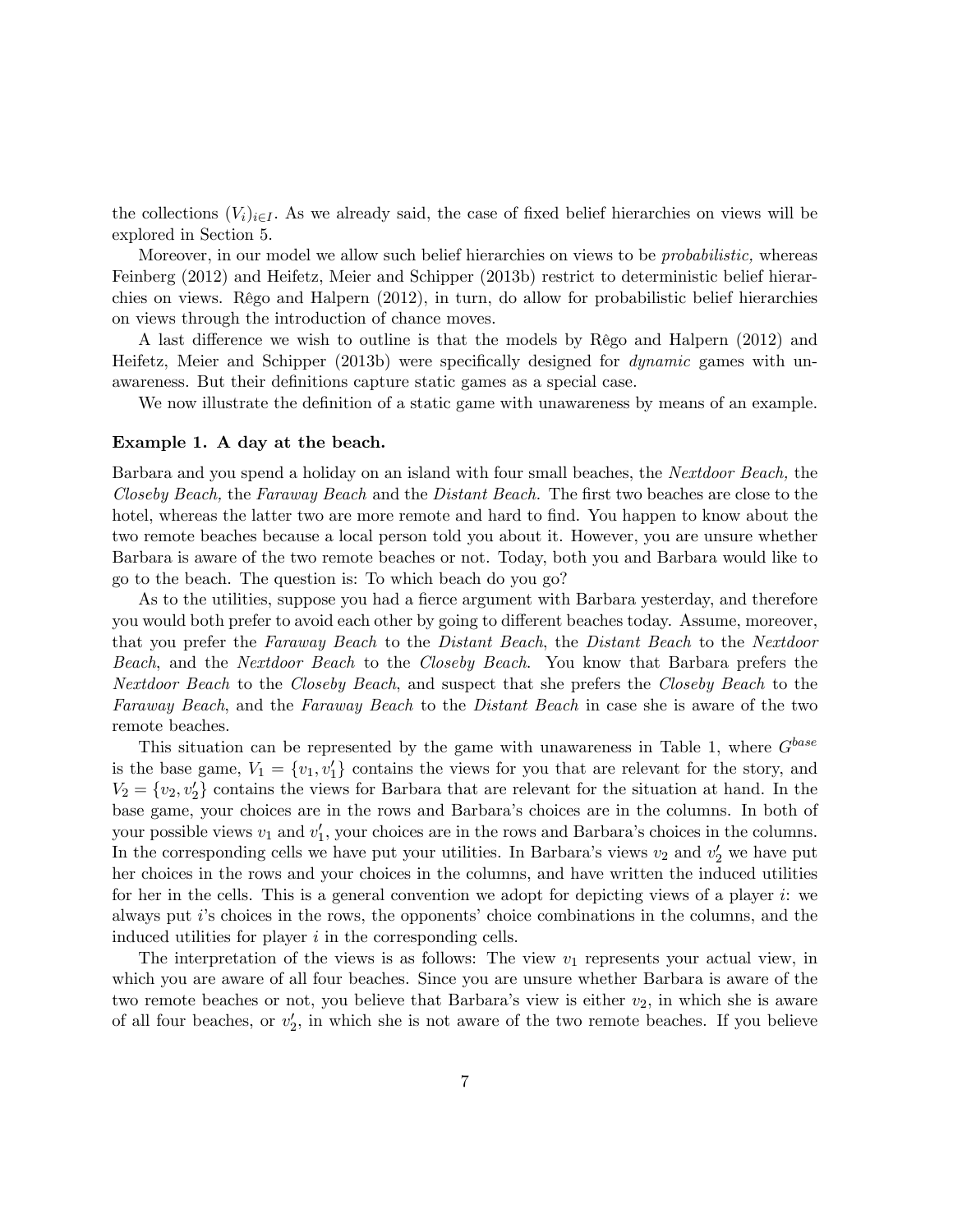| Base<br>game       | $G^{base}$ | Faraway        | Distant        | Nextdoor       | Closeby        |               |                |                |
|--------------------|------------|----------------|----------------|----------------|----------------|---------------|----------------|----------------|
|                    | Faraway    | 0, 0           | 4,1            | 4,4            | 4, 3           |               |                |                |
|                    | Distant    | 3, 2           | 0, 0           | 3,4            | 3,3            |               |                |                |
|                    | Nextdoor   | 2, 2           | 2,1            | 0,0            | 2,3            |               |                |                |
|                    | Closeby    | 1, 2           | 1,1            | 1,4            | 0, 0           |               |                |                |
|                    |            |                |                |                |                |               |                |                |
| Your<br>views      | $v_1$      | Faraway        | Distant        | Nextdoor       | Closeby        |               |                |                |
|                    | Faraway    | $\theta$       | $\overline{4}$ | 4              | 4              | $v_1'$        | Nextdoor       | Closeby        |
|                    | Distant    | 3              | 0              | 3              | 3              | Nextdoor      | $\overline{0}$ | $\overline{2}$ |
|                    | Nextdoor   | $\overline{2}$ | $\overline{2}$ | $\theta$       | $\overline{2}$ | Closeby       | $\mathbf{1}$   | $\theta$       |
|                    | Closeby    | 1              |                | T              | $\theta$       |               |                |                |
|                    |            |                |                |                |                |               |                |                |
| Barbara's<br>views | $v_2$      | Faraway        | Distant        | Nextdoor       | Closeby        |               |                |                |
|                    | Faraway    | $\theta$       | 2              | $\overline{2}$ | 2              | $v'_{\alpha}$ | Nextdoor       | Closeby        |
|                    | Distant    |                | 0              | T              |                | Nextdoor      | $\overline{0}$ | 4              |
|                    | Nextdoor   | 4              | 4              | $\theta$       | 4              | Closeby       | 3              | 0              |
|                    | Closeby    | 3              | 3              | 3              | U              |               |                |                |

Table 1: "A day at the beach", modelled as a game with unawareness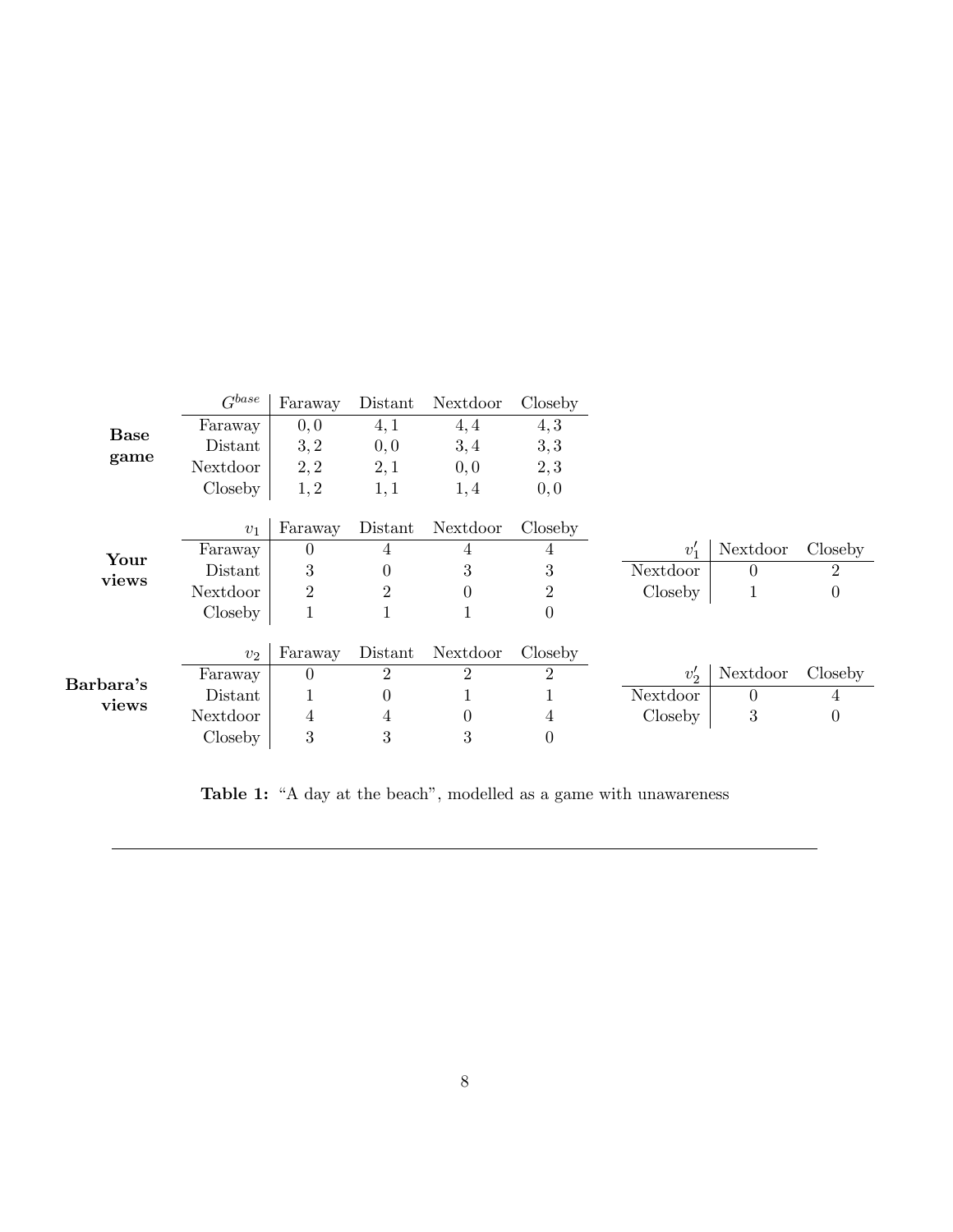that Barbara is not aware of the two remote beaches, and hence that her view is  $v_2'$ , you must necessarily believe that Barbara believes that your view is  $v_1'$ . Indeed, if Barbara is not aware of the two remote beaches, she cannot even reason about the possibility that you are aware of these remote beaches, and hence she must believe that you are only aware of the two local beaches. That is, she must believe that your view is  $v'_1$ , different from your actual view  $v_1$ .

It may be verified that Table 1 yields a well-defined static game with unawareness, meeting the condition on views as specified in Definition 2.1. Indeed, for both of your views  $v_1$  and  $v_1'$ there is the view  $v_2'$  for Barbara that is contained in it, and for Barbara's views  $v_2$  and  $v_2'$  there is the view  $v_1'$  for you that is contained in it.

Note that this scenario allows for multiple belief hierarchies on views for you, provided your view is  $v_1$ , and similarly for Barbara if her view is  $v_2$ . Indeed, if your view is  $v_1$ , then one possible belief hierarchy on views is that you believe that Barbara holds the view  $v_2$ , that you believe that Barbara believes that you hold the view  $v_1$ , that you believe that Barbara believes that you believe that Barbara holds the view  $v_2$ , and so on. Another belief hierarchy could be that you believe that Barbara's view is  $v_2'$ , that you believe that Barbara believes that you hold the view  $v_1'$ , that you believe that Barbara believes that you believe that Barbara holds the view  $v_2'$ , and so on. Or you could also hold a probabilistic belief hierarchy in which, at the first layer, you assign probability 0.3 to Barbara holding the view  $v_2$  and probability 0.7 to Barbara holding the view  $v_2'$ . Many other belief hierarchies on views would be possible at well.

However, if your view is  $v_1'$ , then you can only reason about the view  $v_2'$  for Barbara and the view  $v_1'$  for yourself. Hence, the only possible belief hierarchy on views would be the one where you believe that Barbara's view is  $v_2'$ , believe that Barbara believes that your view is  $v_1'$ , and so on.

Note that not all the ingredients of this game with unawareness are common knowledge among the two players. Consider, for instance, the case where Barbara's view is  $v_2'$ . Then, she only has mental access to the views  $v'_1$  and  $v'_2$  in the model, and is not even aware of the existence of the other views  $v_1$  and  $v_2$ .

Finally, we wish to mention that a specific view  $v_i$  for player i only specifies the choices – for himself, but also for the opponents – that he is aware of himself, but does not specify what player i believes about the awareness of other players. For instance, the view  $v_1$  above only tells us that you are aware of the four beaches yourself. In particular, you are aware of four possible choices for Barbara. This does not mean, however, that you believe that Barbara is aware of these four choices also. Indeed, if you hold the view  $v_1$ , then you may very well believe that Barbara has the view  $v_2'$ , and hence that she is unaware of two of her potential choices, the Faraway Beach and the Distant Beach. Of course, if you have the view  $v_1$  and believe that Barbara has the view  $v_2'$ , you must necessarily believe that Barbara will only choose between the two local beaches.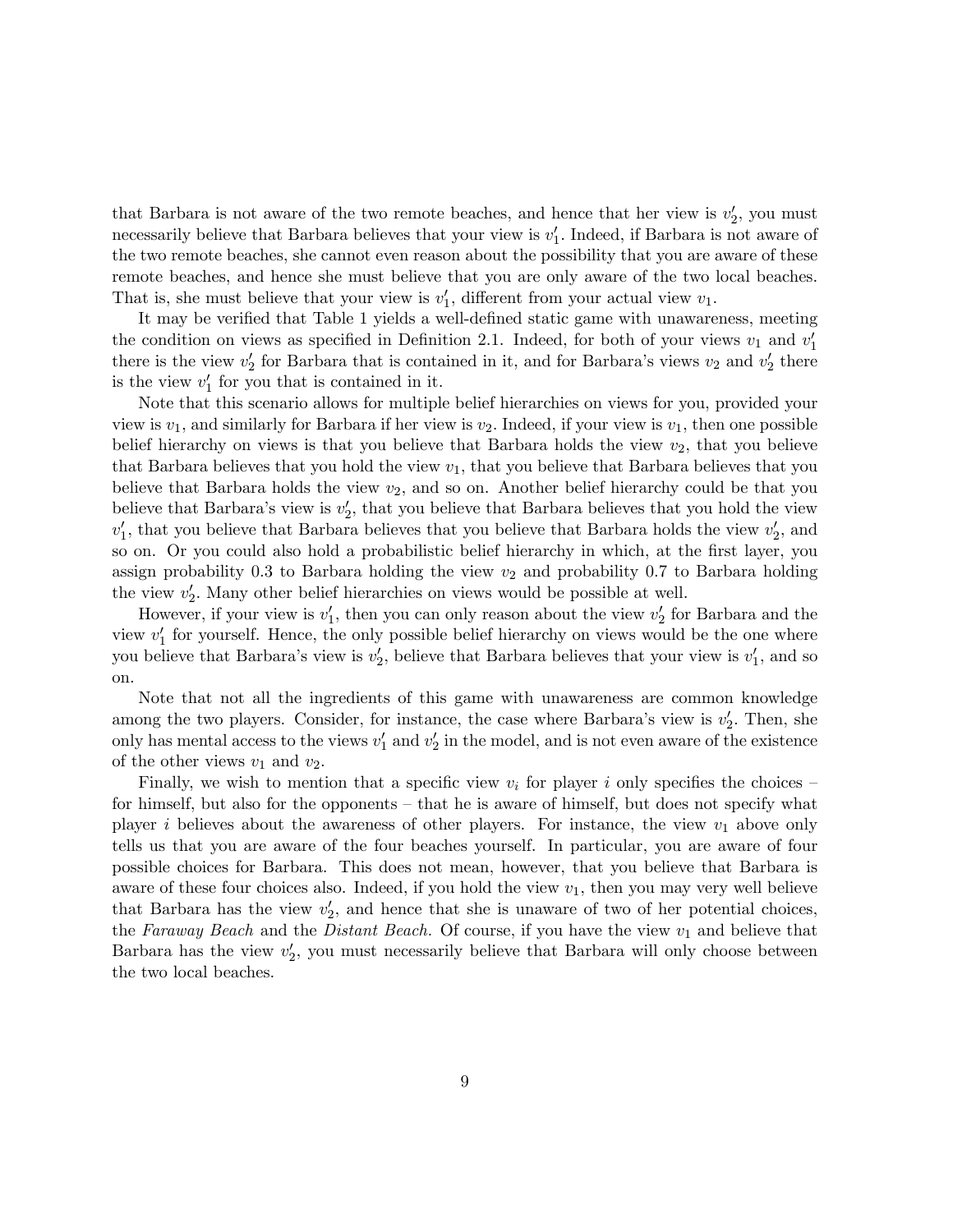# 3 Common Belief in Rationality

The idea of common belief in rationality (Spohn (1982), Brandenburger and Dekel (1987) and Tan and Werlang (1988)) is that a player believes that every opponent chooses optimally given his view, that he believes that every opponent believes that every other player chooses optimally given his view, and so on. In order to formally define this idea for static games with unawareness, we must specify (i) what a player believes about the possible choices and views of his opponents, (ii) what he believes about the opponents' beliefs about their opponents' choices and views, and so on. Such belief hierarchies can be encoded by means of epistemic models with types, where every type holds a probabilistic belief about the opponents' choices, views and types.

#### **Definition 3.1 (Epistemic model)** Consider a static game with unawareness

 $G^u = (G^{base}, (V_i)_{i \in I})$ . An epistemic model for  $G^u$  is a tuple  $M = (T_i, b_i)_{i \in I}$  where  $T_i$  is the finite set of types for player *i*, and  $b_i$  is a belief mapping that assigns to every type  $t_i \in T_i$  some probabilistic belief  $b_i(t_i) \in \Delta(C_{-i} \times V_{-i} \times T_{-i}).$ 

Moreover, for every type  $t_i \in T_i$  the belief  $b_i(t_i)$  only assigns positive probability to opponents choice-view pairs  $(c_j, v_j)$  where  $c_j$  is part of the view  $v_j$ .

Here,  $C_{-i}$  is a short-hand for  $\times_{j\neq i}C_j$ , and denotes the set of opponents' choice combinations. Similarly for  $V_{-i}$  and  $T_{-i}$ . For every finite set X, we denote by  $\Delta(X)$  the set of probability distributions on X. Hence,  $\Delta(C_{-i} \times V_{-i} \times T_{-i})$  denotes the set of probability distributions on  $C_{-i} \times V_{-i} \times T_{-i}$ . The last condition states that if a player believes that the opponent holds the view  $v_j$ , then he must believe that the opponent will make a choice  $c_j$  that the opponent is actually aware of given the view  $v_i$ .

For every type in the epistemic model, we can then derive a full infinite belief hierarchy about the choices and views of the players. Indeed, if we take a type  $t_i$ , then the first-order belief about the opponents' choices and views would simply be the marginal of the probability distribution  $b_i(t_i)$  on  $C_{-i} \times V_{-i}$ . As  $b_i(t_i)$  induces a probability distribution on  $T_{-i}$ , and every opponent's type holds a first-order belief about the other players' choices and views, we can also derive the belief that  $t_i$  has about the first-order belief that every opponent j has about the other players' choices and views. This yields the second-order belief that type  $t_i$  has. By continuing in this fashion we can also derive the third-order belief, and all higher-order beliefs, for the type  $t_i$ , representing  $t_i$ 's belief hierarchy about the players' choices and views.

Without any further restrictions, this could result in unreasonable belief hierarchies, however. In the game of Table 1, for instance, we could construct an epistemic model with a type  $t_1$  for you that believes that Barbara has view  $v_2'$ , and at the same time believes that Barbara believes that you have view  $v_1$ . Such beliefs are unreasonable, because Barbara cannot reason about the larger view  $v_1$  if she holds the smaller view  $v_2'$ . To exclude such unreasonable beliefs we impose a condition that is called *common belief in smaller views*. To formalize this notion, we first define what it means to *believe in smaller views*.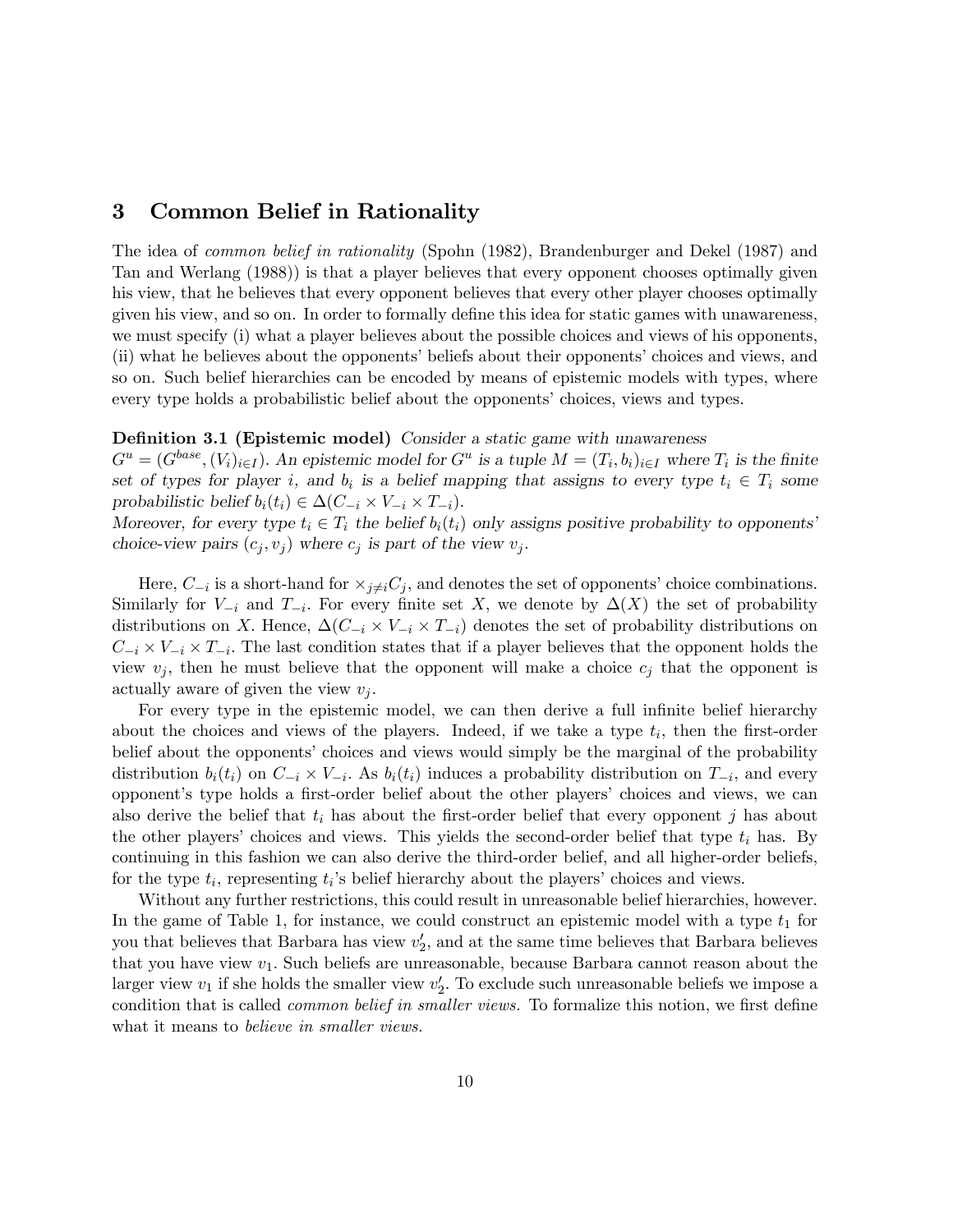Definition 3.2 (Belief in smaller views) Consider a static game with unawareness  $G^u$  =  $(G^{base}, (V_i)_{i\in I})$  and an epistemic model  $M = (T_i, b_i)_{i\in I}$  for  $G^u$ . A view-type pair  $(v_i, t_i) \in V_i \times T_i$ believes in smaller views if  $b_i(t_i)$  only assigns positive probability to opponents' views that are  $\text{contained in } v_i.$ 

This is a cognitive constraint that seems indispensable for modelling unawareness. It states that if a player has a certain view, then he can only reason about opponents' views that are contained in his own view. Similar conditions can be found in other papers on games with unawareness. Indeed, this condition corresponds to Condition 2 in Feinberg (2012), condition C2 in Rêgo and Halpern (2012), condition I4 in Heifetz, Meier and Schipper (2013b), condition (iii)(a) from Definition 1 in Heinsalu (2014), and the "confinement" condition in Heifetz, Meier and Schipper (2013a) and Meier and Schipper (2014).

By iterating this condition we finally arrive at *common belief in smaller views*.

Definition 3.3 (Common belief in smaller views) Consider a static game with unawareness  $G^u = (G^{base}, (V_i)_{i \in I})$  and an epistemic model  $M = (T_i, b_i)_{i \in I}$  for  $G^u$ . A view type-pair  $(v_i, t_i)$  expresses 1-fold belief in smaller views if  $(v_i, t_i)$  believes in smaller views. For  $k > 1$ , we inductively say that  $(v_i, t_i)$  expresses k-fold belief in smaller views if  $t_i$  only assigns positive probability to opponents' view-type pairs  $(v_i, t_j)$  that express  $(k-1)$ -fold belief in smaller views. Finally, we say that  $(v_i, t_i)$  expresses common belief in smaller views if it expresses k-fold belief in smaller views for all  $k \geq 1$ .

That is, you believe in smaller views, believe that all opponents believe in smaller views, and so on. In particular, if  $(v_i, t_i)$  expresses common belief in smaller views, then type  $t_i$ , at any layer of its belief hierarchy, will only reason about views that are contained in  $v_i$  – as it should be. If  $(v_i, t_i)$  expresses common belief in smaller views then, in a sense, the belief hierarchy on views induced by  $t_i$  is both reasonable and cognitively feasible for the view  $v_i$ .

The condition of common belief in smaller views is the main ingredient that distinguishes epistemic models for unawareness from epistemic models for incomplete information. In the latter scenario no condition of this kind is needed, as a player with a certain utility function has in principle mental access to all other utility functions in the model, and hence no restrictions need to be imposed on belief hierarchies on utility functions. One could say that, a priori, all belief hierarchies on utility functions are equally plausible. This is not the case for games with unawareness.

We have seen in the previous section that a player with a certain view may not have mental access to all possible views in a game with unawareness. A similar property holds for types in an epistemic model. More precisely, a player i with view  $v_i$  may not have mental access to all types in the epistemic model, since he is only able to reason about views that are contained in  $v_i$ . Indeed, a type with view  $v_i$  only has mental access to opponents' types – and types of his own – that reason exclusively about views contained in  $v_i$ . In other words, a type with view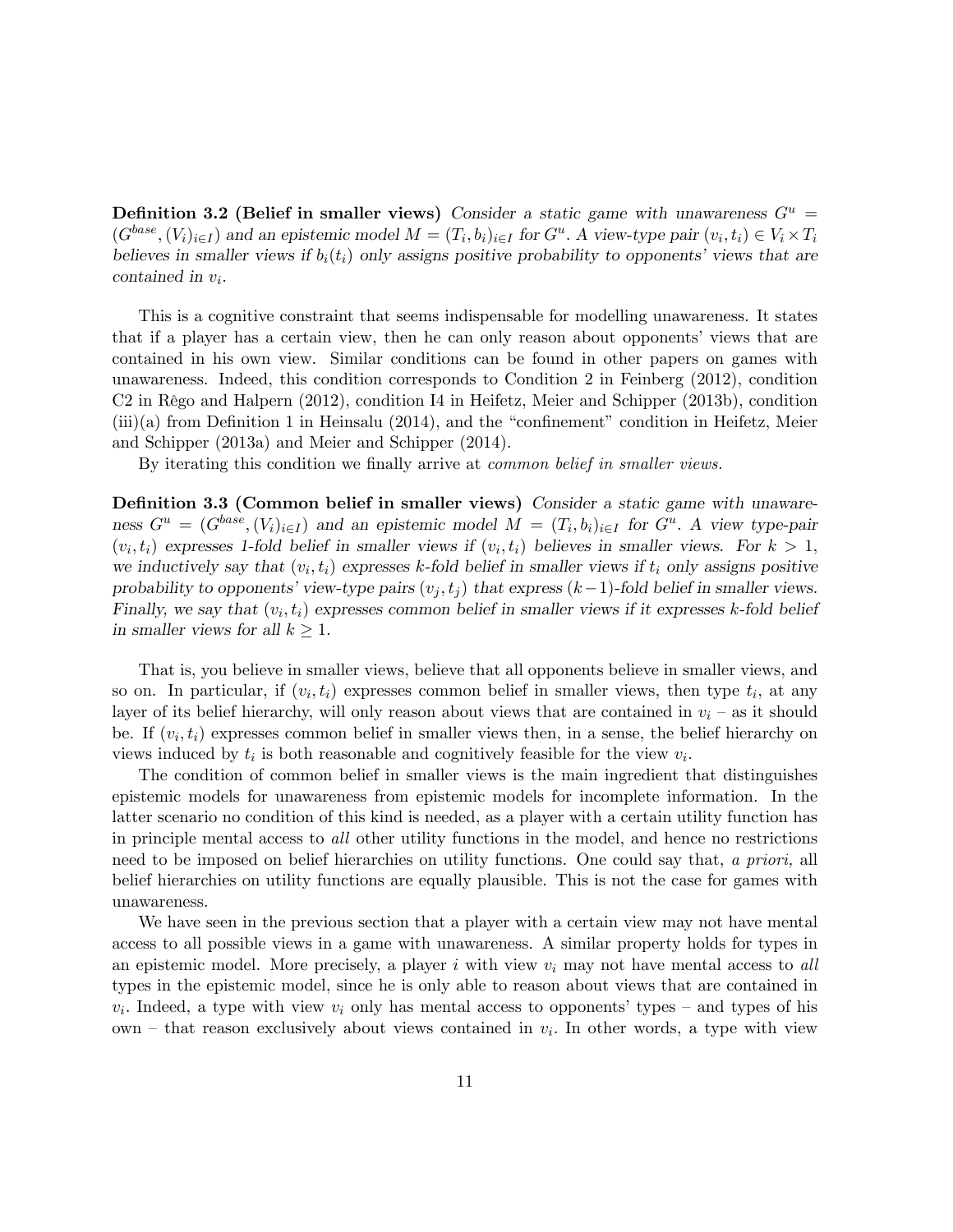| <b>Types</b>           | $T_1 = \{t_1, t_1', t_1''\}, T_2 = \{t_2, t_2', t_2''\}$                                                                                                                                       |  |  |  |  |  |
|------------------------|------------------------------------------------------------------------------------------------------------------------------------------------------------------------------------------------|--|--|--|--|--|
| Beliefs for<br>you     | $b_1(t_1) = (\text{Nextdoor}, v'_2, t_2)$<br>$b_1(t'_1) = (\text{Faraway}, v_2, t'_2)$<br>$b_1(t''_1) = (\text{Closeby}, v'_2, t''_2)$                                                         |  |  |  |  |  |
| Beliefs for<br>Barbara | $b_2(t_2) = (\text{Closeby}, v'_1, t_1)$<br>$b_2(t'_2) = (0.6) \cdot (\text{Nextdoor}, v'_1, t''_1)$<br>$+(0.4)\cdot$ (Closeby, $v'_1, t_1$ )<br>$b_2(t''_2) = (\text{Nextdoor}, v'_1, t''_1)$ |  |  |  |  |  |

**Table 2:** An epistemic model for "A day at the beach"

 $v_i$  has a "subjective state space" that only includes types which reason exclusively about views contained in  $v_i$ .

Our choice of an epistemic model is closely related to that in Meier and Schipper (2014), which also encodes belief hierarchies about choices and views in the game. The crucial difference is that the model in Meier and Schipper (2014) assigns a choice and a view to every type, whereas we do not. Types in our model hold *beliefs* about the opponents' choices and views, but are not attached to a specific choice or view themselves.

Additionally, there is a resemblance with Heifetz, Meier and Schipper (2013a) and Heinsalu (2014) who also use type structures to model probabilistic belief hierarchies on views. The key difference is that the latter two papers exogenously partition the types (or the states at which the types are defined) into different awareness levels, whereas we do not. However, within our epistemic model we can *derive* the possible awareness levels for every type  $t_i$ , which would correspond to all the views  $v_i \in V_i$  such that  $(v_i, t_i)$  expresses common belief in smaller views.

As an illustration of an epistemic model, consider the one in Table 2 for the game "A day at the beach". The beliefs for the types should be read as follows: Type  $t_1$  for you assigns probability 1 to the event that Barbara chooses *Nextdoor Beach*, holds view  $v_2'$  and has type  $t_2$ . Type  $t_2$  for Barbara assigns probability 0.6 to the event that you choose Nextdoor Beach, hold view  $v_1'$  and have type  $t_1''$ , and assigns probability 0.4 to the event that you choose Closeby *Beach*, hold view  $v'_1$  and have type  $t_1$ . Similarly for the other types.

It may be verified that the view-type pairs

$$
(v_1, t_1), (v_1, t'_1), (v_1, t''_1), (v'_1, t_1), (v'_1, t''_1),
$$
  
\n $(v_2, t_2), (v_2, t'_2), (v_2, t''_2), (v'_2, t_2), (v'_2, t'_2)$  and  $(v'_2, t''_2)$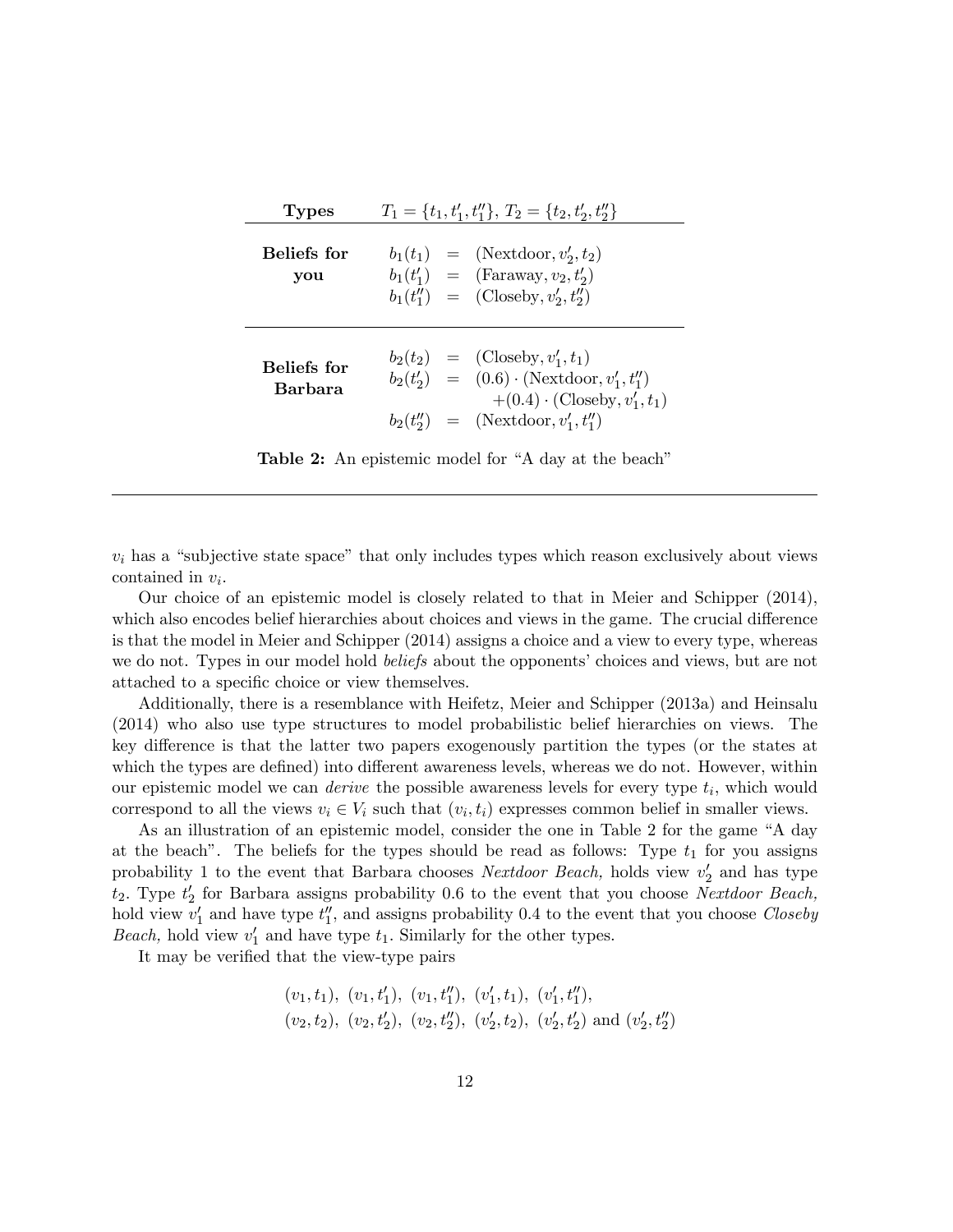all believe in smaller views. As all types in the model only assign positive probability to the viewtype pairs above, we may conclude that each of the view-type pairs above expresses common belief in smaller views.

For every type, we can now derive the full belief hierarchy about choices and views it encodes. Consider, for instance, type  $t_1$  for you which believes that Barbara chooses Nextdoor Beach while having view  $v_2'$ , believes that Barbara believes that you choose *Closeby Beach* while having view  $v_1'$ , believes that Barbara believes that you believe that Barbara chooses Nextdoor Beach while having view  $v_2'$ , and so on. Similarly for the other types.

Note that in this scenario, you have mental access to all types in the model if your view is  $v_1$ , but you do not have mental access to type  $t'_1$  if your view is  $v'_1$ .

Now that we know how to encode belief hierarchies on choices and views, the next step towards a formal definition of common belief in rationality is to define optimal choice for a particular view, and belief in the opponents' rationality. For a given type  $t_i$  in an epistemic model, and a choice  $c_i$ , we denote by

$$
u_i(c_i, t_i) := \sum_{(c_{-i}, v_{-i}, t_{-i}) \in C_{-i} \times V_{-i} \times T_{-i}} b_i(t_i)(c_{-i}, v_{-i}, t_{-i}) \cdot u_i(c_i, c_{-i})
$$

the *expected utility* induced by choice  $c_i$  under  $t_i$ 's first-order belief about the opponents' choice combinations. We now define what it means for a choice to be optimal for a view-type pair  $(v_i, t_i)$ .

**Definition 3.4 (Optimal choice)** Consider a static game with unawareness  $G^u = (G^{base}, (V_i)_{i \in I}),$ an epistemic model  $M = (T_i, b_i)_{i \in I}$  for  $G^u$ , a type  $t_i \in T_i$  and a view  $v_i \in V_i$ . Let  $C_i(v_i)$  be the set of choices that player *i* has available at view  $v_i$ . A choice  $c_i \in C_i(v_i)$  is optimal for the view-type pair  $(v_i, t_i)$  if

$$
u_i(c_i, t_i) \ge u_i(c'_i, t_i) \text{ for all } c'_i \in C_i(v_i).
$$

We next define what it means to believe in the opponents' rationality. In words, it means that you only deem possible combinations of choices, views and types for the opponent where the choice is optimal for the view and the type.

Definition 3.5 (Belief in the opponents' rationality) Consider a static game with unawareness  $G^u = (G^{base}, (V_i)_{i \in I})$ , an epistemic model  $M = (T_i, b_i)_{i \in I}$  for  $G^u$ , and a type  $t_i \in T_i$ . We say that type  $t_i$  believes in the opponents' rationality if  $b_i(t_i)$  only assigns positive probability to opponents' choice-view-type combinations  $(c_j, v_j, t_j) \in C_j \times V_j \times T_j$  where the choice  $c_j$  is optimal for  $(v_j, t_j)$ .

In the epistemic model of Table 2, it may be verified that all types believe in the opponent's rationality. With this definition at hand, we can now define common belief in rationality in an iterative fashion.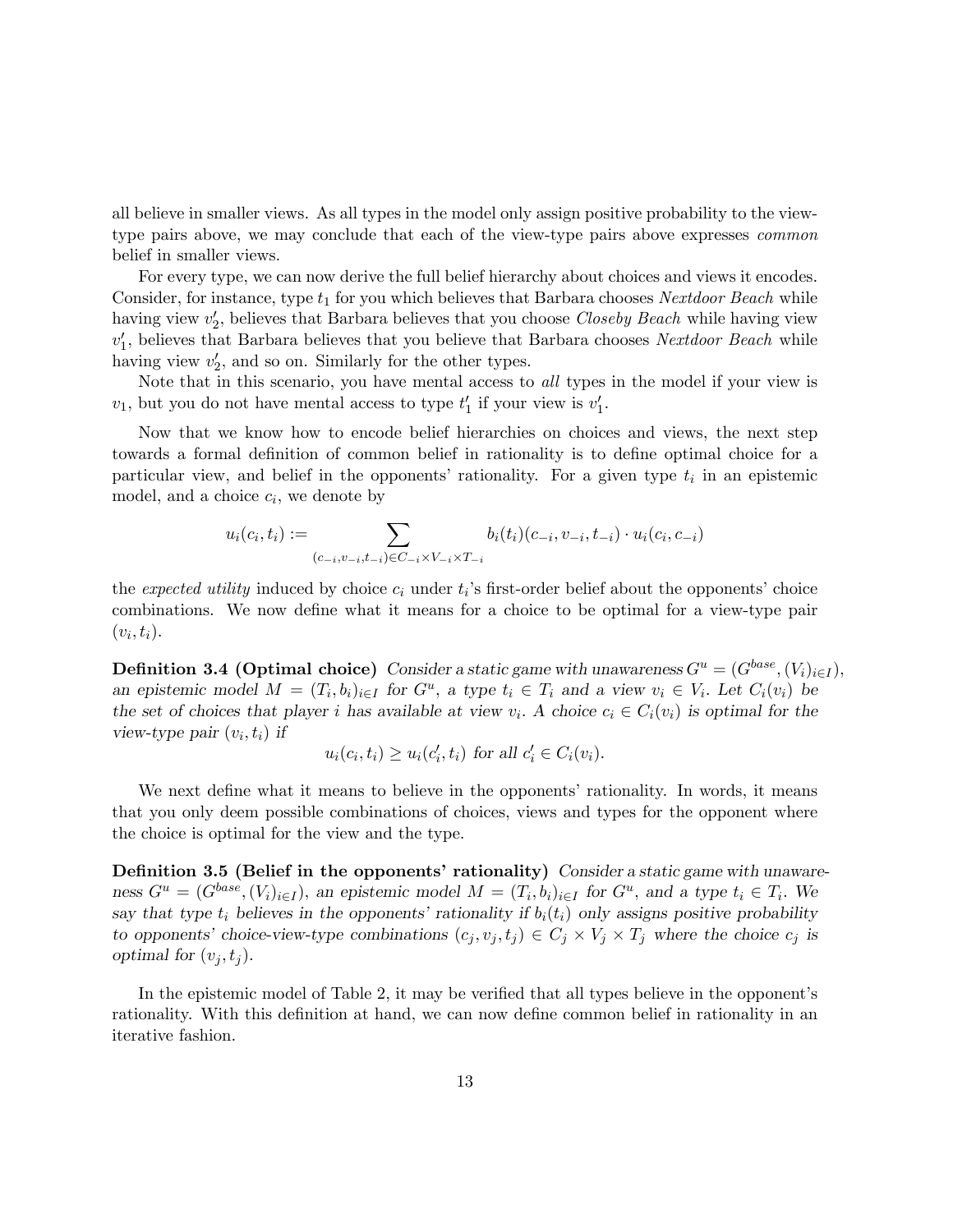Definition 3.6 (Common belief in rationality) Consider a static game with unawareness  $G^u$  and an epistemic model  $M = (T_i, b_i)_{i \in I}$  for  $G^u$ . A type  $t_i \in T_i$  expresses 1-fold belief in rationality if it believes in the opponents' rationality. For  $k > 1$ , we recursively say that a type  $t_i$ expresses k-fold belief in rationality if  $b_i(t_i)$  only assigns positive probability to opponents' types that express  $(k-1)$ -fold belief in rationality. A type  $t_i$  expresses common belief in rationality if it expresses k-fold belief in rationality for every  $k \geq 1$ .

Hence, type  $t_i$  believes in the opponents' rationality, believes that the opponents believe in the other players' rationality, and so on. Now, consider a choice  $c_i$  for player i and a view  $v_i$  for player *i* that contains  $c_i$ . Rational choice under common belief in rationality with a particular view can be defined as follows.

Definition 3.7 (Rational choice under common belief in rationality) Consider a static game with unawareness  $G^u = (G^{base}, (V_i)_{i \in I})$ , a view  $v_i \in V_i$ , and a choice  $c_i \in C_i(v_i)$  available at that view. Choice  $c_i$  can rationally be chosen under common belief in rationality with the view  $v_i$  if there is an epistemic model  $M = (T_j, b_j)_{j \in I}$  and a type  $t_i \in T_i$  such that  $(v_i, t_i)$ expresses common belief in smaller views,  $t_i$  expresses common belief in rationality, and  $c_i$  is optimal for  $(v_i, t_i)$ .

To illustrate these notions, consider again the epistemic model from Table 2. As all types believe in the opponent's rationality, it follows that all types in the epistemic model express *common* belief in rationality as well. Note that Faraway Beach is optimal for your type  $t_1$ and the view  $v_1$ , and *Distant Beach* is optimal for your type  $t'_1$  and the view  $v_1$ . As  $(v_1, t_1)$ and  $(v_1, t'_1)$  express common belief in smaller views, with the view  $v_1$  you can rationally choose Faraway Beach and Distant Beach under common belief in rationality. In the next section we will see that these are also the *only* choices you can rationally make under common belief in rationality while holding the view  $v_1$ .

# 4 Recursive Procedure

In this section we wish to characterize the choices a player can rationally make under common belief in rationality while holding a particular view. To that purpose we introduce a recursive elimination procedure, called iterated strict dominance for unawareness, which iteratively eliminates choices from every possible view in the game. We show that the procedure delivers, for every view, exactly those choices that can rationally be made under common belief in rationality with that particular view.

#### 4.1 DeÖnition

To formally define the procedure, we need some additional terminology. A decision problem for player *i* is a pair  $(D_i, D_{-i})$  where  $D_i \subseteq C_i$  and  $D_{-i} \subseteq C_{-i}$ . We say that  $c_i \in D_i$  is *strictly*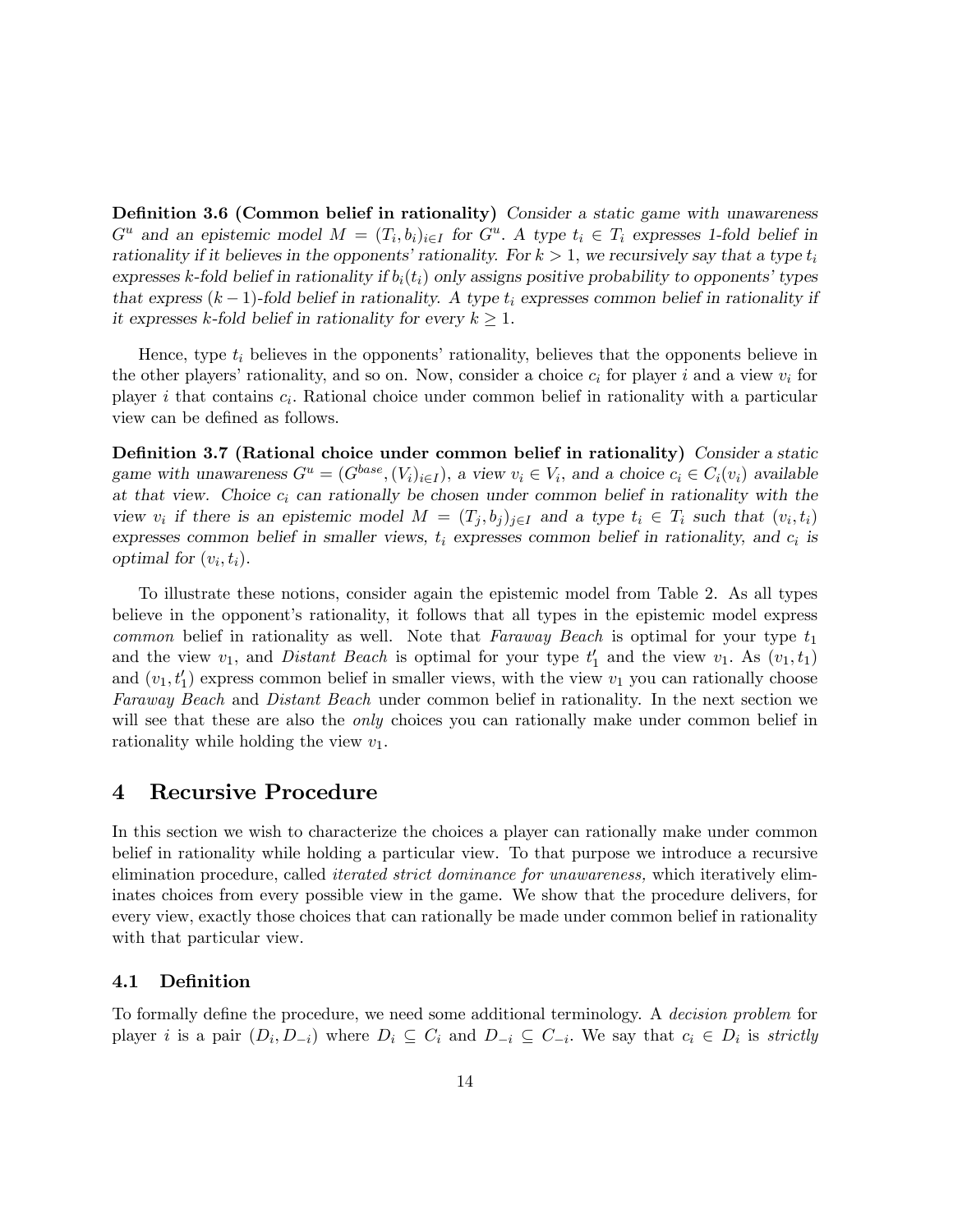dominated within the decision problem  $(D_i, D_{-i})$  if there is some randomized choice  $\rho_i \in \Delta(D_i)$ such that

$$
u_i(c_i, c_{-i}) < \sum_{c'_i \in D_i} \rho_i(c'_i) \cdot u_i(c'_i, c_{-i})
$$
 for all  $c_{-i} \in D_{-i}$ .

In the procedure below we start by defining, for every player i and every possible view  $v_i \in V_i$ , the full decision problem  $(C_i(v_i), C_{-i}(v_i))$  that corresponds to the view  $v_i$ . Here  $C_i(v_i)$  is the set of player is choices and  $C_{-i}(v_i)$  the set of opponents' choice combinations that player i is aware of with the view  $v_i$ . At every round we then recursively reduce these decision problems at the various views by eliminating choices and opponents' choice combinations.

Definition 4.1 (Iterated strict dominance for unawareness) Consider a static game with unawareness  $G^u = (G^{base}, (V_i)_{i \in I}).$ 

(Initial step) For every player i and every view  $v_i \in V_i$ , define the full decision problem  $(C_i^0(v_i), C_{-i}^0(v_i)) := (C_i(v_i), C_{-i}(v_i)).$ 

(Inductive step) For  $k \geq 1$ , every player *i*, and every view  $v_i \in V_i$ , define

$$
C_{-i}^k(v_i) := \{(c_j)_{j \neq i} \in C_{-i}^{k-1}(v_i) \mid \text{for all } j \neq i \text{ choice } c_j \text{ is in } C_j^{k-1}(v_j) \text{ for some } v_j \in V_j \text{ that is contained in } v_i\},\
$$

and

$$
C_i^k(v_i) := \{c_i \in C_i^{k-1}(v_i) \mid c_i \text{ not strictly dominated within}
$$
  
the decision problem  $(C_i^{k-1}(v_i), C_{-i}^k(v_i))\}.$ 

A choice-view pair  $(c_i, v_i)$  is said to survive the procedure if  $c_i \in C_i^k(v_i)$  for every  $k \geq 0$ .

Hence, in this procedure we recursively restrict, for every view  $v_i$ , the possible beliefs that player i can hold about his opponents' choices, through the sets  $C_{-i}^k(v_i)$ , and the possible choices that player *i* can make himself, through the sets  $C_i^k(v_i)$ . In that sense, it is very similar to the generalized iterated strict dominance procedure (Bach and Perea (2017)) for static games with incomplete information. The latter procedure recursively restricts such beliefs and choices for every possible *utility function* that player  $i$  can have in the game with incomplete information, instead of for every possible view in the game, as we do here.

An important difference is that in the case of incomplete information, a player with a certain utility function is able to reason about *all* other utility functions in the model  $-$  in a sense, the collection of all utility functions is common knowledge among the players  $-$  whereas the same is not true for views in a game with unawareness. Indeed, a player with a certain view can only reason about views in the model that are *contained* in his own view. This fact is reflected in the procedure above, by the way the sets  $C_{-i}^k(v_i)$  are defined. Note that in  $C_{-i}^k(v_i)$  we only keep those opponents' choices  $c_j$  that are in  $C_j^{k-1}(v_j)$  for some view  $v_j$  that is *contained in v<sub>i</sub>*. A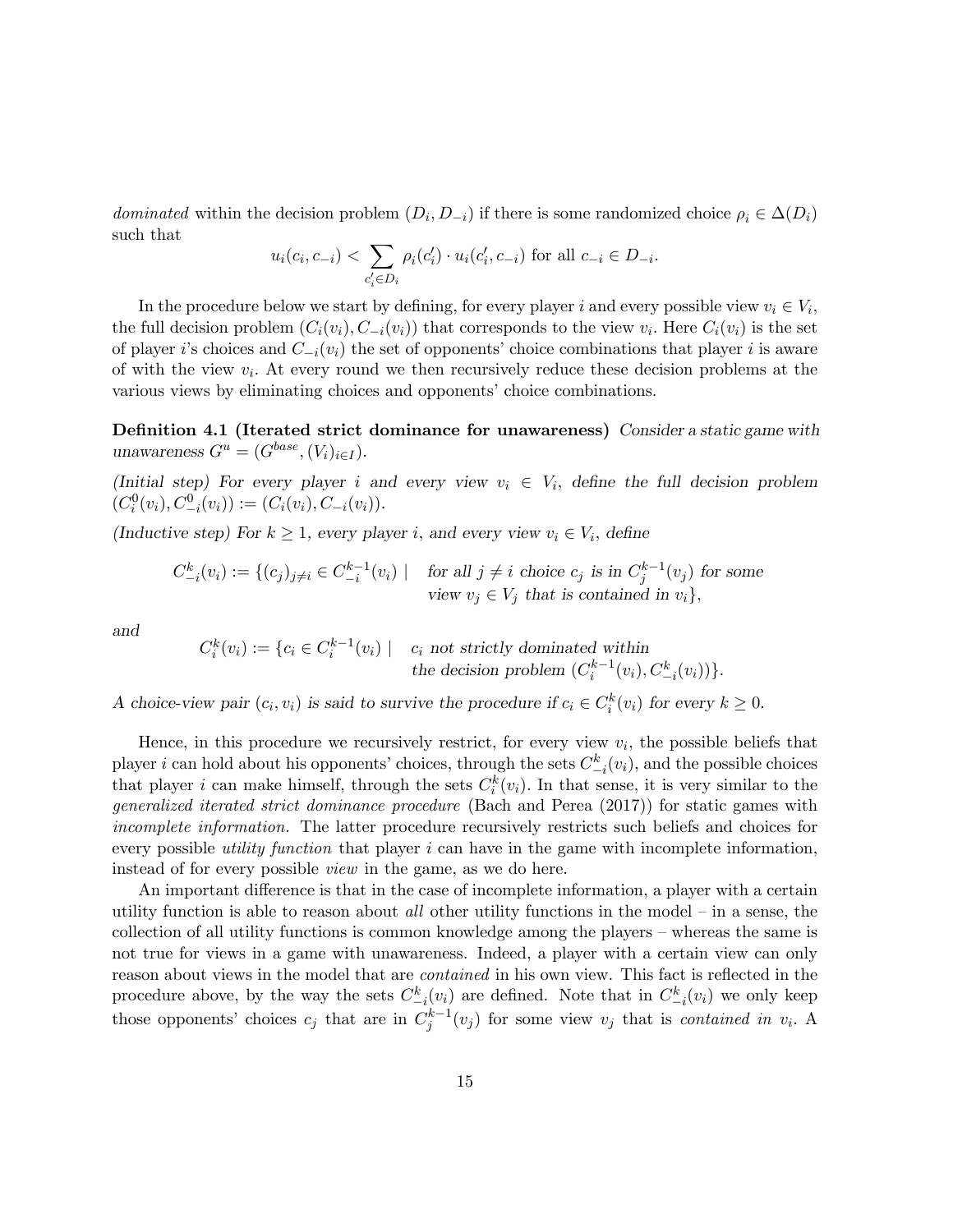similar condition is not present in the generalized iterated strict dominance procedure for games with incomplete information.

Observe that in the special case where  $V_i$  only contains the "full view"  $(C_j)_{j\in I}$  for every player i; the procedure above reduces to the well-known iterated strict dominance procedure for standard static games without unawareness.

In the following subsection we will show that this procedure always delivers a non-empty set of choices for every possible view, and indeed characterizes precisely those choice-view pairs where the choice is possible for the view under common belief in rationality.

#### 4.2 Non-Empty Output and Characterization Result

We first show that the iterated strict dominance procedure for unawareness always yields a nonempty output. More precisely, we show that for every possible view in the game, there is always at least one choice for the respective player that survives the procedure.

# Theorem 4.1 (Non-empty output) Consider a static game with unawareness

 $G^u = (G^{base}, (V_i)_{i \in I})$ . Then, for every player i and every view  $v_i \in V_i$  there is some choice  $c_i \in C_i$ such that  $(c_i, v_i)$  survives the iterated strict dominance procedure for unawareness.

We next present the main result in this section, showing that the iterated strict dominance procedure for unawareness selects for every view precisely those choices that can rationally be made under common belief in rationality.

Theorem 4.2 (Characterization of common belief in rationality) Consider a static game with unawareness  $G^u = (G^{base}, (V_i)_{i \in I})$ . Then, for every player i, every view  $v_i \in V_i$  and every choice  $c_i \in C_i(v_i)$ , choice  $c_i$  can rationally be made under common belief in rationality with the view  $v_i$ , if and only if,  $(c_i, v_i)$  survives the procedure of iterated strict dominance for unawareness.

Consider now the special case where  $V_i$  contains all possible views for every player i. That is, we do not impose any restrictions on the players' belief hierarchies on views. Then, for every  $k \geq 1$  we have that  $C_{-i}^k(v_i) = C_{-i}^0(v_i)$  for every player i and view  $v_i$ , because every opponent's choice  $c_j$  in  $v_i$  is optimal for a view of player j that is contained in  $v_i$  and in which  $c_j$  appears as the unique choice for player  $j$ . Consequently, the procedure terminates already at round 1, and every choice  $c_i \in C_i^1(v_i)$  survives the procedure at  $v_i$ . In view of Theorem 4.2 we thus see that in this case, every choice that is optimal for some belief at a certain view can automatically be chosen rationally under common belief in rationality with that particular view. Hence, the concept of common belief in rationality is very permissive if we allow for all possible views in the game.

One direction of Theorem 4.2 states that if  $(c_i, v_i)$  survives the procedure, then we can always find an epistemic model, and a type  $t_i \in T_i$  for player i within that epistemic model such that  $(v_i, t_i)$  expresses common belief in smaller views,  $t_i$  expresses common belief in rationality,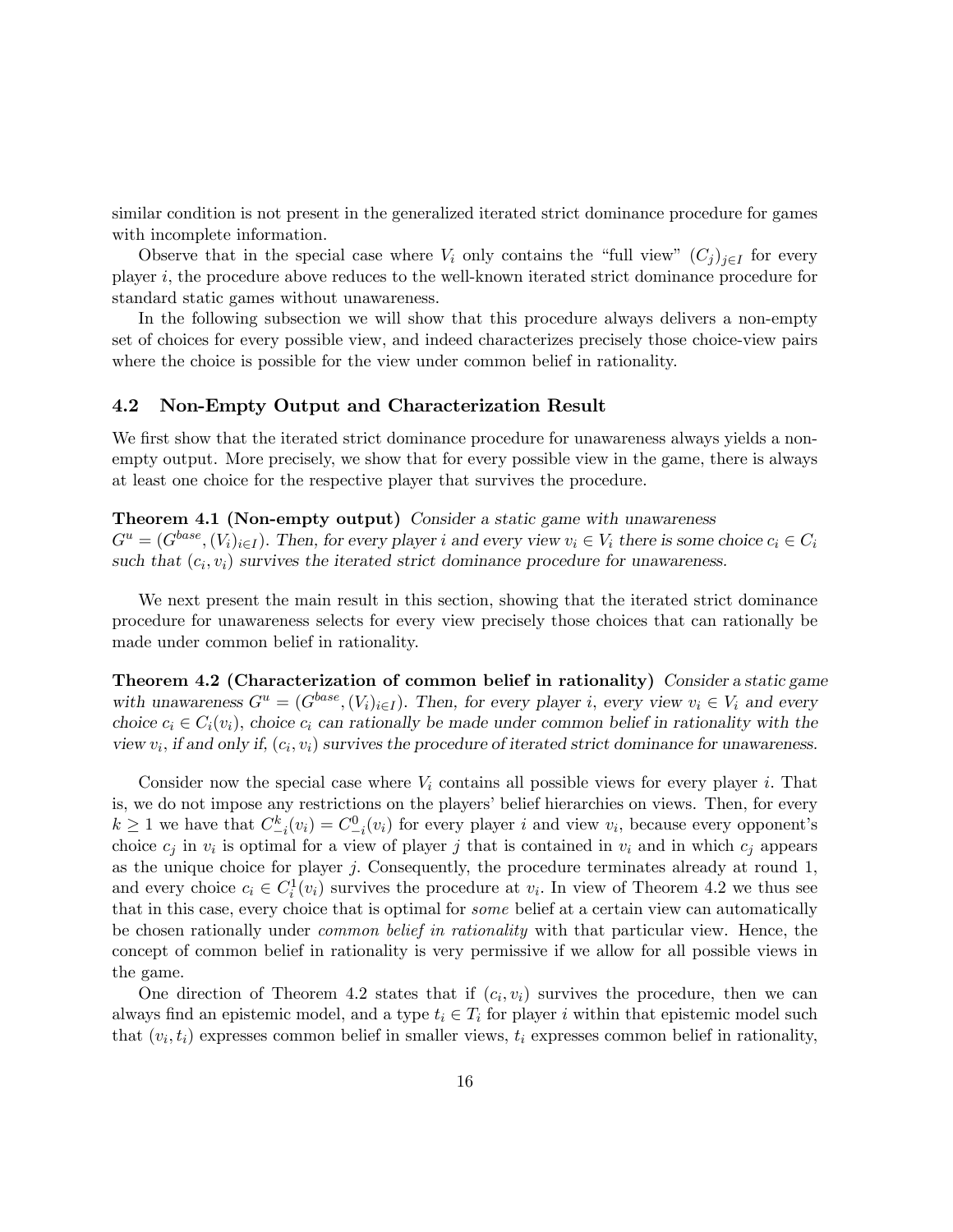and the choice  $c_i$  is optimal for  $(v_i, t_i)$ . For the construction of this epistemic model we rely on Theorem 4.1, which guarantees that for every player j, and every view  $v_j$ , there is at least one choice  $c_j$  that survives the procedure at  $v_j$ .

In particular, this direction implies that for every finite static game with unawareness, we can always construct for every player i, and every view  $v_i$ , a type  $t_i$  such that  $(v_i, t_i)$  expresses common belief in smaller views and  $t_i$  expresses common belief in rationality.

Corollary 4.1 (Common belief in rationality is always possible) Consider a static game with unawareness  $G^u = (G^{base}, (V_i)_{i \in I})$ . Then, for every player i and every view  $v_i \in V_i$ , there is an epistemic model  $M = (T_j, b_j)_{j \in I}$  and a type  $t_i \in T_i$  such that  $(v_i, t_i)$  expresses common belief in smaller views and  $t_i$  expresses common belief in rationality.

In other words, for every view it is always possible to reason in accordance with common belief in rationality, while respecting the bounds set by the view.

#### 4.3 Example

In this subsection we will illustrate the iterated strict dominance procedure for unawareness by means of the example we discussed above. To save space, we use the abbreviations  $f, d, n$  and c for the four beaches.

#### Example 2. Procedure for "A day at the beach".

Consider the game with unawareness as depicted in Table 1. At the beginning of the procedure we have the full decision problems at the different views, given by

$$
C_1^0(v_1) = \{f, d, n, c\}, \quad C_{-1}^0(v_1) = \{f, d, n, c\},
$$
  
\n
$$
C_1^0(v_1') = \{n, c\}, \quad C_{-1}^0(v_1') = \{n, c\},
$$
  
\n
$$
C_2^0(v_2) = \{f, d, n, c\}, \quad C_{-2}^0(v_2) = \{f, d, n, c\}
$$
  
\n
$$
C_2^0(v_2') = \{n, c\}, \quad C_{-2}^0(v_2') = \{n, c\}.
$$

**Round 1.** By definition we have that  $C_{-1}^1(v_1) = C_{-1}^0(v_1)$ ,  $C_{-1}^1(v_1') = C_{-1}^0(v_1')$ ,  $C_{-2}^1(v_2) = C_{-1}^0(v_1')$  $C_{-2}^0(v_2)$  and  $C_{-2}^1(v_2') = C_{-2}^0(v_2')$ . Note that c is strictly dominated for you by the randomized choice  $(0.5) \cdot f + (0.5) \cdot d$  within the decision problem  $(C_1^0(v_1), C_{-1}^1(v_1))$ , and that d is strictly dominated for Barbara by  $(0.5) \cdot n + (0.5) \cdot c$  within her decision problem  $(C_2^0(v_2), C_{-2}^1(v_2))$ . No other choices are strictly dominated in this round. We can therefore eliminate your choice  $c$ from  $C_1^0(v_1)$  and Barbara's choice d from  $C_2^0(v_2)$ , yielding the reduced decision problems

$$
C_1^1(v_1) = \{f, d, n\}, \quad C_{-1}^1(v_1) = \{f, d, n, c\},
$$
  
\n
$$
C_1^1(v'_1) = \{n, c\}, \quad C_{-1}^1(v'_1) = \{n, c\},
$$
  
\n
$$
C_2^1(v_2) = \{f, n, c\}, \quad C_{-2}^1(v_2) = \{f, d, n, c\},
$$
  
\n
$$
C_2^1(v'_2) = \{n, c\}, \quad C_{-2}^1(v'_2) = \{n, c\}.
$$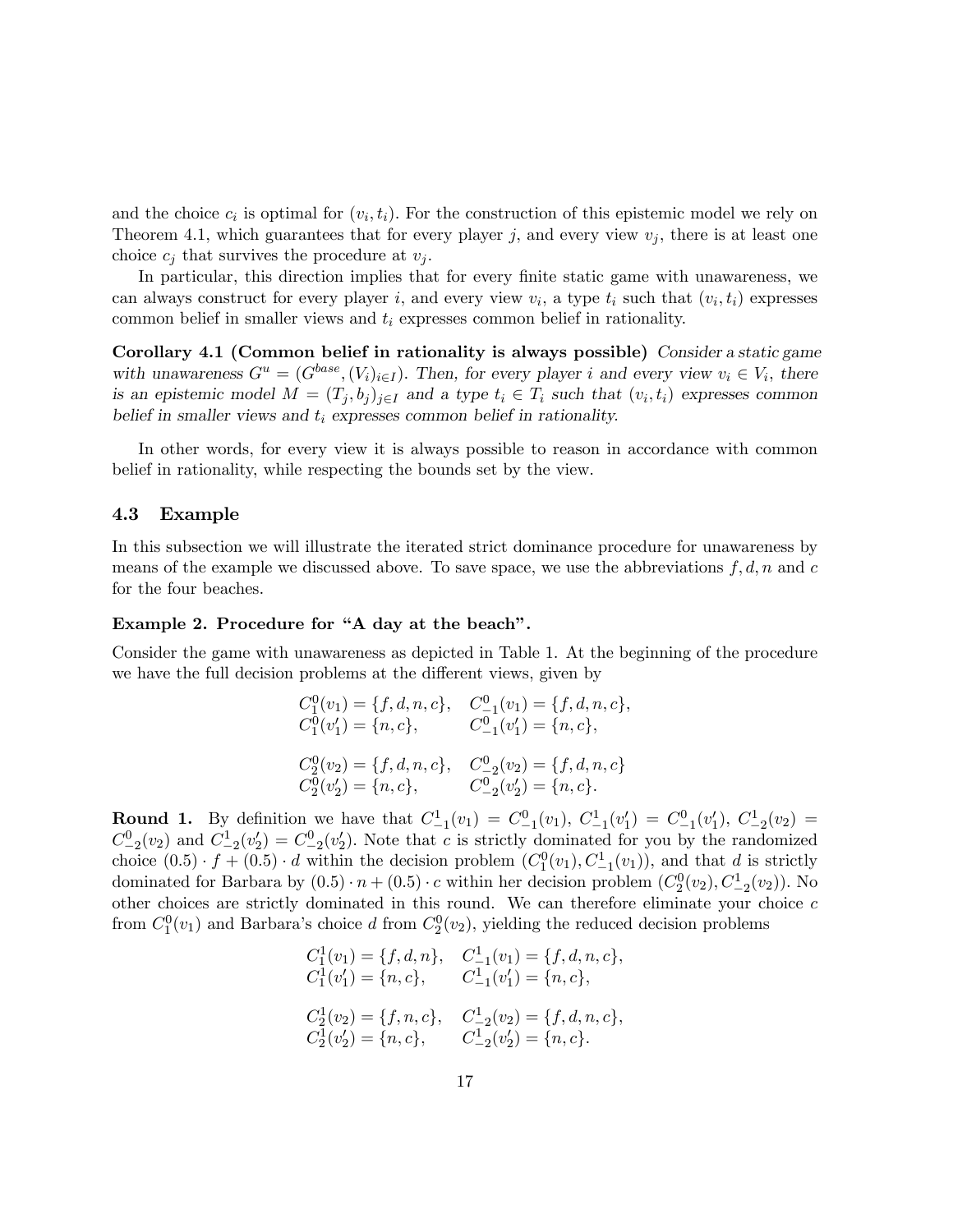**Round 2.** As Barbara's choice d is not in her decision problems at  $v_2$  and  $v'_2$  anymore, we can eliminate Barbara's choice d from your current decision problem at  $v_1$ . That is,  $C_{-1}^2(v_1) =$  $\{f, n, c\}$  and  $C_{-1}^2(v_1') = \{n, c\}$ . Note that we cannot eliminate your choice c from Barbara's decision problems at  $v_2$  and  $v'_2$ , since your choice c is still present in  $C_1^1(v'_1)$ , and your view  $v'_1$  is contained in both  $v_2$  and  $v'_2$ . We thus have that  $C_{-2}^2(v_2) = \{f, d, n, c\}$  and  $C_{-2}^2(v'_2) = \{n, c\}$ .

In your decision problem  $(C_1^1(v_1), C_{-1}^2(v_1)) = (\{f, d, n\}, \{f, n, c\})$  at  $v_1$ , your choice n is strictly dominated by d, and can thus be eliminated from  $C_1^1(v_1)$ . No other choices can be eliminated in this round. We thus obtain the reduced decision problems

$$
C_1^2(v_1) = \{f, d\}, \t C_{-1}^2(v_1) = \{f, n, c\},
$$
  
\n
$$
C_1^2(v'_1) = \{n, c\}, \t C_{-1}^2(v'_1) = \{n, c\},
$$
  
\n
$$
C_2^2(v_2) = \{f, n, c\}, \t C_{-2}^2(v_2) = \{f, d, n, c\},
$$
  
\n
$$
C_2^2(v'_2) = \{n, c\}, \t C_{-2}^2(v'_2) = \{n, c\}.
$$

After this round no further choices can be eliminated at any of the possible views, and hence the procedure terminates at the end of round 2. The choice-view pairs that survive for you are  $(f, v_1), (d, v_1), (n, v'_1)$  and  $(c, v'_1)$ , whereas the choice-view pairs surviving for Barbara are  $(f, v_2), (n, v_2), (c, v_2), (n, v'_2)$  and  $(c, v'_2)$ .

Hence, in view of Theorem 4.2, these are exactly the choice-view pairs that are possible under common belief in rationality. That is, under common belief in rationality, you can rationally choose Faraway Beach and Distant Beach with the view  $v_1$ , you can rationally choose Nextdoor Beach and Closeby Beach with the view  $v_1'$ , Barbara can rationally choose Faraway Beach, Nextdoor Beach and Closeby Beach with the view  $v_2$ , and can rationally choose Nextdoor Beach and Closeby Beach with the view  $v_2'$ .

### 5 Fixed Beliefs on Views

In the literature on games with unawareness, it is typically assumed that every player holds some exogenously given belief hierarchy on views. See, for instance, Feinberg  $(2012)$ , Rêgo and Halpern (2012) and Heifetz, Meier and Schipper (2013b). Following this approach, we reconcile in this section the concept of common belief in rationality with the assumption that the belief hierarchy on views is fixed. One important difference with Feinberg (2012) and Heifetz, Meier and Schipper (2013b) is that we allow for truly probabilistic belief hierarchies on views, and not only belief hierarchies consisting of probability 1 beliefs on views. The reason is that we wish to allow for situations in which a player is uncertain about the precise view adopted by his opponent, and therefore assigns positive probability to various possible views for this opponent.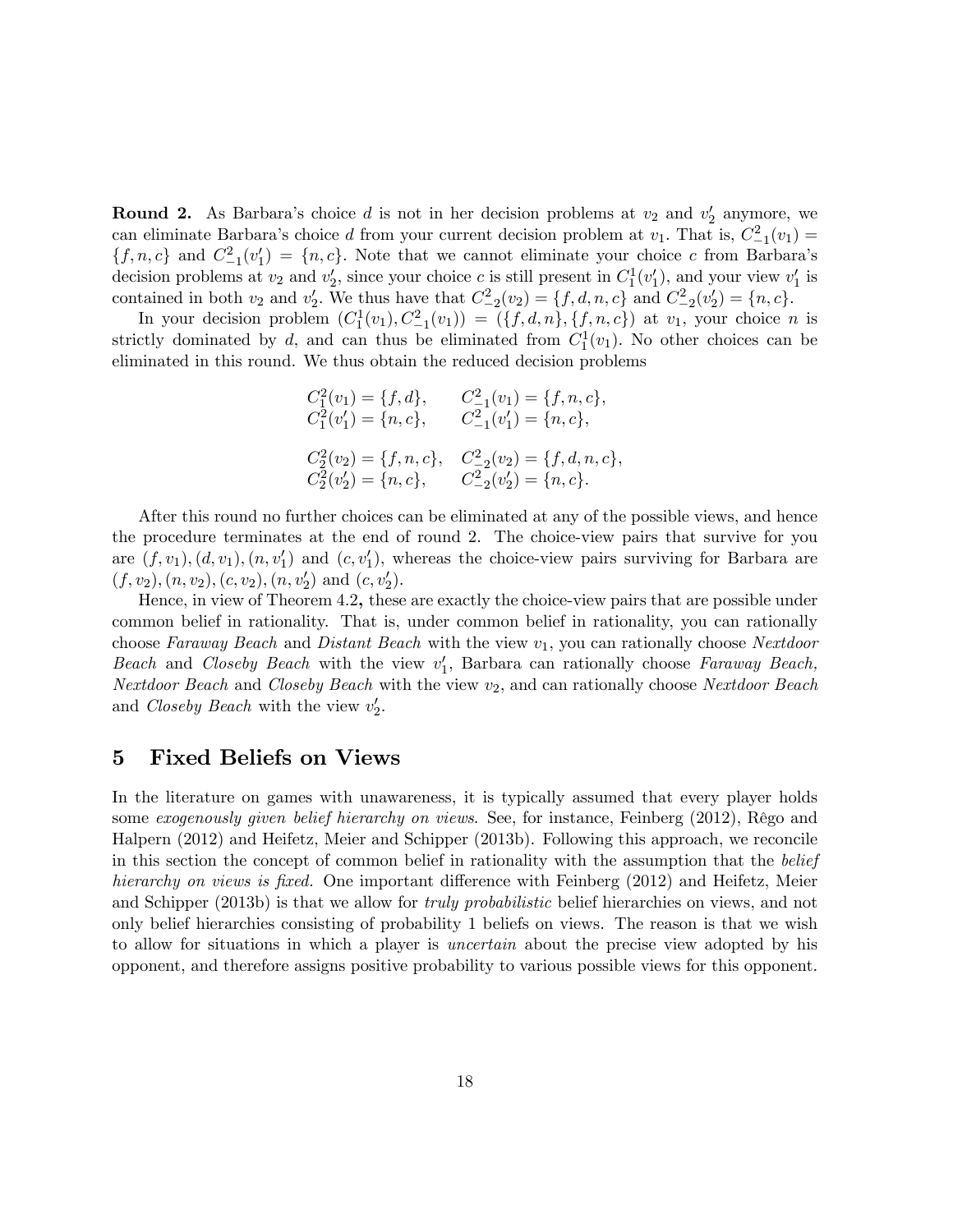#### 5.1 Common Belief in Rationality with Fixed Beliefs on Views

Different from Feinberg (2012), Rêgo and Halpern (2012) and Heifetz, Meier and Schipper (2013b), but in accordance with, for instance, Heinsalu (2014), Heifetz, Meier and Schipper (2013a) and Meier and Schipper (2014), we decide to encode belief hierarchies on views by means of epistemic models with types. The reason is that such encodings are easy to work with, and turn out to be convenient for designing proofs and an associated elimination procedure as well. Such an epistemic model may be seen as a reduced version of the one used in Section 3, since now a type only holds a belief about the opponents' views and types, instead of the opponents' *choices*, *views* and types.

Definition 5.1 (Epistemic model for views) Consider a static game with unawareness  $G^u = (G^{base}, (V_i)_{i \in I})$ . An epistemic model for views is a tuple  $M^{view} = (R_i, p_i)_{i \in I}$  where  $R_i$  is the finite set of types for player *i*, and  $p_i$  is a belief mapping that assigns to every type  $r_i \in R_i$ some probabilistic belief  $p_i(r_i) \in \Delta (V_{-i} \times R_{-i}).$ 

We call the types in this model *view-types*, since they generate belief hierarchies on views. Similarly as before, we can define *common belief in smaller views* in order to rule out unreasonable belief hierarchies on views.

Definition 5.2 (Common belief in smaller views) Consider a static game with unawareness  $G^u = (G^{base}, (V_i)_{i \in I})$  and an epistemic model for views  $M^{view} = (R_i, p_i)_{i \in I}$ . A view-type pair  $(v_i, r_i) \in V_i \times R_i$  believes in smaller views if  $p_i(r_i)$  only assigns positive probability to opponents' views  $v_j$  that are contained in  $v_i$ . The view-type pair  $(v_i, r_i)$  is said to express 1-fold belief in smaller views if it believes in smaller views. For  $k > 1$ , we recursively say that  $(v_i, r_i)$ expresses k-fold belief in smaller views if  $p_i(r_i)$  only assigns positive probability to opponents view-type pairs  $(v_j, r_j)$  that express  $(k-1)$ -fold belief in smaller views. The pair  $(v_i, r_i)$  expresses common belief in smaller views if it expresses k-fold belief in smaller views for all  $k \geq 1$ .

For every view-type  $r_i \in R_i$ , let  $h_i^{view}(r_i)$  be the belief hierarchy on views induced by  $r_i$ . The precise construction of this belief hierarchy can be found in Section 8.2.1 of the appendix. Note that if  $(v_i, r_i)$  expresses common belief in smaller views, then the belief hierarchy  $h_i^{view}(r_i)$  on views only considers, at each of its layers, views that are contained in  $v_i$ , as it should be.

Compare this to the epistemic models we considered in Definition 3.1, used to encode belief hierarchies on *choices and views*. In such an epistemic model  $M = (T_i, b_i)_{i \in I}$ , every type  $t_i$ induces a belief hierarchy on choices and views, and hence also on views alone. Let  $h_i^{view}(t_i)$ be the induced belief hierarchy on views. The precise construction of  $h_i^{view}(t_i)$  can be found in Section 8.2.2 of the appendix.

With these definitions at hand, we can now formally define what we mean by common belief in rationality with fixed beliefs on views.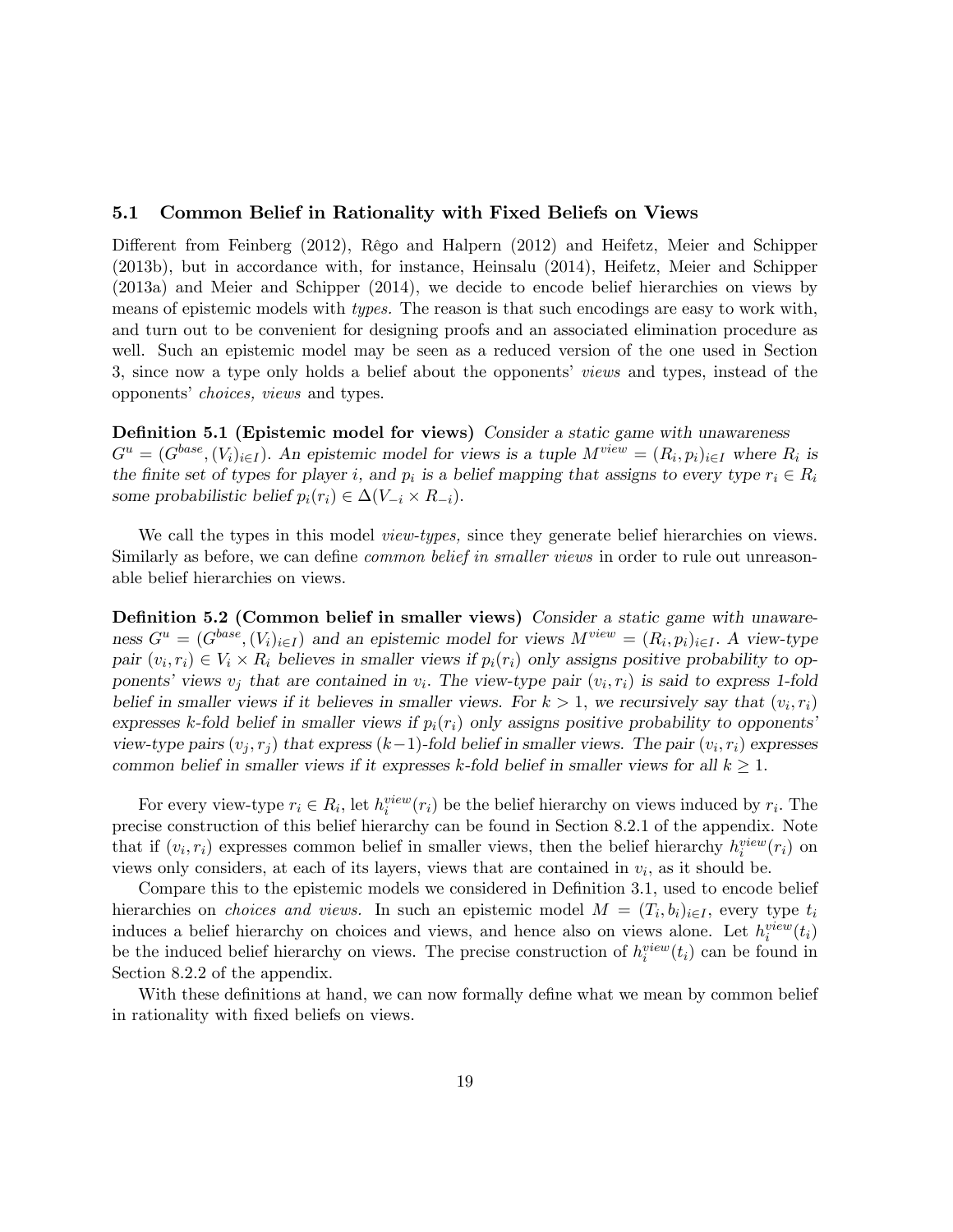Definition 5.3 (Common belief in rationality with fixed beliefs on views) Consider a static game with unawareness  $G^u = (G^{base}, (V_i)_{i \in I})$ , an epistemic model

 $M^{view} = (R_i, p_i)_{i \in I}$  for views, and a view-type pair  $(v_i, r_i) \in V_i \times R_i$  that expresses common belief in smaller views. A choice  $c_i \in C_i(v_i)$  can rationally be made under common belief in rationality with the view  $v_i$  and the belief hierarchy on views induced by  $r_i$ , if there is an epistemic model  $M = (T_j, b_j)_{j \in I}$  for choices and views, and a type  $t_i \in T_i$  such that  $h_i^{view}(t_i) = h_i^{view}(r_i)$ , type  $t_i$ expresses common belief in rationality, and  $c_i$  is optimal for  $(v_i, t_i)$ 

Note that if  $(v_i, r_i)$  expresses common belief in smaller views and  $h_i^{view}(t_i) = h_i^{view}(r_i)$ , then also  $(v_i, t_i)$  expresses common belief in smaller views. In the following sections we will design a procedure that yields precisely the choices that can rationally be made under this concept, and show that it is always possible to reason in accordance with this concept.

#### 5.2 Recursive Procedure

We will now present a recursive elimination procedure, called *iterated strict dominance with fixed* beliefs on views, that characterizes precisely those choices that can rationally be made, with every possible view, under common belief in rationality with a Öxed belief hierarchy on views. Not surprisingly, the procedure is quite similar to *iterated strict dominance for unawareness* (without fixed belief hierarchies on views). There are two important differences. The first is that decision problems will now be defined for every view  $v_i$  and every view-type  $r_i \in R_i$  such that  $(v_i, r_i)$ expresses common belief in smaller views. Moreover, the sets  $C_{-i}^k(v_i)$  of opponents' choice combinations as deÖned in iterated strict dominance with unawareness, restricting the possible beliefs that player  $i$  can hold at round  $k$ , will now be replaced by sets of possible *probabilistic* beliefs  $B_i^k(v_i, r_i)$ , representing the possible probabilistic beliefs that player i can hold at round k if he holds view  $v_i$  and has the belief hierarchy on views induced by  $r_i$ .

To define the procedure formally, we need some additional notation. Consider some Euclidean space  $\mathbb{R}^n$ , some subsets  $A_1, ..., A_K$  of  $\mathbb{R}^n$ , and some numbers  $x_1, ..., x_K \in \mathbb{R}$ . Then, by

$$
\sum_{k \in \{1, ..., K\}} x_k \cdot A_k := \{ \sum_{k \in \{1, ..., K\}} x_k \cdot a_k \mid a_k \in A_k \text{ for all } k \in \{1, ..., K\} \}
$$

we define the corresponding "linear combination" of these sets  $A_1, ..., A_K$ .

Definition 5.4 (Iterated strict dominance with fixed beliefs on views) Consider a static game with unawareness  $G^u = (G^{base}, (V_i)_{i \in I})$  and an epistemic model  $M^{view} = (R_i, p_i)_{i \in I}$  for views.

(Initial step) For every player *i*, every view  $v_i \in V_i$ , and every view-type  $r_i \in R_i$  such that  $(v_i, r_i)$ expresses common belief in smaller views, define

$$
B_i^0(v_i, r_i) := \sum_{(v_j, r_j)_{j \neq i} \in V_{-i} \times R_{-i}} p_i(r_i)((v_j, r_j)_{j \neq i}) \cdot \Delta(\times_{j \neq i} C_j(v_j)),
$$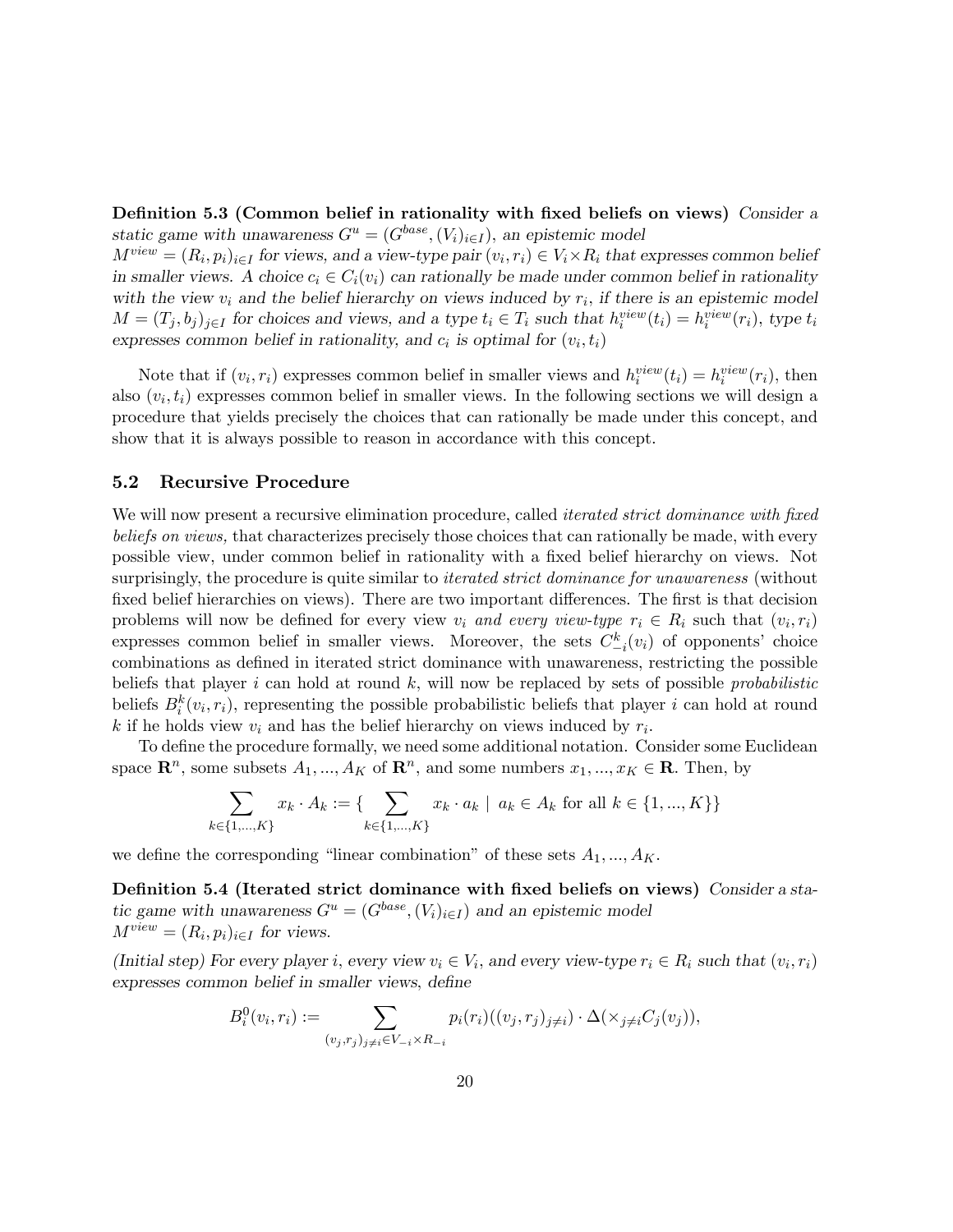and  $C_i^0(v_i, r_i) := C_i(v_i)$ .

(Inductive step) For  $k \geq 1$ , every player i, every view  $v_i \in V_i$  and every view-type  $r_i \in R_i$  such that  $(v_i, r_i)$  expresses common belief in smaller views, define

$$
B_i^k(v_i, r_i) := \sum_{(v_j, r_j)_{j \neq i} \in V_{-i} \times R_{-i}} p_i(r_i)((v_j, r_j)_{j \neq i}) \cdot \Delta(\times_{j \neq i} C_j^{k-1}(v_j, r_j)),
$$

and

$$
C_i^k(v_i, r_i) := \{c_i \in C_i^{k-1}(v_i, r_i) \mid c_i \text{ is optimal for some belief } \beta_i \in B_i^k(v_i, r_i) \text{ among choices in } C_i^{k-1}(v_i, r_i)\}.
$$

A triple  $(c_i, v_i, r_i)$ , consisting of a choice, view and view-type, is said to survive the procedure if  $c_i \in C_i^k(v_i, r_i)$  for every  $k \geq 0$ .

More precisely, this procedure is the iterated strict dominance procedure with fixed beliefs on views as given by  $M^{view}$ . As a short-hand, we will refer to this procedure as the *iterated* strict dominance procedure for  $M^{view}$ .

Consider now the special case where every view-type in  $M^{view}$  assigns probability 1 to one specific view for every opponent. Then, it may be verified that the procedure above is equivalent to the *extensive-form rationalizability procedure* in Heifetz, Meier and Schipper (2013b), when applied to the special case of static games. The procedure in Heifetz, Meier and Schipper (2013b) is designed for dynamic games with unawareness, and hence can also be applied to static games.

Our procedure above is quite similar to the interim correlated rationalizability procedure (Dekel, Fudenberg and Morris (2007)) for games with incomplete information, which in turn is analogous to the concept of *interim (independent)* rationalizability in Ely and Peski (2006). Also interim correlated rationalizability assumes a fixed belief hierarchy, not on views but on utility functions. The interim correlated rationalizability procedure then recursively restricts, for every possible utility function and every belief hierarchy on utilities, the set of choices for the respective player. In turn, we recursively restrict the player's set of choices for every possible *view* and belief hierarchy on *views* (as encoded by a view-type  $r_i$ ).

Similarly to the case without fixed belief hierarchies on views, there is still an important difference between the two procedures. In the case of unawareness, not every belief hierarchy on views can be chosen, because this belief hierarchy must express common belief in smaller views for an appropriately chosen view of the respective player. A similar condition is not present in the case of incomplete information, as in principle every possible belief hierarchy on utility functions may be regarded as reasonable. The reason, again, is that in the context of incomplete information, a player with a certain utility function has mental access to all utility functions in the model – something that is not true for views in games with unawareness.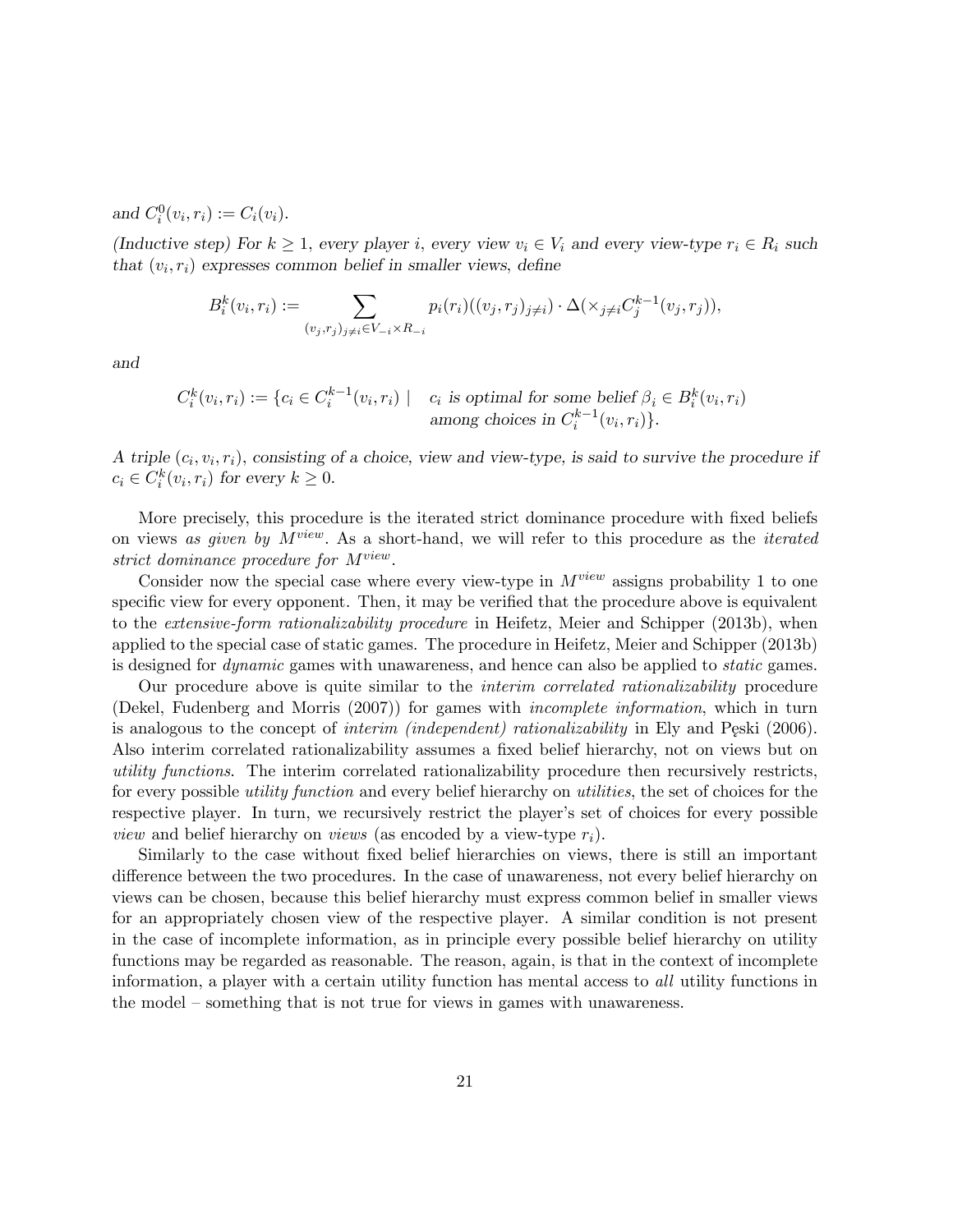#### 5.3 Non-Empty Output and Characterization Result

Like in Section 4, we first show that the procedure always delivers a non-empty output, and subsequently prove that the procedure yields, for every view and view-type, exactly those choices that can rationally be made under common belief in rationality with this particular view and view-type.

#### Theorem 5.1 (Non-empty output) Consider a static game with unawareness

 $G^u = (G^{base}, (V_i)_{i \in I})$  and an epistemic model  $M^{view} = (R_i, p_i)_{i \in I}$  for views. Then, for every player *i*, every view  $v_i \in V_i$  and every view-type  $r_i \in R_i$  such that  $(v_i, r_i)$  expresses common belief in smaller views, there is some choice  $c_i \in C_i$  such that  $(c_i, v_i, r_i)$  survives the iterated strict dominance procedure for  $M^{view}$ .

The reader will note that the proof for this result is very similar to the one we gave for Theorem 4.1. We thus conclude that, no matter which belief hierarchy on views we impose, it is always possible for a player to reason in accordance with this particular belief hierarchy on views, while respecting common belief in rationality.

We next show that the procedure selects, for every view and every belief hierarchy on views encoded by  $M^{view}$ , exactly those choices that can rationally be made under common belief in rationality for this specific view and belief hierarchy on views.

Theorem 5.2 (Characterization of common belief in rationality) Consider a static game with unawareness  $G^u = (G^{base}, (V_i)_{i \in I})$  and an epistemic model  $M^{view} = (R_i, p_i)_{i \in I}$  for views. Then, for every player *i*, every choice  $c_i \in C_i$ , every view  $v_i \in V_i$  and every view-type  $r_i \in R_i$ such that  $(v_i, r_i)$  expresses common belief in smaller views, player i can rationally choose  $c_i$ under common belief in rationality with the view  $v_i$  and the belief hierarchy on views induced by  $r_i$ , if and only if,  $(c_i, v_i, r_i)$  survives the iterated strict dominance procedure for  $M^{view}$ .

Also here, the proof follows a similar structure as the one for Theorem 4.2. From Theorem 5.1 we know that the procedure always delivers a non-empty set of choices for every possible view and view-type in the game. The "if" direction of Theorem 5.2 therefore implies that for every view  $v_i$  and view-type  $r_i$  such that  $(v_i, r_i)$  expresses common belief in smaller views, we can always construct an epistemic model and a type  $t_i$  within it that expresses common belief in rationality, and which holds the belief hierarchy on views induced by  $r_i$ . The following result thus obtains.

Corollary 5.1 (Common belief in rationality is always possible) Consider a static game with unawareness  $G^u = (G^{base}, (V_i)_{i \in I})$  and an epistemic model  $M^{view} = (R_i, p_i)_{i \in I}$  for views. Then, for every player *i*, every view  $v_i \in V_i$  and view-type  $r_i \in R_i$  such that  $(v_i, r_i)$  expresses common belief in smaller views, there is an epistemic model  $M = (T_j, b_j)_{j \in I}$  and a type  $t_i \in T_i$ , such that  $t_i$  has the belief hierarchy on views induced by  $r_i$ , and expresses common belief in rationality.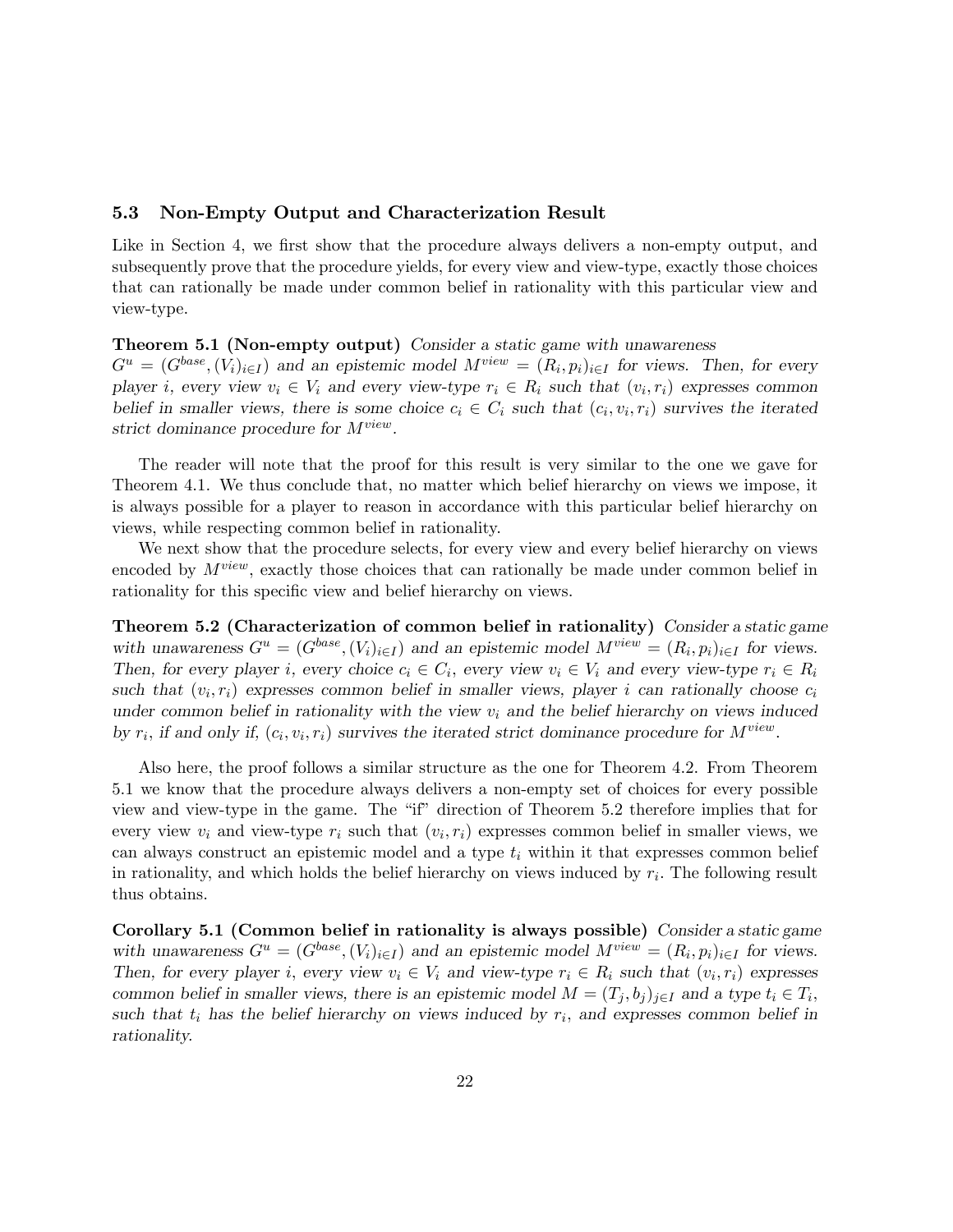In other words, it is always possible to reason in accordance with common belief in rationality, while respecting the bounds set by a fixed view and a fixed belief hierarchy on views.

#### 5.4 Example

To see how the procedure of *iterated strict dominance with fixed beliefs on views* works, consider the example "A day at the beach".

# Example 3. Procedure for "A day at the beach"

Recall that you are unsure whether Barbara is aware of the two remote beaches or not. Assume now that you deem the event that she is aware of these two beaches equally likely as the event that she is not. In case Barbara is aware of the two remote beaches, you believe that Barbara believes that you are also aware of these two beaches. Indeed, you know by experience that Barbara believes that you are aware of everything that she is aware of herself. In case Barbara is not aware of these two beaches, she must of course believe that you are also not aware of these. This situation can be summarized by Table 3, with the fixed belief hierarchy on views induced by your view-type  $r_1$  at the bottom of the table. This belief hierarchy on views is also graphically represented by the arrows between the various views. Indeed, if you have view  $v_1$ and view-type  $r_1$ , then the induced belief hierarchy on views matches exactly the story above. Note that in  $M^{view}$  you have mental access to all view-types in the model if your view is  $v_1$ , whereas you only have mental access to the types  $r'_1$  and  $r'_2$  if your view is  $v'_1$ . Similarly for Barbara.

The *iterated strict dominance procedure for*  $M^{view}$  *proceeds as follows.* 

**Initial step.** Note that, given the epistemic model for views  $M^{view}$ , the only relevant pairs of views and view-types are  $(v_1, r_1), (v'_1, r'_1), (v_2, r_2)$  and  $(v'_2, r'_2)$ . The initial sets of beliefs are given by

$$
B_1^0(v_1, r_1) = (0.5) \cdot \Delta(C_2(v_2)) + (0.5) \cdot \Delta(C_2(v_2'))
$$
  
\n
$$
= (0.5) \cdot \Delta(\{f, d, n, c\}) + (0.5) \cdot \Delta(\{n, c\})
$$
  
\n
$$
= \{\beta_1 \in \Delta(\{f, d, n, c\} \mid \beta_1(f) \le 0.5, \ \beta_1(d) \le 0.5\}
$$
  
\n
$$
B_1^0(v_1', r_1') = \Delta(C_2(v_2')) = \Delta(\{n, c\}),
$$
  
\n
$$
B_2^0(v_2, r_2) = \Delta(C_1(v_1)) = \Delta(\{f, d, n, c\}),
$$
  
\n
$$
B_2^0(v_2', r_2') = \Delta(C_1(v_1')) = \Delta(\{n, c\}),
$$

whereas the initial sets of choices are

$$
C_1^0(v_1, r_1) = \{f, d, n, c\}, C_1^0(v'_1, r'_1) = \{n, c\},C_2^0(v_2, r_2) = \{f, d, n, c\}, C_2^0(v'_2, r'_2) = \{n, c\}.
$$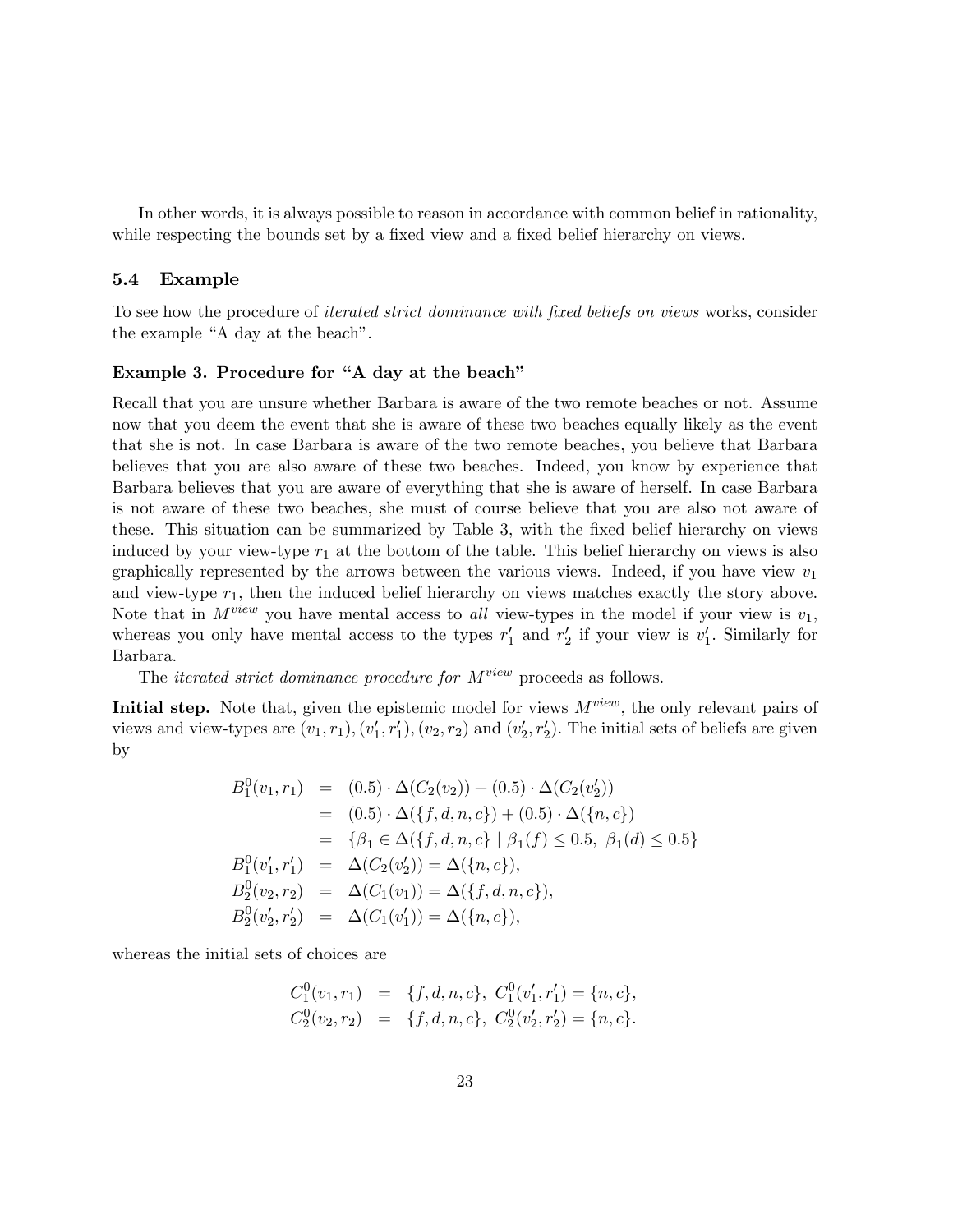| <b>Base</b><br>game | $G^{base}$                                 | Faraway          | Distant            | Nextdoor         | Closeby          |          |          |                |                  |                |  |
|---------------------|--------------------------------------------|------------------|--------------------|------------------|------------------|----------|----------|----------------|------------------|----------------|--|
|                     | Faraway                                    | 0,0              | 4,1                | 4, 4             | 4, 3             |          |          |                |                  |                |  |
|                     | Distant                                    | 3,2              | 0, 0               | 3,4              | 3,3              |          |          |                |                  |                |  |
|                     | Nextdoor                                   | 2, 2             | 2,1                | 0,0              | 2,3              |          |          |                |                  |                |  |
|                     | Closeby                                    | 1, 2             | 1,1                | 1,4              | 0, 0             |          |          |                |                  |                |  |
|                     | $v_1$                                      | Faraway          | Distant            | Nextdoor         | Closeby          |          |          |                |                  |                |  |
| Your<br>views       | Faraway                                    | 0                | 4                  | 4                | 4                | $v_1'$   |          | Nextdoor       |                  | Closeby        |  |
|                     | Distant                                    | $\boldsymbol{3}$ | $\theta$           | 3                | 3                | Nextdoor |          | $\overline{0}$ |                  | $\sqrt{2}$     |  |
|                     | Nextdoor                                   | $\overline{2}$   | $\overline{2}$     | $\theta$         | $\overline{2}$   | Closeby  |          | $\mathbf{1}$   | $\boldsymbol{0}$ |                |  |
|                     | Closeby                                    | 1                | $\mathbf 1$        | 1                | $\overline{0}$   |          |          |                |                  |                |  |
|                     |                                            |                  |                    |                  |                  |          |          | ↓              |                  |                |  |
|                     |                                            |                  | $\downarrow$ (0.5) |                  | $(0.5) \searrow$ |          |          |                |                  |                |  |
| Barbara's<br>views  |                                            |                  | ↑                  |                  |                  |          |          |                |                  |                |  |
|                     | v <sub>2</sub>                             | Faraway          | Distant            | Nextdoor         | Closeby          |          |          |                |                  |                |  |
|                     | Faraway                                    | 0                | $\overline{2}$     | $\overline{2}$   | $\overline{2}$   |          | $v_2'$   | Nextdoor       |                  | Closeby        |  |
|                     | Distant                                    |                  | $\theta$           | 1                | 1                |          | Nextdoor |                |                  | $\overline{4}$ |  |
|                     | Nextdoor                                   | 4                | 4                  | $\boldsymbol{0}$ | $\overline{4}$   |          | Closeby  |                |                  | $\theta$       |  |
|                     | Closeby                                    | 3                | 3                  | 3                | $\theta$         |          |          |                |                  |                |  |
|                     |                                            |                  |                    |                  |                  |          |          |                |                  |                |  |
|                     | $R_1 = \{r_1, r_1'\}, R_2 = \{r_2, r_2'\}$ |                  |                    |                  |                  |          |          |                |                  |                |  |

Epistemic model for views  $M^{view}$ 

 $p_1(r_1) = (0.5) \cdot (v_2, r_2) + (0.5) \cdot (v_2', r_2')$  $p_1(r'_1) = (v'_2, r'_2)$ 

 $p_2(r_2) = (v_1, r_1)$  $p_2(r'_2) = (v'_1, r'_1)$ 

Table 3: "A day at the beach" with fixed beliefs on views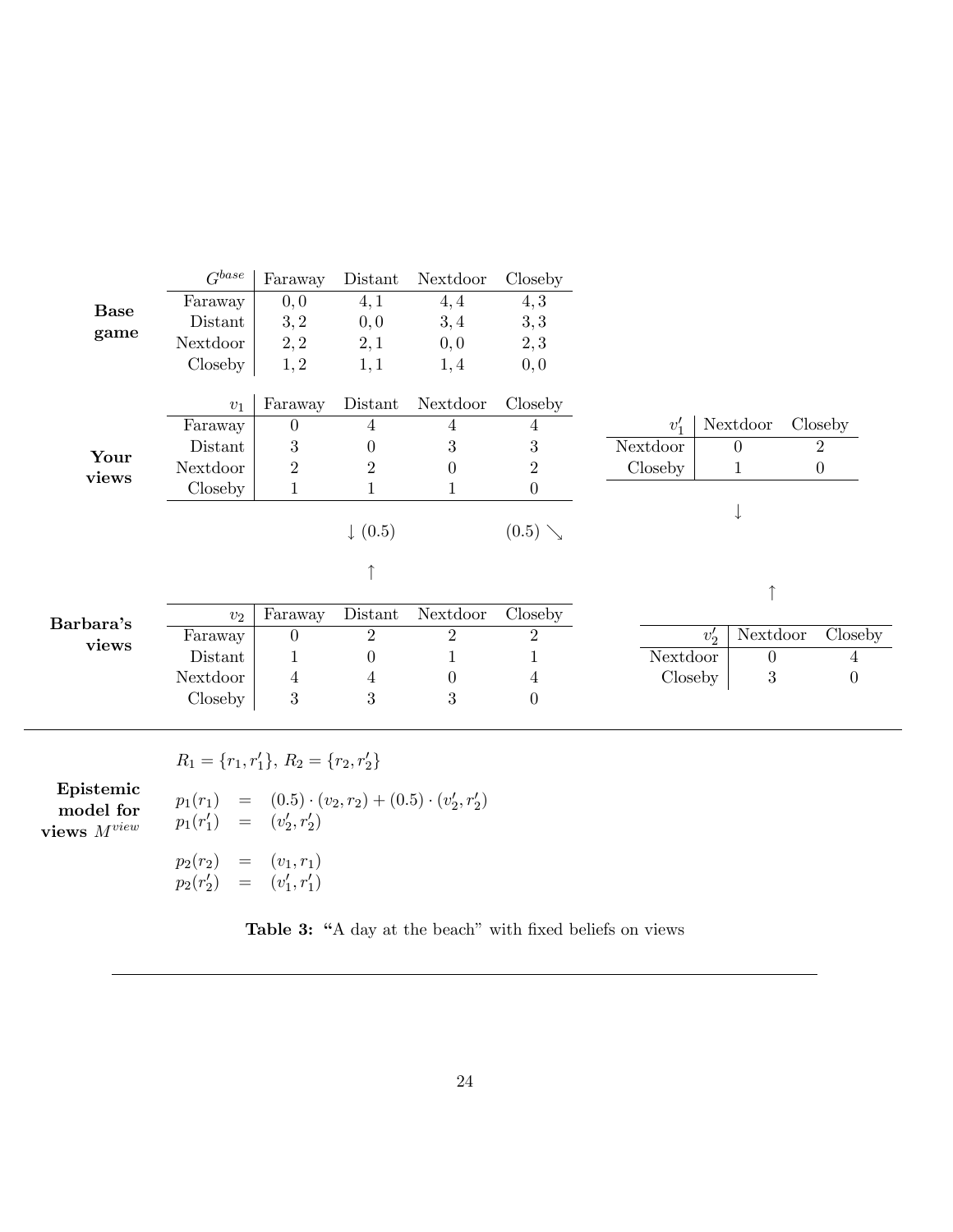Round 1. By definition, the sets of beliefs remain the same as in the initial step. Note that choice c is not optimal for you at view  $v_1$  for any belief in  $B_1^1(v_1,r_1)$ , and that Barbara's choice d is not optimal for her at view  $v_2$  for any belief in  $B_2^1(v_2, r_2)$ . Hence, we obtain

$$
C_1^1(v_1, r_1) = \{f, d, n\}, C_1^1(v'_1, r'_1) = \{n, c\},C_2^1(v_2, r_2) = \{f, n, c\}, C_2^1(v'_2, r'_2) = \{n, c\}.
$$

Round 2. The new sets of beliefs are

$$
B_1^2(v_1, r_1) = (0.5) \cdot \Delta(C_2^1(v_2, r_2)) + (0.5) \cdot \Delta(C_2^1(v_2', r_2'))
$$
  
\n
$$
= (0.5) \cdot \Delta\{f, n, c\} + (0.5) \cdot \Delta\{n, c\}
$$
  
\n
$$
= \{\beta_1 \in \Delta(\{f, n, c\} \mid \beta_1(f) \le 0.5\}
$$
  
\n
$$
B_1^2(v_1', r_1') = \Delta(C_2^1(v_2', r_2')) = \Delta(\{n, c\}),
$$
  
\n
$$
B_2^2(v_2, r_2) = \Delta(C_1^1(v_1, r_1)) = \Delta(\{f, d, n\}),
$$
  
\n
$$
B_2^2(v_2', r_2') = \Delta(C_1^1(v_1', r_1')) = \Delta(\{n, c\}).
$$

Then, your choice *n* is not optimal at your view  $v_1$  for any belief in  $B_1^2(v_1, r_1)$ . Moreover, Barbara's choice f is not optimal at her view  $v_2$  for any belief in  $B_2^2(v_2, r_2)$ . The new sets of choices are thus given by

$$
C_1^2(v_1, r_1) = \{f, d\}, C_1^2(v'_1, r'_1) = \{n, c\},C_2^2(v_2, r_2) = \{n, c\}, C_2^2(v'_2, r'_2) = \{n, c\}.
$$

Round 3. The new sets of beliefs are

$$
B_1^3(v_1, r_1) = (0.5) \cdot \Delta(C_2^2(v_2, r_2)) + (0.5) \cdot \Delta(C_2^2(v_2', r_2'))
$$
  
\n
$$
= \Delta(\{n, c\}),
$$
  
\n
$$
B_1^3(v_1', r_1') = \Delta(C_2^2(v_2', r_2')) = \Delta(\{n, c\}),
$$
  
\n
$$
B_2^3(v_2, r_2) = \Delta(C_1^2(v_1, r_1)) = \Delta(\{f, d\}),
$$
  
\n
$$
B_2^3(v_2', r_2') = \Delta(C_1^2(v_1', r_1')) = \Delta(\{n, c\}).
$$

Note that at your view  $v_1$ , your choice d is not optimal for any belief in  $B_1^3(v_1,r_1)$ . Moreover, Barbara's choice c is not optimal at her view  $v_2$  for any belief in  $B_2^3(v_2, r_2)$ . Hence, the new sets of choices are

$$
C_1^3(v_1, r_1) = \{f\}, C_1^3(v'_1, r'_1) = \{n, c\},C_2^3(v_2, r_2) = \{n\}, C_2^3(v'_2, r'_2) = \{n, c\}.
$$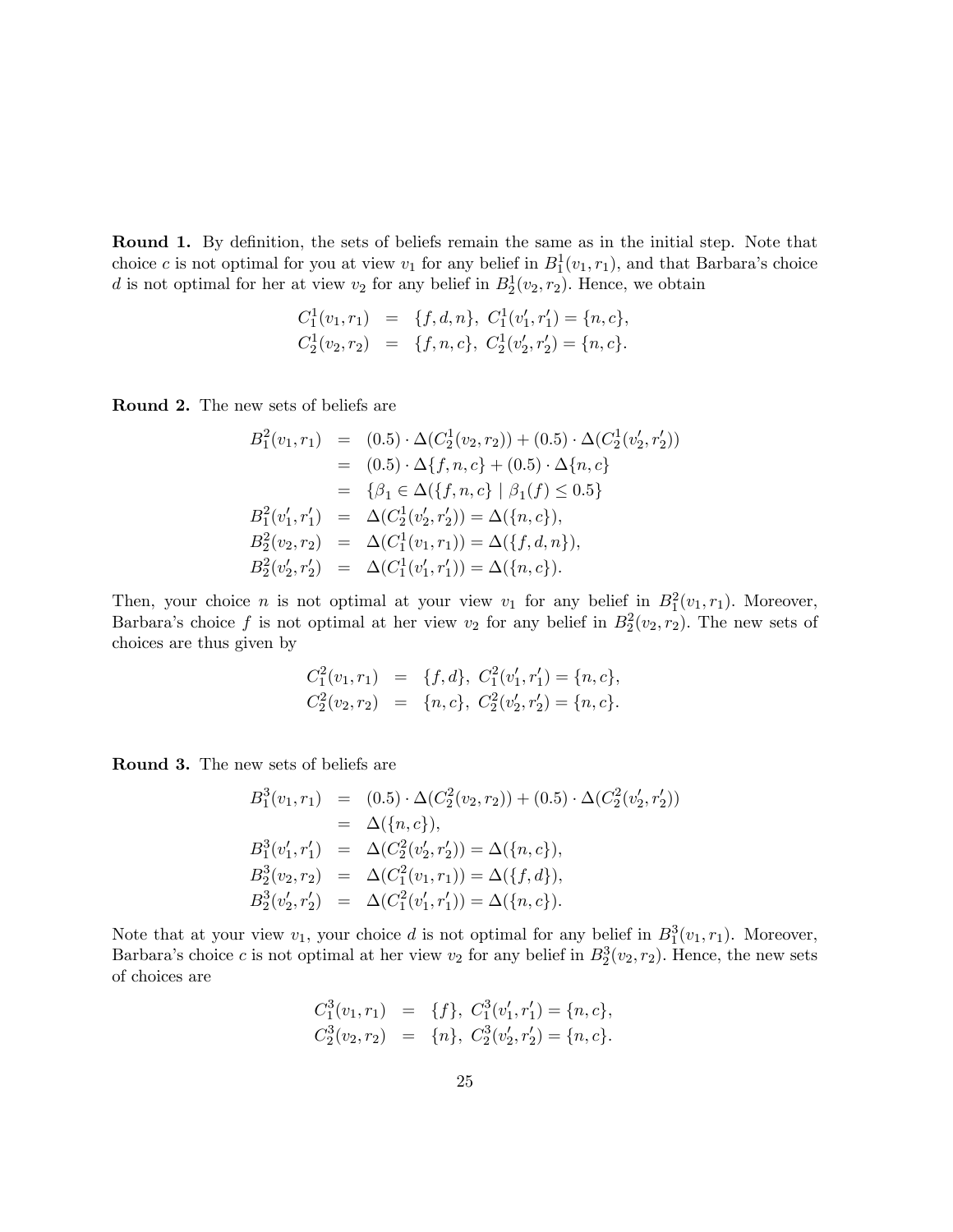Round 4. The new sets of beliefs are

$$
B_1^4(v_1, r_1) = (0.5) \cdot \Delta(C_2^3(v_2, r_2)) + (0.5) \cdot \Delta(C_2^3(v_2', r_2'))
$$
  
\n
$$
= (0.5) \cdot \Delta(\{n\}) + (0.5) \cdot \Delta(\{n, c\})
$$
  
\n
$$
= \{\beta_1 \in \Delta(\{n, c\}) \mid \beta_1(c) \le 0.5\},
$$
  
\n
$$
B_1^4(v_1', r_1') = \Delta(C_2^3(v_2', r_2')) = \Delta(\{n, c\}),
$$
  
\n
$$
B_2^4(v_2, r_2) = \Delta(C_1^3(v_1, r_1)) = \Delta(f),
$$
  
\n
$$
B_2^4(v_2', r_2') = \Delta(C_1^3(v_1', r_1')) = \Delta(\{n, c\}).
$$

Since no further choices can be eliminated from  $C_1^3(v_1, r_1)$ ,  $C_1^3(v'_1, r'_1)$ ,  $C_2^3(v_2, r_2)$  and  $C_2^3(v'_2, r'_2)$ we have that

$$
C_1^4(v_1, r_1) = C_1^3(v_1, r_1) = \{f\}, C_1^4(v'_1, r'_1) = C_1^3(v'_1, r'_1) = \{n, c\},C_2^4(v_2, r_2) = C_2^3(v_2, r_2) = \{n\}, C_2^4(v'_2, r'_2) = C_2^3(v'_2, r'_2) = \{n, c\},
$$

and the procedure terminates.

We thus conclude that you can only rationally go to the Faraway Beach under common belief in rationality with the view  $v_1$  and the belief hierarchy on views induced by  $r_1$ .

Compare this to the case where we did not fix the belief hierarchy on views. As we saw in Section 4, you could rationally visit the Faraway Beach and the Distant Beach under common belief in rationality with the view  $v_1$  if we allow for any belief hierarchy on views that is cognitively feasible for  $v_1$  and expresses common belief in smaller views. Indeed, the epistemic model from Table 2 shows that under common belief in rationality with the view  $v_1$ , you can rationally choose the *Distant Beach* if you hold the belief hierarchy induced by type  $t_1'$ . In that belief hierarchy, you believe that Barbara has view  $v_2$ , believe that Barbara believes that you have view  $v_1'$ , believe that Barbara believes that you believe that Barbara has view  $v_2'$ , believe that Barbara believes that you believe that Barbara believes that you have view  $v_1'$ , and so on. Clearly, this belief hierarchy is different from the one induced by  $r_1$ .

To conclude this section, we compare the case of Öxed belief hierarchies on views to the case where these belief hierarchies are left free. Clearly, if for a given view  $v_i$  we look at each individual belief hierarchy on views  $h_i^{view}$  such that  $v_i$  together with  $h_i^{view}$  expresses common belief in smaller views, then this is the same as putting no restrictions on the belief hierarchy on views (except for common belief in smaller views). Consequently, if for every such belief hierarchy on views  $h_i^{view}$  we derive the choices that player i can rationally make under common belief in rationality with the view  $v_i$  and this particular belief hierarchy on views  $h_i^{view}$  (as defined in this section), then we should obtain exactly the choices that player  $i$  can rationally make under common belief in rationality with the view  $v_i$  (as defined in Section 4). We know by Theorem 5.2 that the choices that player  $i$  can rationally make under common belief in rationality with the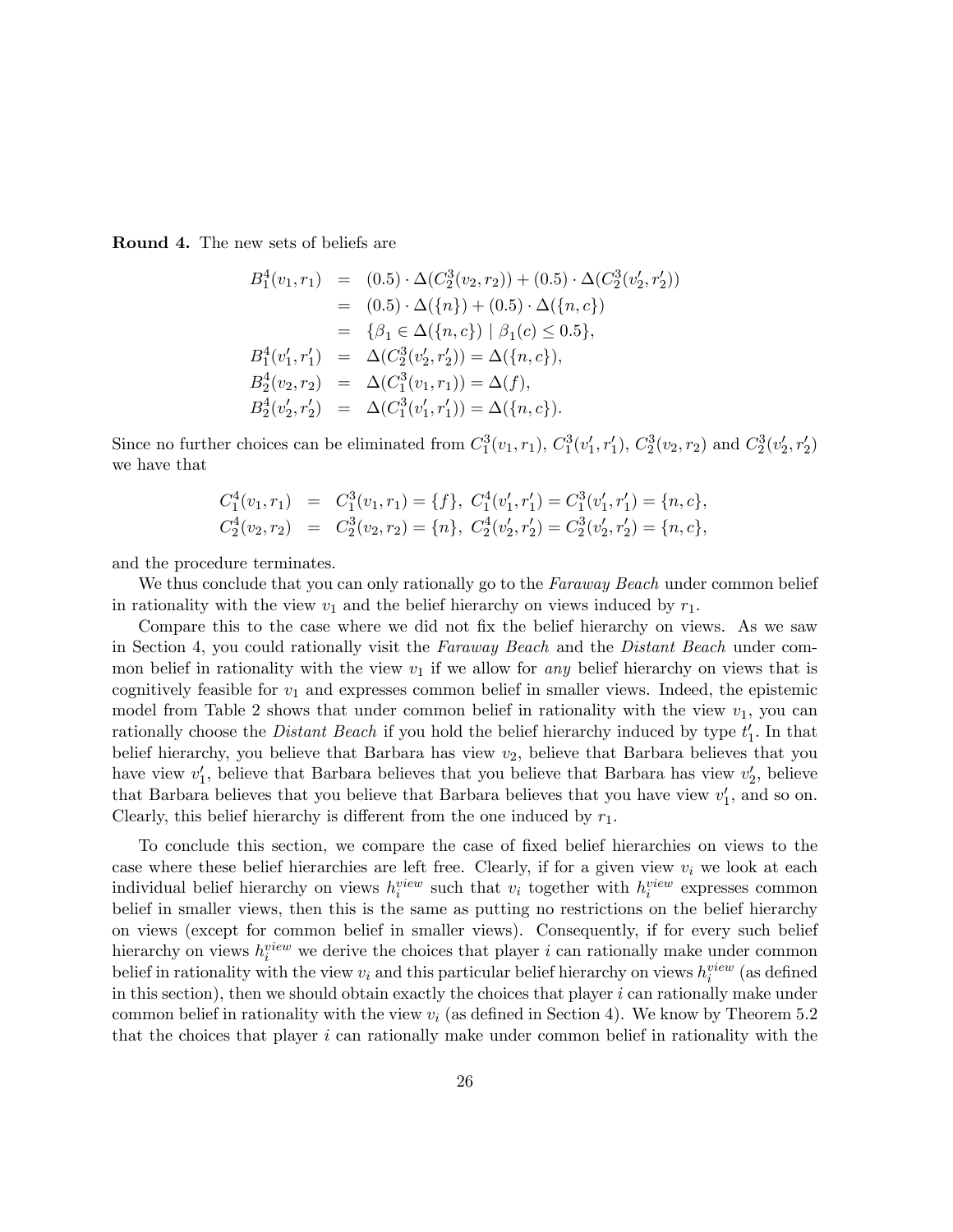view  $v_i$  and the fixed belief hierarchy on views  $h_i^{view}$  are given by the iterated strict dominance procedure with Öxed beliefs on views. On the other hand, Theorem 4.2 guarantees that the choices that player i can rationally make under common belief in rationality with the view  $v_i$ are given by the iterated strict dominance procedure for unawareness. Consequently, if for every possible belief hierarchy on views  $h_i^{view}$ , such that  $v_i$  together with  $h_i^{view}$  expresses common belief in smaller views, we run the iterated strict dominance procedure with fixed beliefs on views, and collect all the delivered choices for player  $i$  at view  $v_i$ , this will deliver exactly the same output as when we would run the iterated strict dominance procedure for unawareness (without fixed beliefs on views) and look at the delivered choices for player  $i$  at  $v_i$ .

# 6 Related Literature

Roughly speaking, the literature on unawareness can be divided into two categories. The first category explores the logical foundations of unawareness in a single agent and multi-agent setting, without an explicit reference to games, whereas the second category applies the logic of unawareness to games. For a survey of this literature we refer the reader to Schipper (2014),

An important question being addressed by the first category is how unawareness can be modeled in a meaningful way, both syntactically and semantically. See, for instance, Fagin and Halpern (1988), Dekel, Lipman and Rustichini (1998), Modica and Rustichini (1999), Halpern  $(2001)$ , Heifetz, Meier and Schipper  $(2006, 2008, 2013a)$ , Halpern and Rêgo  $(2008)$  and Li  $(2009)$ .

A general conclusion in this literature is that in a multi-agent setting, every agent must be endowed with his own, *subjective* state space that only contains those objects he is aware of, and which therefore may be substantially smaller than the *full* state space. This principle is also reflected in our definition of a game with unawareness, and how we set up an epistemic model to encode belief hierarchies about choices and views.

To model a game with unawareness, we assume for every player a finite collection of possible views on the game. The implicit understanding is that a player with a certain view only has mental access to those choices that are part of his view, and to those views in the model that are smaller than his own. In other words, the subjective state space for a player with view  $v_i$  only contains the choices inside  $v_i$ , and the views for the opponents and himself that are contained  $\text{in } v_i.$ 

Similarly, in the epistemic model we use to encode belief hierarchies on choices and views, the implicit understanding is that a player with view  $v_i$  only has mental access to choices in  $v_i$ , opponents' views that are contained in  $v_i$ , and types (hence, belief hierarchies) that only reason about views that are contained in  $v_i$ . The latter objects thus constitute the subjective state space for player  $i$  in the epistemic model if his view is  $v_i$ , and may thus be substantively smaller than the full epistemic model.

Papers in the second category deal specifically with static or dynamic games with unawareness, and can thus be seen as applications of the logic of unawareness. See, for instance, Feinberg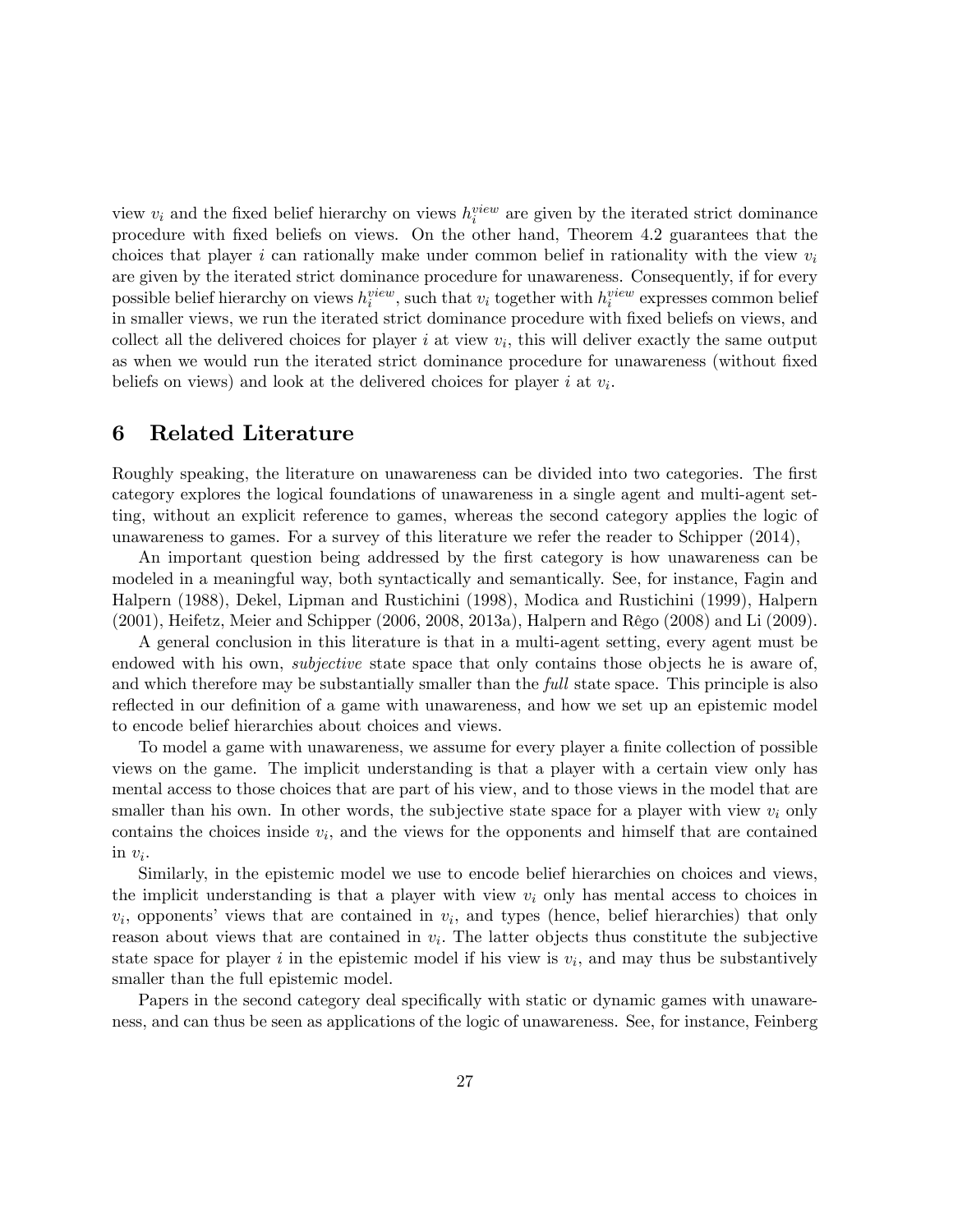$(2004, 2012)$ , Copič and Galeotti  $(2006)$ , Rêgo and Halpern  $(2012)$ , Heifetz, Meier and Schipper  $(2013b)$ , Grant and Quiggin  $(2013)$ , Halpern and Rêgo  $(2014)$ , Meier and Schipper  $(2014)$  and Schipper (2017). Our paper clearly falls within this category as well.

As we already mentioned in Section 2, an important difference between our way of modelling games with unawareness and that of most other papers is that we do not exogenously specify a unique belief hierarchy on views for every player. In fact, of the abovementioned papers only Copič and Galeotti (2006) and Meier and Schipper (2014) do not fix the belief hierarchies on views in their model. Moreover, we allow for probabilistic belief hierarchies on views, whereas most papers above  $-$  exceptions being Feinberg (2004), Rêgo and Halpern (2012), Halpern and Rêgo (2014), Heifetz, Meier and Schipper (2013a) and Meier and Schipper (2014) – restrict to deterministic belief hierarchies on views. We find such probabilistic beliefs on views important, as it allows for cases where a player is truly uncertain about the precise view held by an opponent.

In terms of the approach adopted, this paper is one of the few to provide an *epistemic* analysis of the players' reasoning in games with unawareness, through the epistemic conditions of common belief in rationality. Another example is Guarino  $(2017,$  Chapter 3), who offers an epistemic characterization of extensive-form rationalizability (Pearce (1984), Battigalli (1997), Heifetz, Meier and Schipper (2013b)) for dynamic games with unawareness.

Like our paper, also Feinberg (2012) and Heifetz, Meier and Schipper (2013b) investigate the implications of common (strong) belief in rationality by studying the concepts of rationalizability and extensive-form rationalizability, respectively. One difference with our approach is that the latter papers do not investigate these concepts on an epistemic basis.

# 7 Concluding Remarks

The goal of this paper has been to investigate the reasoning of players in static games with unawareness through the basic concept of *common belief in rationality*. Our approach has been primarily epistemic, as we started by formulating the epistemic conditions that constitute common belief in rationality, and subsequently designed a recursive elimination procedure that characterizes exactly those choices that can rationally be made, for every possible view, under this epistemic concept. We did so for two scenarios: one in which we only restrict the possible views that may enter the players' belief hierarchies, and one in which we fix the players' belief hierarchies on views.

An interesting open question is how one can epistemically characterize various *equilibrium* concepts that have been proposed for games with unawareness, such as action-awareness equilibrium (Copič and Galeotti (2006)), extended Nash equilibrium (Feinberg (2012)), generalized Nash equilibrium (Halpern and Rêgo  $(2014)$ ), generalized sequential equilibrium (Rêgo and Halpern (2012)), sequential equilibrium (Grant and Quiggin (2013)), equilibrium of Bayesian game with unawareness (Meier and Schipper  $(2014)$ ) and self-confirming equilibrium (Schipper  $(2017)$ ).

Another problem that could be addressed in the future is how one could formulate the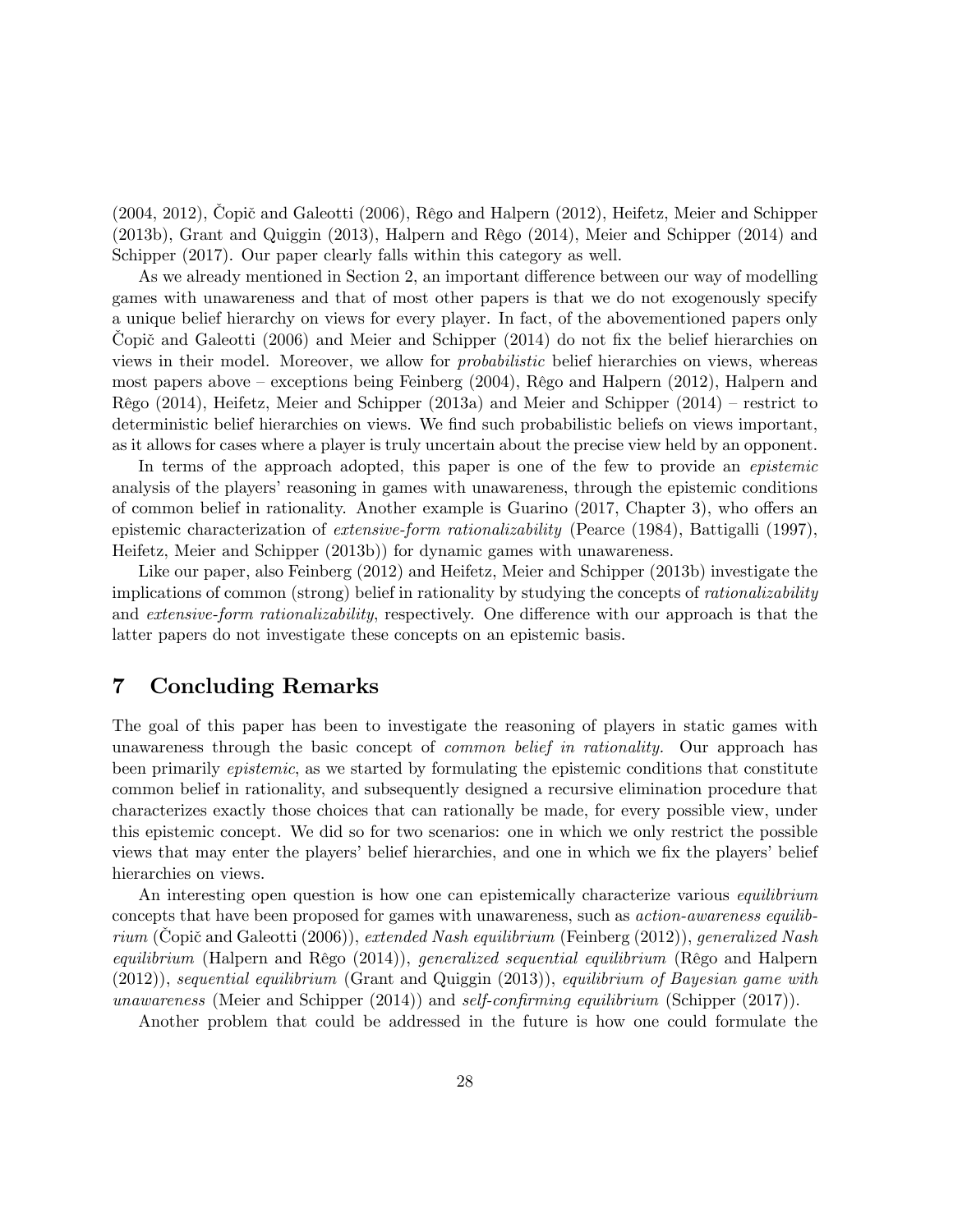backward induction concept of common belief in future rationality (Perea (2014)) for dynamic games with unawareness. Moreover, it could be explored how this concept would relate to the forward induction concept of *extensive-form rationalizability* as defined by Heifetz, Meier and Schipper (2013b) for dynamic games with unawareness. These, and other, open problems are left for future research.

# 8 Appendix

#### 8.1 Proofs of Section 4

For the proofs of Section 4 we heavily rely on Lemma 3 in Pearce (1984). We will present this result below within the framework of decision problems, because we can then readily apply it for our specific purposes. Consider a decision problem  $(D_i, D_{-i})$ , a choice  $c_i \in D_i$  and a probabilistic belief  $\beta_i \in \Delta(D_{-i})$  about the opponents' choice combinations. Choice  $c_i$  is said to be *optimal* for  $\beta_i$  within the decision problem  $(D_i, D_{-i})$  if

$$
\sum_{c_{-i}\in D_{-i}} \beta_i(c_{-i}) \cdot u_i(c_i, c_{-i}) \ge \sum_{c_{-i}\in D_{-i}} \beta_i(c_{-i}) \cdot u_i(c'_i, c_{-i}) \text{ for all } c'_i \in D_i.
$$

Lemma 3 in Pearce (1984) states that a choice is optimal for at least one belief, if and only if, the choice is not strictly dominated.

**Lemma 8.1 (Pearce (1984))** Consider a decision problem  $(D_i, D_{-i})$  and an available choice  $c_i \in D_i$ . Then,  $c_i$  is optimal for some probabilistic belief within the decision problem  $(D_i, D_{-i}),$ if and only if,  $c_i$  is not strictly dominated within the decision problem  $(D_i, D_{-i})$ .

As we will see, this result is the cornerstone to the proofs of Section 4.

Proof of Theorem 4.1. Note that in the iterated strict dominance procedure for unawareness,  $C_i^{k+1}(v_i) \subseteq C_i^k(v_i)$  for every player i, every view  $v_i \in V_i$  and every round  $k \geq 0$ . Since there are only finitely many choices and views in the game, the procedure must terminate after finitely many rounds. That is, there is some  $K \geq 0$  such that  $C_i^k(v_i) = C_i^K(v_i)$  and  $C_{-i}^k(v_i) = C_{-i}^K(v_i)$ for every player *i*, view  $v_i \in V_i$  and every  $k \geq K$ . As such, it is sufficient to show that  $C_i^k(v_i)$ is always non-empty for every player i, every view  $v_i \in V_i$  and every  $k \geq 0$ . We prove so by induction on  $k$ .

For  $k = 0$  this is clear since  $C_i^0(v_i) = C_i(v_i)$ , which is non-empty.

Take now some  $k \geq 1$  and assume that  $C_j^{k-1}(v_j)$  is non-empty for every player j and every view  $v_j \in V_j$ . Consider some player i and some view  $v_i \in V_i$ . We show that  $C_i^k(v_i)$  is non-empty.

For every opponent  $j \neq i$ , take some view  $v_j \in V_j$  that is contained in  $v_i$ . Note that such view  $v_j$  exists by Definition 2.1. For every opponent  $j \neq i$ , take a choice  $c_j \in C_j^{k-1}(v_j)$ ,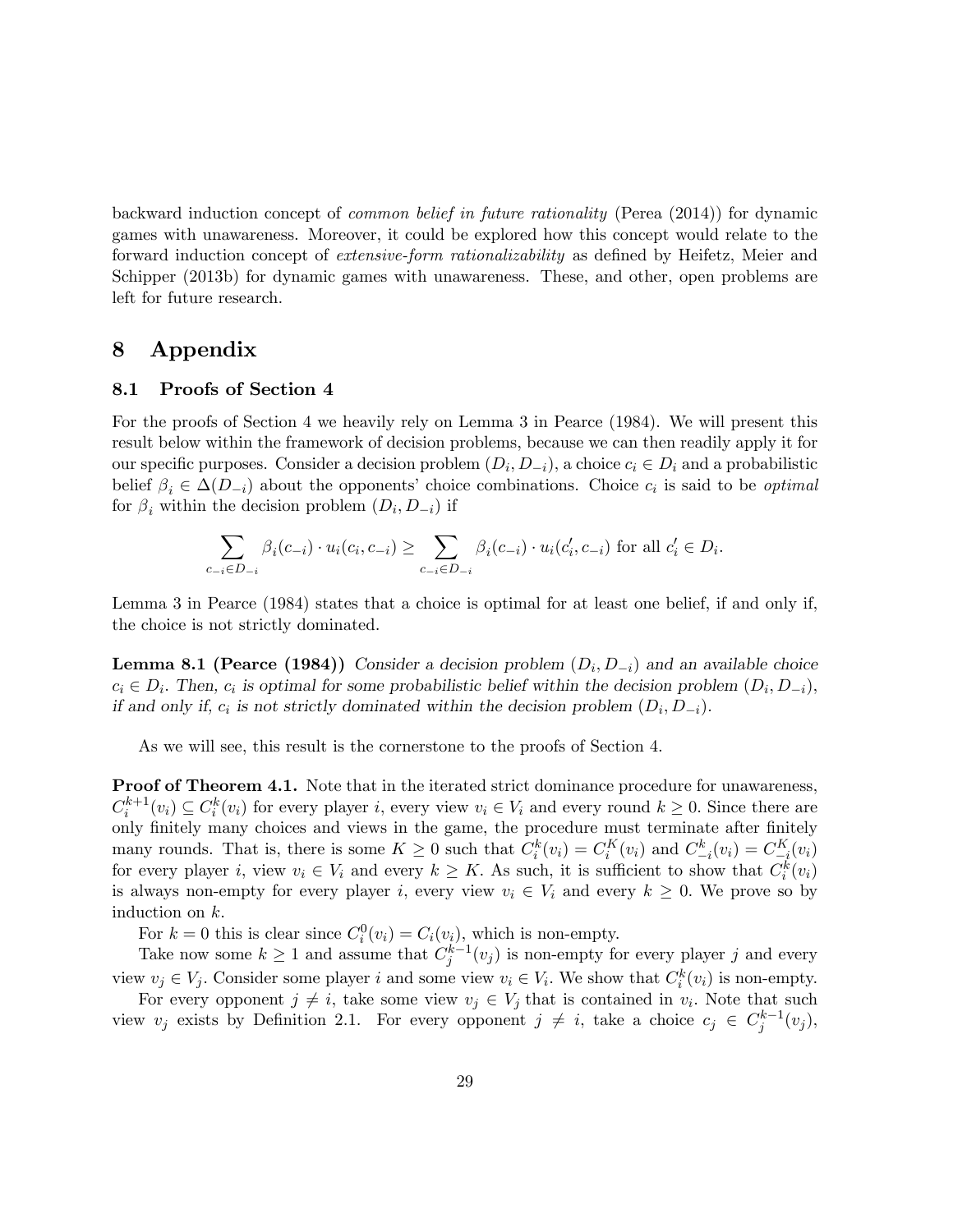which is possible because  $C_j^{k-1}(v_j)$  is non-empty by the induction assumption. Then, by construction, the choice combination  $(c_j)_{j\neq i}$  is in  $C_{-i}^k(v_i)$ . Let the choice  $c_i \in C_i(v_i)$  be optimal, among all choices in  $C_i(v_i)$ , for the belief  $\beta_i$  that assigns probability 1 to  $(c_j)_{j\neq i}$ . Hence,  $\beta_i \in \Delta(C_{-i}^k(v_i))$ . By Lemma 8.1 it then follows that  $c_i$  is not strictly dominated within the decision problem  $(C_i(v_i), C_{-i}^k(v_i))$ . In particular,  $c_i$  is not strictly dominated within the decision problem  $(C_i^{k-1}(v_i), C_{-i}^k(v_i))$ , and hence  $c_i \in C_i^k(v_i)$ . We thus conclude that  $C_i^k(v_i)$  is non-empty.  $\overline{\cdot}^i$ 

By induction, it follows that  $C_i^k(v_i)$  is always non-empty for every player i, every view  $v_i \in V_i$ and every round  $k \geq 0$ . As we have seen, this completes the proof.

**Proof of Theorem 4.2. "Only if":** For every player i and every view  $v_i \in V_i$ , let  $C_i^{ctr}(v_i)$  be the set of choices in  $C_i(v_i)$  that player i can rationally make under common belief in rationality with the view  $v_i$ . We show, by induction on k, that  $C_i^{ctr}(v_i) \subseteq C_i^{k}(v_i)$  for every  $k \geq 0$ , every player *i* and every view  $v_i \in V_i$ .

For  $k = 0$  this is obviously true since  $C_i^0(v_i) = C_i(v_i)$ .

Now, consider some  $k \geq 1$  and assume that  $C_i^{ctr}(v_i) \subseteq C_i^{k-1}(v_i)$  for every player i and every view  $v_i \in V_i$ . Consider some player i, some view  $v_i$ , and assume that  $c_i \in C_i^{ctr}(v_i)$ . By the induction assumption we know that  $c_i \in C_i^{k-1}(v_i)$ . As  $c_i \in C_i^{ctr}(v_i)$ , there is some epistemic model  $M = (T_j, b_j)_{j \in I}$  and some type  $t_i \in T_i$  such that  $(v_i, t_i)$  expresses common belief in smaller views,  $t_i$  expresses common belief in rationality, and  $c_i$  is optimal for  $(v_i, t_i)$ . Let  $b_i^C(t_i)$  be the marginal of the belief  $b_i(t_i)$  on  $C_{-i}$ . Then, in light of the above,

$$
\sum_{c_{-i}\in C_{-i}(v_i)} b_i^C(t_i)(c_{-i}) \cdot u_i(c_i, c_{-i}) \ge \sum_{c_{-i}\in C_{-i}(v_i)} b_i^C(t_i)(c_{-i}) \cdot u_i(c_i', c_{-i}) \text{ for all } c_i' \in C_i(v_i). \tag{8.1}
$$

Since  $(v_i, t_i)$  believes in smaller views, and  $t_i$  expresses common belief in rationality, we conclude that  $b_i^C(t_i)((c_j)_{j\neq i}) > 0$  only if, for every  $j \neq i$ , choice  $c_j$  is in  $C_j^{ctr}(v_j)$  for some view  $v_j$  that is contained in  $v_i$ . Since by the induction assumption we have that  $C_j^{ctr}(v_j) \subseteq C_j^{k-1}(v_j)$ , we conclude that  $b_i^C(t_i)((c_j)_{j\neq i}) > 0$  only if, for every  $j \neq i$ , choice  $c_j$  is in  $C_j^{k-1}(v_j)$  for some view  $v_j$  that is contained in  $v_i$ . Hence, by definition of the procedure,  $b_i^C(t_i) \in \Delta(C_{-i}^k(v_i))$ .  $-i$ 

In view of (8.1) we thus conclude that  $c_i \in C_i^{k-1}(v_i)$  is optimal for the belief  $b_i^C(t_i) \in$  $\Delta(C_{-i}^k(v_i))$  within the reduced decision problem  $(\tilde{C}_i^{k-1}(v_i), C_{-i}^k(v_i))$ . By Lemma 8.1 it then follows that  $c_i$  is not strictly dominated for the reduced decision problem  $(C_i^{k-1}(v_i), C_{-i}^k(v_i)),$ and hence  $c_i \in C_i^k(v_i)$ , by definition of the procedure. As this holds for every  $c_i \in C_i^{ctr}(v_i)$ , we conclude that  $C_i^{ctr}(v_i) \subseteq C_i^{k}(v_i)$ , which was to show. By induction on k we conclude that  $C_i^{ctr}(v_i) \subseteq C_i^{k}(v_i)$  for every k, every player i and every view  $v_i \in V_i$ .

Now, consider a player i, a view  $v_i \in V_i$ , and a choice  $c_i \in C_i(v_i)$  that can rationally be made under common belief in rationality with the view  $v_i$ . Then,  $c_i \in C_i^{ctr}(v_i)$  and hence, by the analysis above,  $c_i \in C_i^k(v_i)$  for every  $k \geq 0$ . Hence,  $(c_i, v_i)$  survives the procedure, which completes the proof of the "only  $if$ " direction.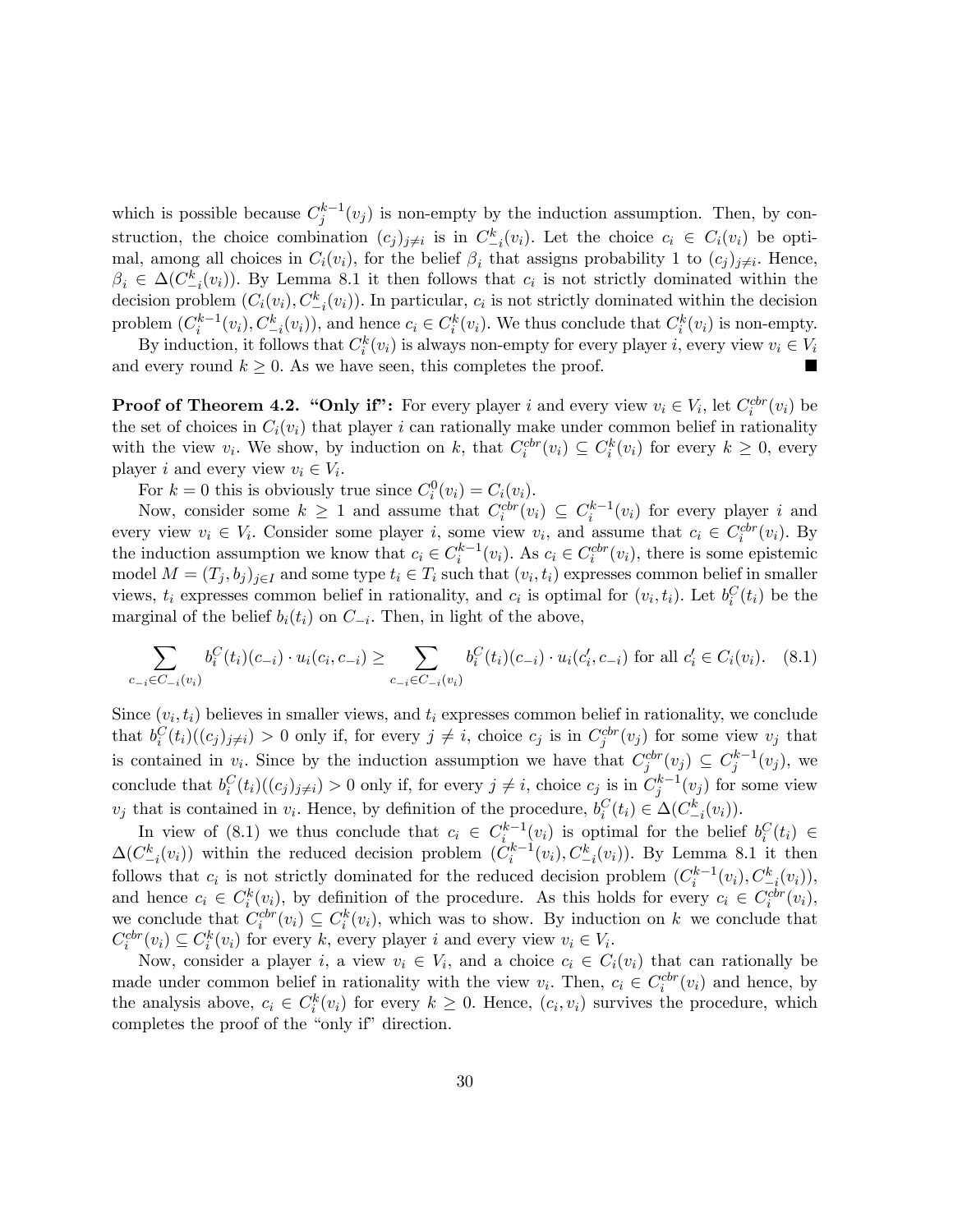"If": For every player i, and every view  $v_i \in V_i$ , let  $C_i^{\infty}(v_i) := \bigcap_{k \geq 0} C_i^k(v_i)$  be the set of choices that survive the procedure for view  $v_i$ , and let  $C_{-i}^{\infty}(v_i) := \bigcap_{k\geq 0} C_{-i}^k(v_i)$  be the set of opponents' choice combinations that survive the procedure at  $v_i$ . By Theorem 4.1 we know that all these sets  $C_i^{\infty}(v_i)$  and  $C_{-i}^{\infty}(v_i)$  are non-empty. We show that every choice in  $C_i^{\infty}(v_i)$  can rationally be made under common belief in rationality with the view  $v_i$ .

By construction, every choice  $c_i \in C_i^{\infty}(v_i)$  is not strictly dominated within the decision problem  $(C_i^{\infty}(v_i), C_{-i}^{\infty}(v_i))$ . Hence, by Lemma 8.1, there is for every choice  $c_i \in C_i^{\infty}(v_i)$  some belief  $-i$  $\beta_i^{c_i,v_i} \in \Delta(C_{-i}^{\infty}(v_i))$  such that  $c_i$  is optimal for  $\beta_i^{c_i,v_i}$  within the decision problem  $(C_i^{\infty}(v_i), C_{-i}^{\infty}(v_i))$ . We will show that, in fact,  $c_i$  is optimal for  $\beta_i^{\tilde{c}_i, v_i}$  within the decision problem  $(C_i(v_i), C_{-i}^{\infty}(v_i))$ . Let  $c_i^* \in C_i(v_i)$  be optimal for  $\beta_i^{c_i, v_i}$  within the decision problem  $(C_i(v_i), C_{i}(v_i))$ . Then, by Lemma 8.1,  $c_i^*$  is not strictly dominated within the decision problem  $(C_i(v_i), C_{-i}^{\infty}(v_i))$ , and hence  $c_i^*$  must be in  $C_i^{\infty}(v_i)$ . As  $c_i$  is optimal for  $\beta_i^{c_i, v_i}$  within the decision problem  $(C_i^{\infty}(v_i), C_{-i}^{\infty}(v_i))$ , it follows that

$$
\sum_{i \in C_{-i}^{\infty}(v_i)} \beta_i^{c_i, v_i}(c_{-i}) \cdot u_i(c_i, c_{-i}) \ge \sum_{c_{-i} \in C_{-i}^{\infty}(v_i)} \beta_i^{c_i, v_i}(c_{-i}) \cdot u_i(c_i^*, c_{-i}).
$$

As  $c_i^*$  is optimal for  $\beta_i^{c_i,v_i}$  within the decision problem  $(C_i(v_i), C_{-i}^{\infty}(v_i))$ , it follows that  $c_i$  is optimal for  $\beta_i^{c_i, v_i}$  within the decision problem  $(\tilde{C}_i(v_i), \tilde{C}_{-i}^{\infty}(v_i))$  as well.

 $c_{-}$ 

Moreover, since  $\beta_i^{c_i, v_i} \in \Delta(C_{-i}^{\infty}(v_i))$  we know, by construction of the procedure, that  $\beta_i^{c_i, v_i}$ only assigns positive probability to opponents' choices  $c_j$  where  $c_j \in C_j^{\infty}(v_j[c_i, v_i, c_j])$  for some view  $v_j[c_i, v_i, c_j] \in V_j$  contained in  $v_i$ . On the basis of these beliefs  $\beta_i^{c_i, v_i}$  and views  $v_j[c_i, v_i, c_j]$ we now construct the following epistemic model  $M = (T_i, b_i)_{i \in I}$ . Let the set of types for every player i be given by

$$
T_i := \{t_i^{c_i, v_i} \mid v_i \in V_i \text{ and } c_i \in C_i^{\infty}(v_i)\}.
$$

Moreover, for every type  $t_i^{c_i, v_i} \in T_i$ , let the belief  $b_i(t_i^{c_i, v_i})$  on  $C_{-i} \times V_{-i} \times T_{-i}$  be given by

$$
b_i(t_i^{c_i, v_i})((c_j, v_j, t_j)_{j \neq i}) := \begin{cases} \beta_i^{c_i, v_i}((c_j)_{j \neq i}), & \text{if } v_j = v_j[c_i, v_i, c_j] \text{ and } t_j = t_j^{c_j, v_j} \\ & \text{for all } j \neq i, \\ 0, & \text{otherwise.} \end{cases}
$$

By construction,  $t_i^{c_i, v_i}$  only assigns positive probability to combinations  $(c_j, v_j, t_j^{c_j, v_j})$  for every opponent  $j \neq i$ , where  $c_j \in C_j^{\infty}(v_j)$ . Hence, in particular,  $c_j \in C_j(v_j)$ , which guarantees that this is a well-defined epistemic model according to Definition 3.1.

Moreover,  $t_i^{c_i, v_i}$  only assigns positive probability to opponents' views  $v_j[c_i, v_i, c_j]$  which are i contained in  $v_i$ , which implies that  $(v_i, t_i^{c_i, v_i})$  believes in smaller views. As every type in the epistemic model only assigns positive probability to view-type pairs of the sort  $(v_j, t_j^{c_j, v_j})$ , we conclude that  $(v_i, t_i^{c_i, v_i})$  expresses common belief in smaller views for every player i and every type  $t_i^{c_i, v_i} \in T_i$ .

Note that every type  $t_i^{c_i, v_i}$  has the belief  $\beta_i^{c_i, v_i}$  about the opponents' choices. Since we have seen above that  $c_i$  is optimal for  $\beta_i^{c_i, v_i}$  among all choices in  $C_i(v_i)$ , it follows that  $c_i$  is optimal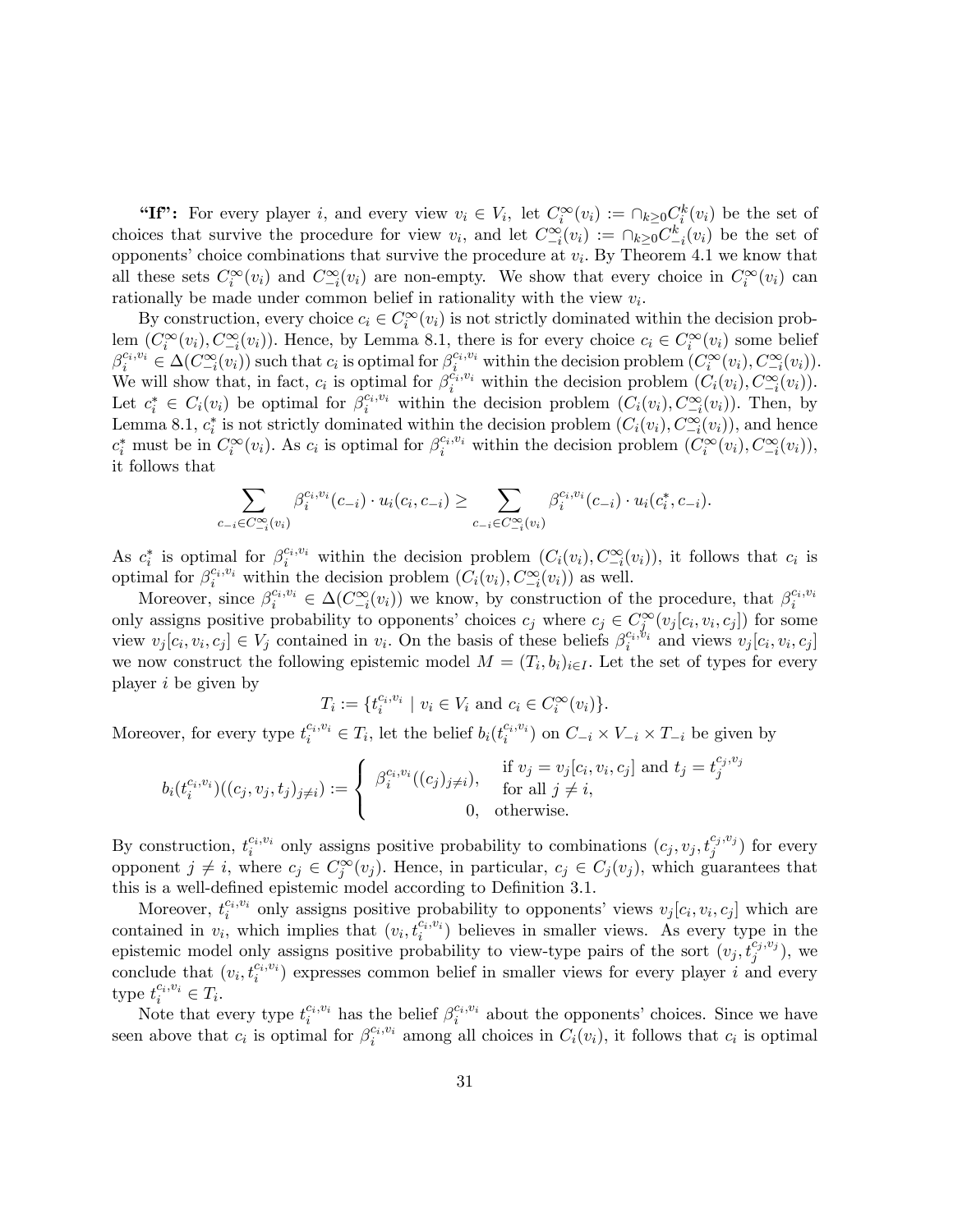for  $(v_i, t_i^{c_i, v_i})$  as well. By construction, every type  $t_i^{c_i, v_i}$  only assigns positive probability to combinations  $(c_j, v_j, t_j^{c_j, v_j})$  for every opponent  $j \neq i$ , where  $c_j \in C_j^{\infty}(v_j)$ . Since we have seen that  $c_j$  is optimal for  $(v_j, t_j^{c_j, v_j})$ , it follows that every type  $t_i^{c_i, v_i}$  in the epistemic model believes in the opponents' rationality. As a consequence, every type in the epistemic model expresses common belief in rationality.

Take now some player i, and some choice-view pair  $(c_i, v_i)$  that survives the procedure. Then,  $c_i \in C_i^{\infty}(v_i)$ . Consider the type  $t_i^{c_i, v_i} \in T_i$  in the epistemic model constructed above. We have seen above that  $c_i$  is optimal for  $(v_i, t_i^{c_i, v_i})$ , that  $(v_i, t_i^{c_i, v_i})$  expresses common belief in smaller views, and that type  $t_i^{\tilde{c}_i,v_i}$  expresses common belief in rationality. It thus follows that  $c_i$  can rationally be chosen under common belief in rationality with the view  $v_i$ . This completes the proof.

#### 8.2 Belief Hierarchies on Views Induced by Types

#### 8.2.1 Epistemic Models for Views

Consider an epistemic model for views  $M^{view} = (R_i, p_i)_{i \in I}$ . We show how, for every player i and every view-type  $r_i \in R_i$ , we can derive the induced belief hierarchy  $h_i^{view}(r_i)$  on views. Formally, this belief hierarchy can be written as an infinite sequence of beliefs  $h_i^{view}(r_i)$  =  $(h_i^1(r_i), h_i^2(r_i), \ldots)$ , where  $h_i^1(r_i)$  is the induced first-order belief,  $h_i^2(r_i)$  is the induced secondorder belief, and so on.

We will inductively define, for every n, the n-th order beliefs induced by types  $r_i$  in  $M^{view}$ , building upon the  $(n-1)$ -th order beliefs that have been defined in the preceding step. We start by defining the first-order beliefs.

For every player *i*, and every type  $r_i \in R_i$ , define the first-order belief  $h_i^1(r_i) \in \Delta(V_{-i})$  by

$$
h_i^1(r_i)(v_{-i}) := p_i(r_i)(\{v_{-i}\} \times R_{-i}) \text{ for all } v_{-i} \in V_{-i}.
$$

Now, suppose that  $n \geq 2$ , and assume that the  $(n-1)$ -th order beliefs  $h_i^{n-1}(r_i)$  have been defined for all players *i*, and every type  $r_i \in R_i$ . Let

$$
h_i^{n-1}(R_i) := \{ h_i^{n-1}(r_i) \mid r_i \in R_i \}
$$

be the finite set of  $(n-1)$ -th order beliefs for player i induced by types in  $R_i$ . For every  $h_i^{n-1} \in h_i^{n-1}(R_i)$ , let

$$
R_i[h_i^{n-1}] := \{ r_i \in R_i \mid h_i^{n-1}(r_i) = h_i^{n-1} \}
$$

be the set of types in  $R_i$  that have the  $(n-1)$ -th order belief  $h_i^{n-1}$ .

Let  $h_{-i}^{n-1}(R_{-i}) := \times_{j \neq i} h_j^{n-1}(R_j)$ , and for a given  $h_{-i}^{n-1} = (h_j^{n-1})_{j \neq i}$  in  $h_{-i}^{n-1}(R_{-i})$  let  $R_{-i}[h_{-i}^{n-1}] :=$  $\times_{j\neq i} R_j[h_j^{n-1}].$ 

For every type  $r_i \in R_i$ , let the *n*-th order belief  $h_i^n(r_i) \in \Delta(V_{-i} \times h_{-i}^{n-1}(R_{-i}))$  be given by

$$
h_i^n(r_i)(v_{-i}, h_{-i}^{n-1}) := p_i(r_i)(\{v_{-i}\} \times R_{-i}[h_{-i}^{n-1}])
$$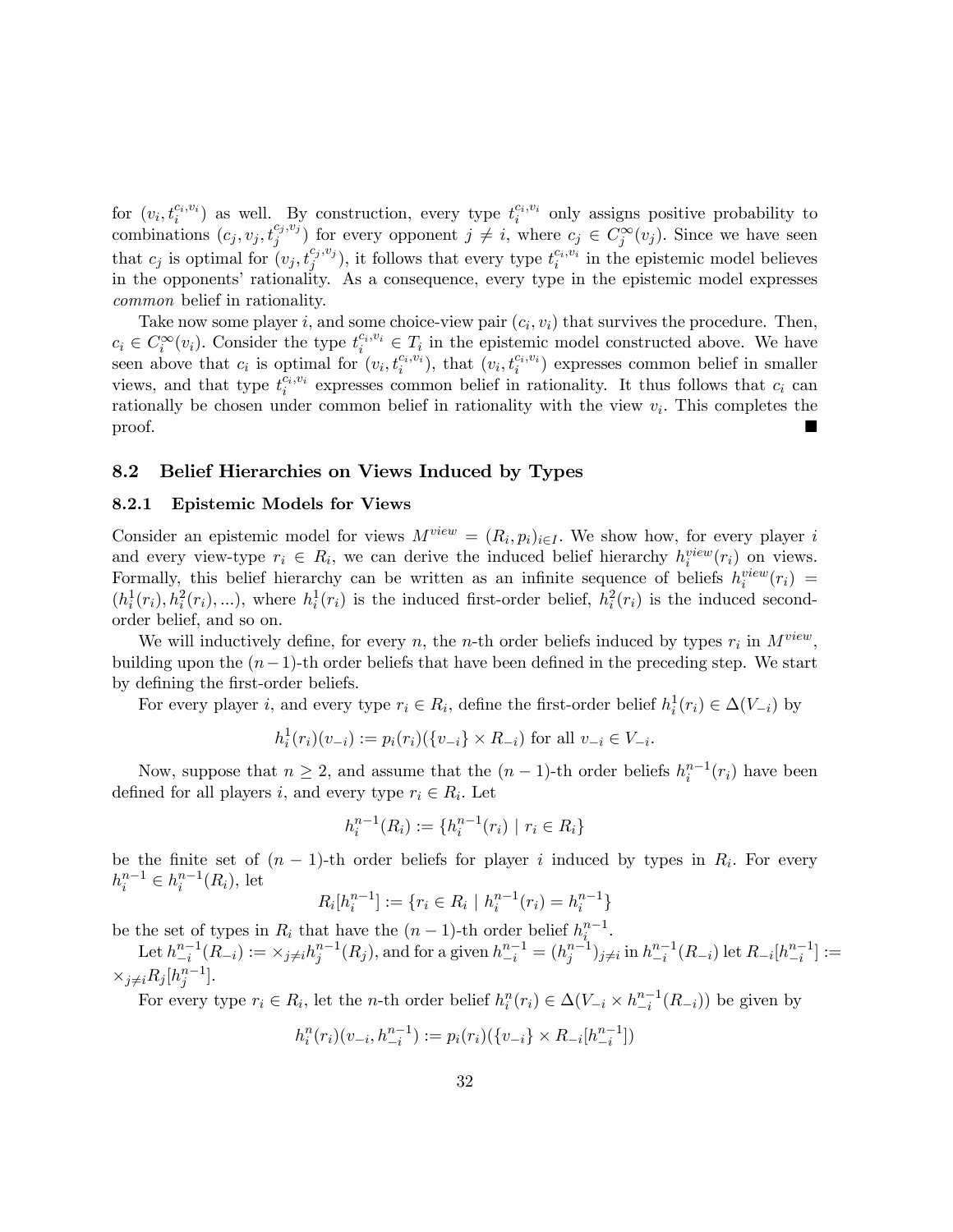for every  $v_{-i} \in V_{-i}$  and every  $h_{-i}^{n-1} \in h_{-i}^{n-1}(R_{-i}).$ 

Finally, for every type  $r_i \in R_i$ , we denote by

$$
h_i^{view}(r_i) := (h_i^n(r_i))_{n \in \mathbb{N}}
$$

the *belief hierarchy on views* induced by  $r_i$ .

#### 8.2.2 Epistemic Models for Choices and Views

Consider an epistemic model for choices and views  $M = (T_i, b_i)_{i \in I}$ . We show how, for every player i and every type  $t_i \in T_i$ , we can derive the induced belief hierarchy  $h_i^{view}(t_i)$  on views. Formally, this belief hierarchy can be written as an infinite sequence of beliefs  $h_i^{view}(t_i) = (h_i^1(t_i), h_i^2(t_i), \ldots),$ where  $h_i^1(t_i)$  is the induced first-order belief on views,  $h_i^2(t_i)$  is the induced second-order belief on views, and so on.

We will inductively define, for every  $n$ , the *n*-th order beliefs on views induced by types  $t_i$  in M, building upon the  $(n - 1)$ -th order beliefs on views that have been defined in the preceding step. We start by defining the first-order beliefs.

For every player *i*, and every type  $t_i \in T_i$ , define the first-order belief on views  $h_i^1(t_i) \in \Delta(V_{-i})$ by

$$
h_i^1(t_i)(v_{-i}) := b_i(t_i)(C_{-i} \times \{v_{-i}\} \times T_{-i}) \text{ for all } v_{-i} \in V_{-i}.
$$

Now, suppose that  $n \geq 2$ , and assume that the  $(n-1)$ -th order beliefs on views  $h_i^{n-1}(t_i)$ have been defined for all players *i*, and every type  $t_i \in T_i$ . Let

$$
h_i^{n-1}(T_i) := \{ h_i^{n-1}(t_i) \mid t_i \in T_i \}
$$

be the finite set of  $(n-1)$ -th order beliefs for player i induced by types in  $T_i$ . For every  $h_i^{n-1} \in$  $h_i^{n-1}(T_i)$ , let

$$
T_i[h_i^{n-1}] := \{ t_i \in T_i \mid h_i^{n-1}(t_i) = h_i^{n-1} \}
$$

be the set of types in  $T_i$  that have the  $(n-1)$ -th order belief  $h_i^{n-1}$ .

Let 
$$
h_{-i}^{n-1}(T_{-i}) := \times_{j \neq i} h_j^{n-1}(T_j)
$$
, and for a given  $h_{-i}^{n-1} = (h_j^{n-1})_{j \neq i}$  in  $h_{-i}^{n-1}(T_{-i})$  let  $T_{-i}[h_{-i}^{n-1}] := \times_{j \neq i} T_j[h_j^{n-1}]$ .

For every type  $t_i \in T_i$ , let the *n*-th order belief on views  $h_i^n(t_i) \in \Delta(V_{-i} \times h_{-i}^{n-1}(T_{-i}))$  be given by

$$
h_i^n(t_i)(v_{-i}, h_{-i}^{n-1}) := b_i(t_i)(C_{-i} \times \{v_{-i}\} \times T_{-i}[h_{-i}^{n-1}])
$$

for every  $v_{-i} \in V_{-i}$  and every  $h_{-i}^{n-1} \in h_{-i}^{n-1}(T_{-i}).$ 

Finally, for every type  $t_i \in T_i$ , we denote by

$$
h_i^{view}(t_i) := (h_i^n(t_i))_{n \in \mathbb{N}}
$$

the *belief hierarchy on views* induced by  $t_i$ .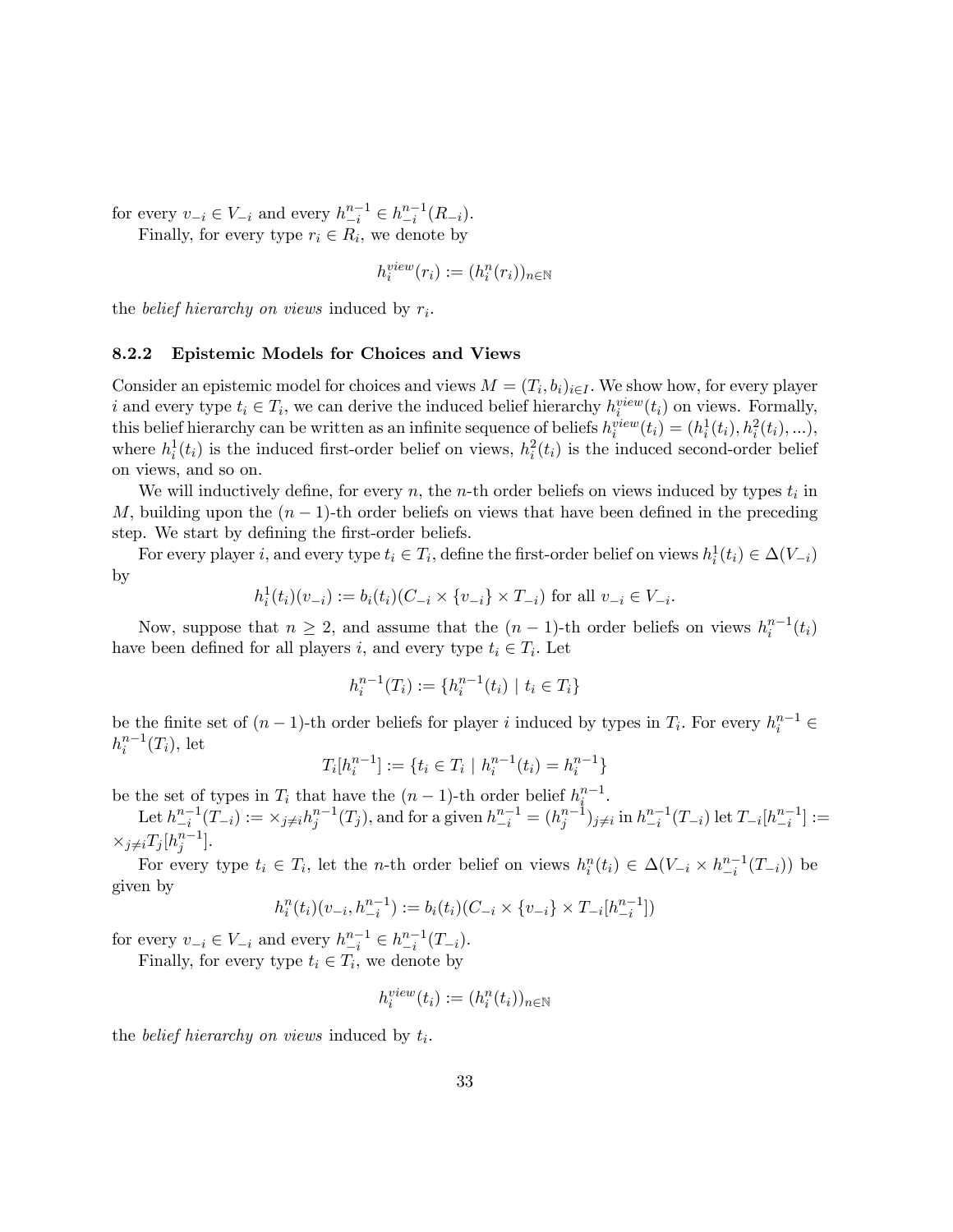#### 8.3 Proofs of Section 5

**Proof of Theorem 5.1.** Note that  $C_i^{k+1}(v_i, r_i) \subseteq C_i^k(v_i, r_i)$  for every player i, every view  $v_i \in V_i$ , every view-type  $r_i \in R_i$  such that  $(v_i, r_i)$  expresses common belief in smaller views, and every round  $k \geq 0$ . Since there are only finitely many choices, views and view-types in the game, the procedure must terminate after finitely many rounds. That is, there is some  $K \geq 0$  such that for every  $k \geq K$ ,  $C_i^k(v_i, r_i) = C_i^K(v_i, r_i)$  for every player *i*, every view  $v_i$ , and every view-type  $r_i \in R_i$  for which  $(v_i, r_i)$  expresses common belief in smaller views. As such, it is sufficient to show that  $C_i^k(v_i, r_i)$  is always non-empty for every player i, every view  $v_i \in V_i$ , every view-type  $r_i \in R_i$  for which  $(v_i, r_i)$  expresses common belief in smaller views, and every  $k \geq 0$ . We prove so by induction on  $k$ .

For  $k = 0$  this is clear since  $C_i^0(v_i, r_i) = C_i(v_i)$ , which is non-empty.

Take now some  $k \geq 1$  and assume that  $C_j^{k-1}(v_j, r_j)$  is non-empty for every player j, every view  $v_j \in V_j$  and every view-type  $r_j \in R_j$  for which  $(v_j, r_j)$  expresses common belief in smaller views. Consider some player *i*, some view  $v_i \in V_i$  and some view-type  $r_i \in R_i$  for which  $(v_i, r_i)$ expresses common belief in smaller views. Then,  $B_i^k(v_i, r_i)$  is non-empty, since the choice sets  $C_j^{k-1}(v_j,r_j)$  are non-empty for every  $j \neq i$ , every  $v_j \in V_j$  and every  $r_j \in R_j$  for which  $(v_j,r_j)$ expresses common belief in smaller views.

Now, take some  $b_i \in B_i^k(v_i, r_i)$  and some choice  $c_i \in C_i(v_i)$  that is optimal for  $b_i$  among choices in  $C_i(v_i)$ . Then,  $c_i$  will also be optimal for  $b_i$  among choices in  $C_i^{k-1}(v_i,r_i)$ , and hence  $c_i \in C_i^k(v_i, r_i)$ . We thus conclude that  $C_i^k(v_i, r_i)$  is non-empty.

By induction, it follows that  $C_i^k(v_i, r_i)$  is always non-empty for every player i, every view  $v_i \in V_i$ , every view-type  $r_i \in R_i$  for which  $(v_i, r_i)$  expresses common belief in smaller views, and every round  $k \geq 0$ . As we have seen, this completes the proof.

**Proof of Theorem 5.2. "Only if":** Assume, without loss of generality, that different types in  $M^{view}$  induce different belief hierarchies on views. For every player i, every view  $v_i \in V_i$ , and every view-type  $r_i \in R_i$  for which  $(v_i, r_i)$  expresses common belief in smaller views, let  $C_i^{ctr}(v_i,r_i)$  be the set of choices in  $C_i(v_i)$  that player i can rationally make under common belief in rationality with the view  $v_i$  and the belief hierarchy on views induced by  $r_i$ . We show, by induction on k, that  $C_i^{cbr}(v_i, r_i) \subseteq C_i^k(v_i, r_i)$  for every  $k \geq 0$ , every player i, every view  $v_i \in V_i$ , and every view-type  $r_i \in R_i$  for which  $(v_i, r_i)$  expresses common belief in smaller views.

For  $k = 0$  this is obviously true since  $C_i^0(v_i, r_i) = C_i(v_i)$ .

Now, consider some  $k \geq 1$  and assume that  $C_i^{ctr}(v_i,r_i) \subseteq C_i^{k-1}(v_i,r_i)$  for every player i, every view  $v_i \in V_i$  and every view-type  $r_i \in R_i$  for which  $(v_i, r_i)$  expresses common belief in smaller views. Consider some player *i*, some view  $v_i$ , some view-type  $r_i \in R_i$  for which  $(v_i, r_i)$ expresses common belief in smaller views, and assume that  $c_i \in C_i^{ctr}(v_i, r_i)$ . Then, there is some epistemic model  $M = (T_j, b_j)_{j \in I}$  and some type  $t_i \in T_i$  such that  $h_i^{view}(t_i) = h_i^{view}(r_i)$ , type  $t_i$ expresses common belief in rationality, and such that  $c_i$  is optimal for  $(v_i, t_i)$ .

Let  $b_i^C(t_i)$  be the marginal of the belief  $b_i(t_i)$  on  $C_{-i}$ . Later, we will show that  $b_i^C(t_i) \in$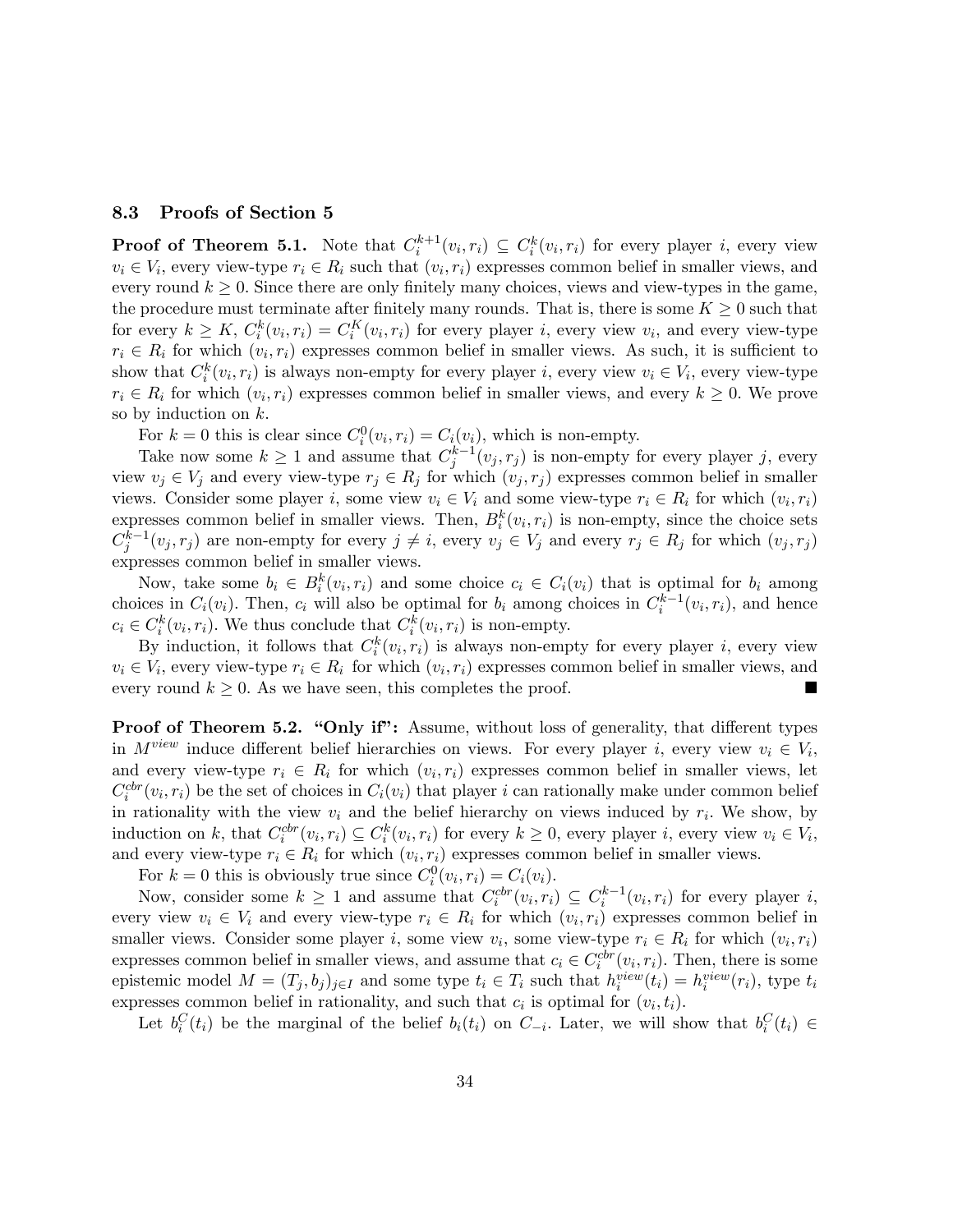$B_i^k(v_i, r_i)$ . In order to do so, we need two preliminary observations.

First, since  $h_i^{view}(t_i) = h_i^{view}(r_i)$ , there is for every opponent j, and every view-type  $r_j$  that receives positive probability under  $p_i(r_i)$ , some set of types  $T_j(r_j)$  such that

$$
h_j^{view}(t_j) = h_j^{view}(r_j) \text{ for all } t_j \in T_j(r_j),\tag{8.2}
$$

and

$$
b_i(t_i)(\times_{j \neq i} (C_j \times \{v_j\} \times T_j(r_j))) = p_i(r_i)((v_j, r_j)_{j \neq i})
$$
\n(8.3)

for all  $(v_j, r_j)_{j\neq i}$  in  $V_{-i} \times R_{-i}$  with  $p_i(r_i)((v_j, r_j)_{j\neq i}) > 0$ . Here, we use the assumption above that different types in  $M^{view}$  induce different belief hierarchies on views.

Second, since  $t_i$  expresses common belief in rationality, we have that  $b_i(t_i)((c_j, v_j, t_j)_{i\neq i}) > 0$ only if for every opponent  $j \neq i$ , type  $t_j$  expresses common belief in rationality, and  $c_j$  is optimal for  $(v_j, t_j)$ . Note that in this case, there must be some  $r_j \in R_j$  with  $t_j \in T_j(r_j)$ , in view of (8.3). Hence, by (8.2), we know that  $h_j^{view}(t_j) = h_j^{view}(r_j)$ . Together with the facts that  $c_j$  is optimal for  $(v_j, t_j)$ , and  $t_j$  expresses common belief in rationality, it follows that  $c_j \in C_j^{ctr}(v_j, r_j)$  in this case. By the induction assumption,  $C_j^{cbr}(v_j, r_j) \subseteq C_j^{k-1}(v_j, r_j)$ . We thus conclude that

$$
b_i(t_i)((c_j, v_j, t_j)_{j \neq i}) > 0 \text{ only if } t_j \in T_j(r_j) \text{ and } c_j \in C_j^{k-1}(v_j, r_j)
$$
 (8.4)

for all opponents  $j \neq i$ .

We will now use (8.3) and (8.4) to prove that  $b_i^C(t_i) \in B_i^k(v_i, r_i)$ . That is, we must show that

$$
b_i^C(t_i) = \sum_{(v_j, r_j)_{j \neq i} \in V_{-i} \times R_{-i}} p_i(r_i)((v_j, r_j)_{j \neq i}) \cdot \beta_i^{(v_j, r_j)_{j \neq i}}, \tag{8.5}
$$

where  $\beta_i^{(v_j,r_j)_{j\neq i}} \in \Delta(\times_{j\neq i} C_j^{k-1}(v_j,r_j))$  for all  $(v_j,r_j)_{j\neq i}$  with  $p_i(r_i)((v_j,r_j)_{j\neq i}) > 0$ . Let

$$
(V_{-i} \times R_{-i})^* := \{ (v_j, r_j)_{j \neq i} \in V_{-i} \times R_{-i} \mid p_i(r_i)((v_j, r_j)_{j \neq i}) > 0 \}.
$$

For every  $(v_j, r_j)_{j \neq i} \in (V_{-i} \times R_{-i})^*$ , define  $\beta_i^{(v_j, r_j)_{j \neq i}}$  by

$$
\beta_i^{(v_j, r_j)_{j \neq i}}((c_j)_{j \neq i}) := \frac{b_i(t_i)(\times_{j \neq i} \{c_j\} \times \{v_j\} \times T_j(r_j))}{p_i(r_i)((v_j, r_j)_{j \neq i})}.
$$
\n(8.6)

Then, it may be verified that  $\beta_i^{(v_j,r_j)_{j\neq i}}$  is a probability distribution on  $C_{-i}$ , since

$$
\beta_i^{(v_j,r_j)_{j\neq i}}(C_{-i}) = \frac{b_i(t_i)(\times_{j\neq i}(C_j \times \{v_j\} \times T_j(r_j)))}{p_i(r_i)((v_j,r_j)_{j\neq i})} = 1
$$

because of (8.3).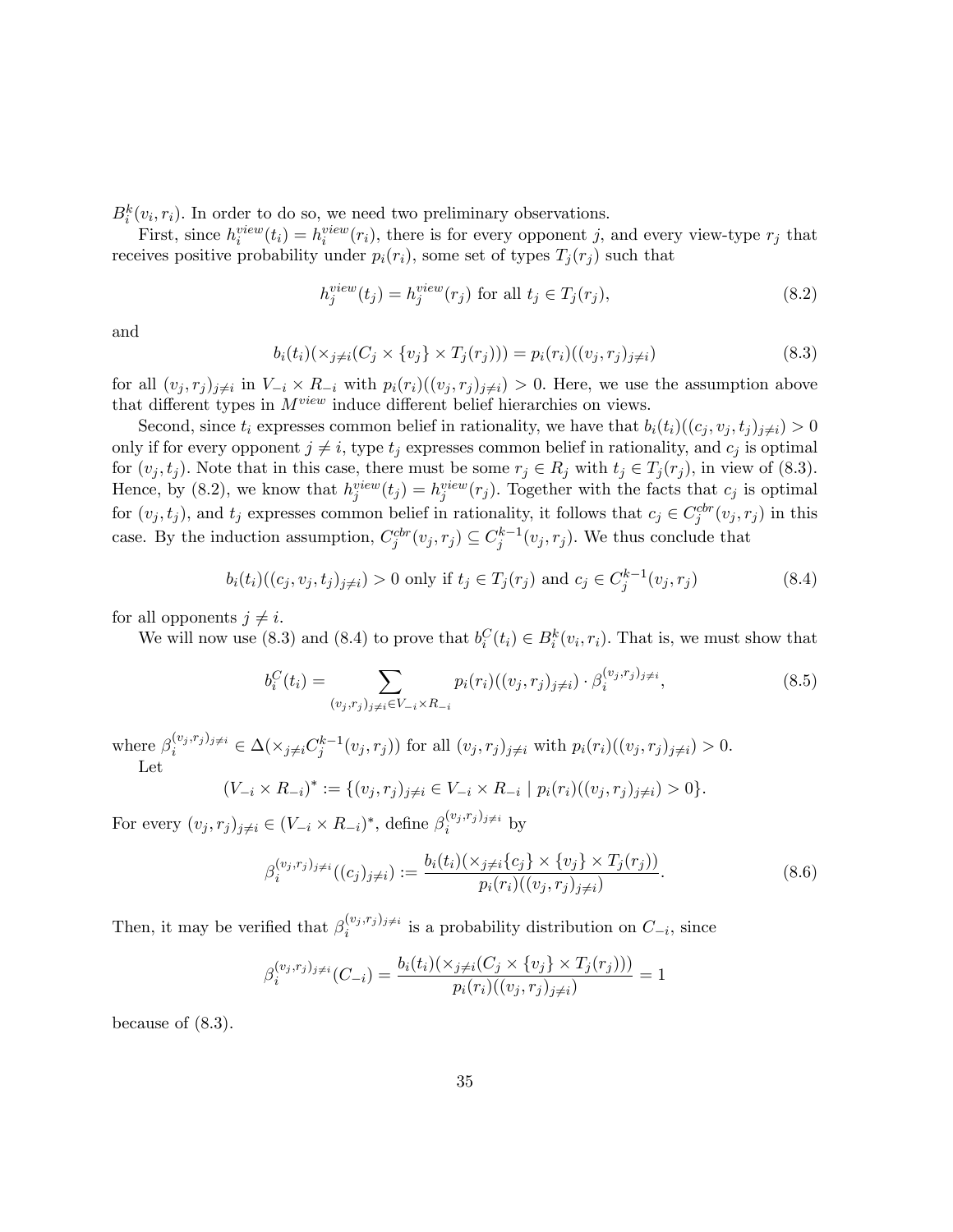We next show that  $\beta_i^{(v_j,r_j)_{j\neq i}}$  only assigns positive probability to  $(c_j)_{j\neq i} \in \times_{j\neq i} C_j^{k-1}(v_j,r_j)$ . Indeed, suppose that  $\beta_i^{(v_j,r_j)_{j\neq i}}((c_j)_{j\neq i})>0$ . Then, by  $(8.6)$ ,  $b_i(t_i)(\times_{j\neq i} \{c_j\} \times \{v_j\} \times T_j(r_j))>$ 0, and hence we conclude by  $(8.4)$  that  $c_j \in C_j^{k-1}(v_j,r_j)$  for every  $j \neq i$ . Hence,  $(c_j)_{j \neq i} \in$  $\times_{j\neq i} C_j^{k-1}(v_j,r_j)$ . We may thus conclude that

$$
\beta_i^{(v_j, r_j)_{j \neq i}} \in \Delta(\times_{j \neq i} C_j^{k-1}(v_j, r_j)) \text{ for every } (v_j, r_j)_{j \neq i} \in (V_{-i} \times R_{-i})^*.
$$
 (8.7)

We finally show (8.5). By definition, for every  $(c_j)_{j\neq i}$  in  $C_{-i}$ , we have that

$$
b_i^C(t_i)((c_j)_{j\neq i}) = \sum_{(v_j,t_j)_{j\neq i} \in V_{-i} \times T_{-i}} b_i(t_i)((c_j, v_j, t_j)_{j\neq i})
$$
  
\n
$$
= \sum_{(v_j,r_j)_{j\neq i} \in (V_{-i} \times R_{-i})^*} b_i(t_i)(\times_{j\neq i} \{c_j\} \times \{v_j\} \times T_j(r_j))
$$
  
\n
$$
= \sum_{(v_j,r_j)_{j\neq i} \in (V_{-i} \times R_{-i})^*} p_i(r_i)((v_j, r_j)_{j\neq i}) \cdot \frac{b_i(t_i)(\times_{j\neq i} \{c_j\} \times \{v_j\} \times T_j(r_j))}{p_i(r_i)((v_j, r_j)_{j\neq i})}
$$
  
\n
$$
= \sum_{(v_j,r_j)_{j\neq i} \in (V_{-i} \times R_{-i})^*} p_i(r_i)((v_j, r_j)_{j\neq i}) \cdot \beta_i^{(v_j, r_j)_{j\neq i}}((c_j)_{j\neq i}),
$$

which implies  $(8.5)$ . Here, the second equality follows from  $(8.3)$ , whereas the fourth equality follows from (8.6). But then, we conclude from (8.5) and (8.7) that  $b_i^C(t_i) \in B_i^k(v_i, r_i)$ .

Remember from above that  $c_i$  is optimal for  $(v_i, t_i)$ . Hence,  $c_i$  is optimal for the marginal belief  $b_i^C(t_i) \in B_i^k(v_i, r_i)$  among choices in  $C_i(v_i)$ , which implies that  $c_i \in C_i^k(v_i, r_i)$ . As this holds for every  $c_i \in C_i^{ctr}(v_i,r_i)$ , we conclude that  $C_i^{ctr}(v_i,r_i) \subseteq C_i^{k}(v_i,r_i)$ . By induction on k, we may then conclude that  $C_i^{cbr}(v_i, r_i) \subseteq C_i^k(v_i, r_i)$  for every k.

Now, take some choice  $c_i$  that can rationally be made under common belief in rationality with the view  $v_i$  and the belief hierarchy on views induced by  $r_i$ . Then, by definition,  $c_i \in C_i^{cbr}(v_i, r_i)$ . By the conclusion above that  $C_i^{ctr}(v_i,r_i) \subseteq C_i^k(v_i,r_i)$  for every k, it follows that  $c_i \in C_i^k(v_i,r_i)$ for every k. Hence,  $(c_i, v_i, r_i)$  survives the procedure. This completes the "only if" direction.

"If": For every player *i*, every view  $v_i \in V_i$ , and every view-type  $r_i \in R_i$  for which  $(v_i, r_i)$ expresses common belief in smaller views, let  $C_i^{\infty}(v_i, r_i) := \bigcap_{k \geq 0} C_i^k(v_i, r_i)$  be the set of choices that survive the procedure for view  $v_i$  and view-type  $r_i$ , and let  $B_i^{\infty}(v_i,r_i) := \bigcap_{k \geq 0} B_i^k(v_i,r_i)$ be the set of beliefs that survive the procedure at  $v_i$  and  $r_i$ . By Theorem 5.1 we know that all these sets  $C_i^{\infty}(v_i,r_i)$  and  $B_i^{\infty}(v_i,r_i)$  are non-empty. We show that every choice in  $C_i^{\infty}(v_i,r_i)$  can rationally be made under common belief in rationality with the view  $v_i$  and the belief hierarchy on views induced by  $r_i$ .

By construction, every choice  $c_i \in C_i^{\infty}(v_i, r_i)$  is optimal for some belief  $\beta_i^{c_i, v_i, r_i} \in B_i^{\infty}(v_i, r_i)$ among choices in  $C_i^{\infty}(v_i,r_i)$ . We will show that, in fact,  $c_i$  is optimal for  $\beta_i^{c_i,v_i,r_i}$  among choices in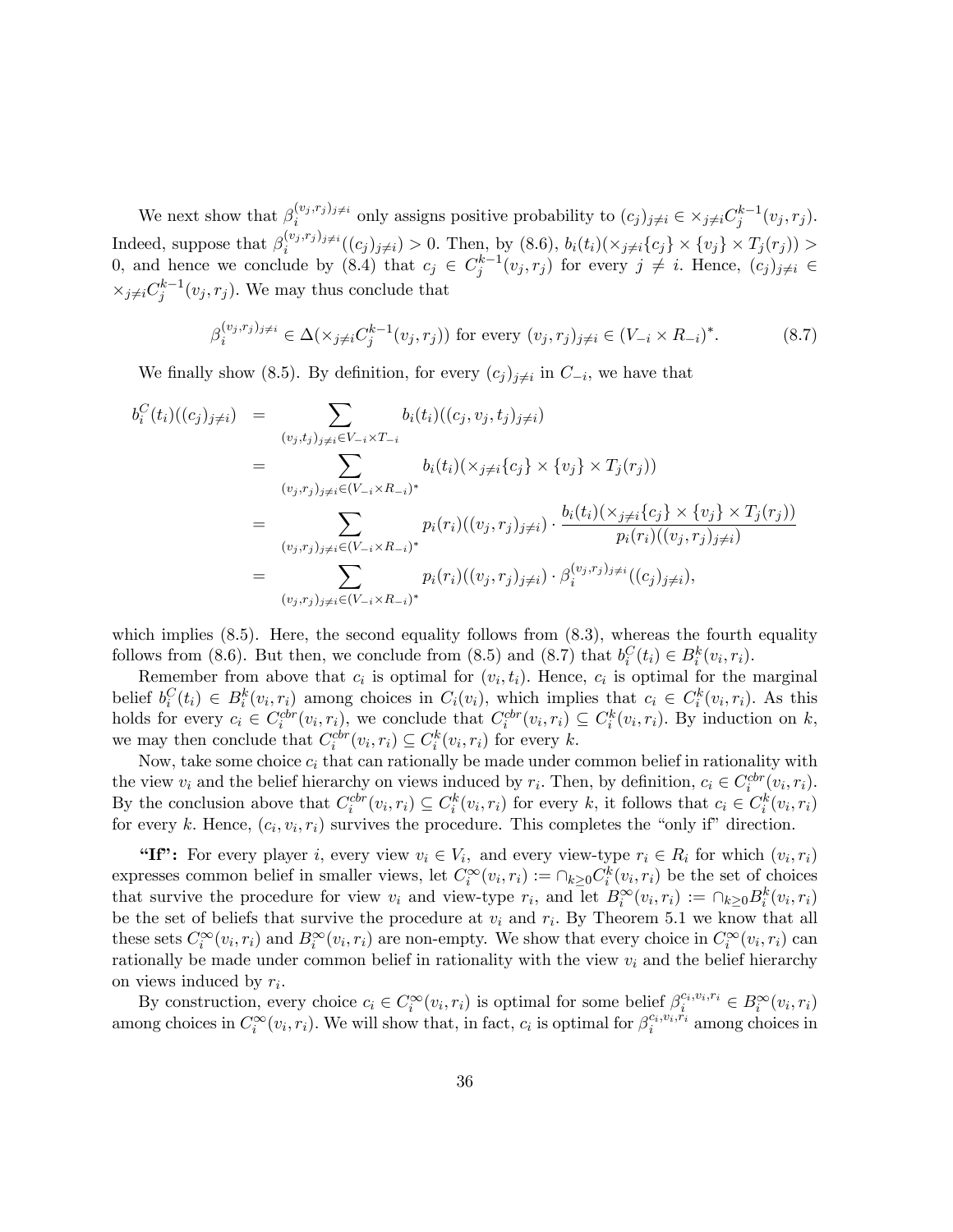$C_i(v_i)$ . Let  $c_i^* \in C_i(v_i)$  be optimal for  $\beta_i^{c_i, v_i, r_i}$  among choices in  $C_i(v_i)$ . Then,  $c_i^*$  is in  $C_i^{\infty}(v_i, r_i)$ . As  $c_i$  is optimal for  $\beta_i^{c_i, v_i, r_i}$  among choices in  $C_i^{\infty}(v_i, r_i)$ , it follows that

$$
\sum_{c_{-i} \in C_{-i}(v_i)} \beta_i^{c_i, v_i, r_i}(c_{-i}) \cdot u_i(c_i, c_{-i}) \ge \sum_{c_{-i} \in C_{-i}(v_i)} \beta_i^{c_i, v_i, r_i}(c_{-i}) \cdot u_i(c_i^*, c_{-i}).
$$

As  $c_i^*$  is optimal for  $\beta_i^{c_i,v_i,r_i}$  among choices in  $C_i(v_i)$ , it follows that  $c_i$  is optimal for  $\beta_i^{c_i,v_i,r_i}$ among choices in  $C_i(v_i)$  as well.

Moreover, since

$$
\beta_i^{c_i, v_i, r_i} \in B_i^{\infty}(v_i, r_i) = \sum_{(v_j, r_j)_{j \neq i} \in V_{-i} \times R_{-i}} p_i(r_i)((v_j, r_j)_{j \neq i}) \cdot \Delta(\times_{j \neq i} C_j^{\infty}(v_j, r_j)),
$$

there is for every  $(v_j, r_j)_{j \neq i} \in V_{-i} \times R_{-i}$  that receives positive probability under  $p_i(r_i)$ , some belief  $\gamma_i^{c_i, v_i, r_i}[(v_j, r_j)_{j \neq i}] \in \Delta(\times_{j \neq i} C_j^{\infty}(v_j, r_j))$  such that

$$
\beta_i^{c_i, v_i, r_i} = \sum_{(v_j, r_j)_{j \neq i} \in V_{-i} \times R_{-i}} p_i(r_i)((v_j, r_j)_{j \neq i}) \cdot \gamma_i^{c_i, v_i, r_i} [(v_j, r_j)_{j \neq i}].
$$
\n(8.8)

On the basis of these beliefs  $\beta_i^{c_i, v_i, r_i}$  we now construct the following epistemic model  $M =$  $(T_i, b_i)_{i \in I}$ . Let the set of types for every player i be given by

> $T_i = \{t_i^{c_i, v_i, r_i} \mid v_i \in V_i, r_i \in R_i \text{ such that } (v_i, r_i) \text{ expresses common belief} \}$ in smaller views, and  $c_i \in C_i^{\infty}(v_i, r_i)$ .

Moreover, for every type  $t_i^{c_i, v_i, r_i} \in T_i$ , let the belief  $b_i(t_i^{c_i, v_i, r_i})$  on  $C_{-i} \times V_{-i} \times T_{-i}$  be given by

$$
b_i(t_i^{c_i, v_i, r_i})((c_j, v_j, t_j)_{j \neq i}) := \begin{cases} p_i(r_i)((v_j, r_j)_{j \neq i}) & \text{if } t_j = t_j^{c_j, v_j, r_j} \text{ for all } j \neq i, \\ \sqrt{i}^{c_i, v_i, r_i}[(v_j, r_j)_{j \neq i}]((c_j)_{j \neq i}) & \text{otherwise} \end{cases}
$$
(8.9)

Suppose that type  $t_i^{c_i, v_i, r_i}$  assigns positive probability to some combination  $(c_j, v_j, t_j^{c_j, v_j, r_j})_{j \neq i}$ . Then, by (8.9), the belief  $\gamma_i^{c_i, v_i, r_i}[(v_j, r_j)_{j \neq i}]$  assigns positive probability to the choice-combination  $(c_j)_{j\neq i}$ . Since  $\gamma_i^{c_i, v_i, r_i}[(v_j, r_j)_{j\neq i}] \in \Delta(\times_{j\neq i} C_j^{\infty}(v_j, r_j))$ , it follows that  $c_j \in C_j^{\infty}(v_j, r_j)$ , and hence  $c_j \in C_j(v_j)$ , for every  $j \neq i$ . Therefore, this is a well-defined epistemic model according to Definition 3.1.

Moreover, by  $(8.9)$  it must be the case that  $p_i(r_i)$  assigns positive probability to the combination  $(v_j, r_j)_{j \neq i}$ . As  $(v_i, r_i)$  believes in smaller views, it follows that  $v_j$  is contained in  $v_i$  for every opponent  $j \neq i$ . Hence, we conclude that  $(v_i, t_i^{c_i, v_i, r_i})$  believes in smaller views too. Since all types in the epistemic model only assign positive probability to view-type pairs of the sort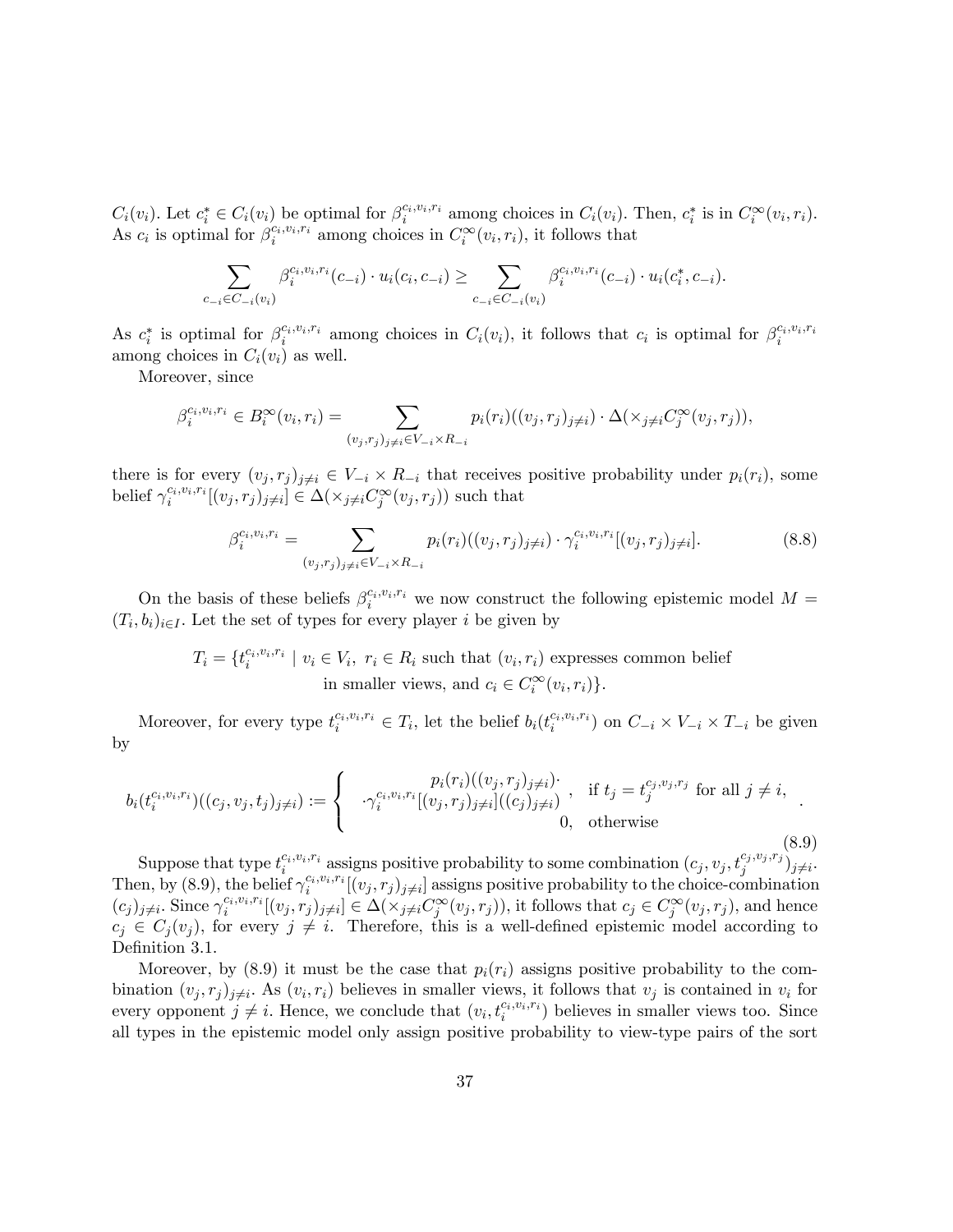$(v_j, t_j^{c_j, v_j, r_j})$ , we conclude that  $(v_i, t_i^{c_i, v_i, r_i})$  expresses common belief in smaller views for all types  $t_i^{c_i, v_i, \dot{r}_i}$  in the model.

We next show that every type  $t_i^{c_i, v_i, r_i}$  holds the belief  $\beta_i^{c_i, v_i, r_i}$  about the opponents' choices. Let  $b_i^C(t_i^{c_i,v_i,r_i})$  be the marginal belief of type  $t_i^{c_i,v_i,r_i}$  on  $C_{-i}$ . Then, for every  $(c_j)_{j\neq i} \in C_{-i}$  we have that

$$
b_i^C(t_i^{c_i, v_i, r_i})((c_j)_{j\neq i}) = \sum_{(v_j, t_j)_{j\neq i} \in V_{-i} \times T_{-i}} b_i(t_i^{c_i, v_i, r_i})((c_j, v_j, t_j)_{j\neq i})
$$
  
\n
$$
= \sum_{(v_j, r_j)_{j\neq i} \in V_{-i} \times R_{-i}} b_i(t_i^{c_i, v_i, r_i})((c_j, v_j, t_j^{c_j, v_j, r_j})_{j\neq i})
$$
  
\n
$$
= \sum_{(v_j, r_j)_{j\neq i} \in V_{-i} \times R_{-i}} p_i(r_i)((v_j, r_j)_{j\neq i}) \cdot \gamma_i^{c_i, v_i, r_i}[(v_j, r_j)_{j\neq i}]((c_j)_{j\neq i})
$$
  
\n
$$
= \beta_i^{c_i, v_i, r_i}((c_j)_{j\neq i}),
$$

where the second and third equality follow from  $(8.9)$ , and the last equality follows from  $(8.8)$ . Hence, we conclude that  $t_i^{c_i, v_i, \bar{r}_i}$  holds the belief  $\beta_i^{c_i, v_i, \bar{r}_i}$  about the opponents' choices.  $i$  indus the beneficial  $\mu_i$ 

Note that, by construction,  $c_i \in C_i^{\infty}(v_i,r_i)$  for every type  $t_i^{c_i,v_i,r_i} \in T_i$ . Since we have seen above that  $c_i$  is optimal for  $\beta_i^{c_i,v_i,r_i}$  among choices in  $C_i(v_i)$ , and that  $t_i^{c_i,v_i,r_i}$  holds the belief  $\beta_i^{c_i, v_i, r_i}$  about the opponents' choices, it follows that  $c_i$  is optimal for  $(v_i, t_i^{c_i, v_i, r_i})$ . We use this to show that every type  $t_i^{c_i, v_i, r_i}$  believes in the opponents' rationality. Suppose that  $b_i(t_i^{c_i, v_i, r_i})((c_j, v_j, t_j^{c_j, v_j, r_j})_{j \neq i}) > 0$ . Then, as we have just seen,  $c_j$  is optimal for  $(v_j, t_j^{c_j, v_j, r_j})$ , and hence  $t_i^{c_i, v_i, r_i}$  indeed believes in the opponents' rationality. As this holds for all types in the epistemic model  $M$ , we conclude that all types in  $M$  express *common* belief in rationality.

We finally show that every type  $t_i^{c_i, v_i, \overline{r_i}}$  has the belief hierarchy on views induced by the view-type  $r_i$ . For every  $(v_j, r_j)_{j \neq i} \in V_{-i} \times R_{-i}$  we have that

X (c<sup>j</sup> )j6=i2C<sup>i</sup> bi(t ci;vi;r<sup>i</sup> i )((c<sup>j</sup> ; v<sup>j</sup> ; tc<sup>j</sup> ;v<sup>j</sup> ;r<sup>j</sup> j )j6=i) = <sup>X</sup> (c<sup>j</sup> )j6=i2C<sup>i</sup> pi(ri)((v<sup>j</sup> ; r<sup>j</sup> )j6=i) ci;vi;r<sup>i</sup> i [(v<sup>j</sup> ; r<sup>j</sup> )j6=<sup>i</sup> ]((c<sup>j</sup> )j6=i) = pi(ri)((v<sup>j</sup> ; r<sup>j</sup> )j6=i) X (c<sup>j</sup> )j6=i2C<sup>i</sup> ci;vi;r<sup>i</sup> i [(v<sup>j</sup> ; r<sup>j</sup> )j6=<sup>i</sup> ]((c<sup>j</sup> )j6=i) = pi(ri)((v<sup>j</sup> ; r<sup>j</sup> )j6=i); (8.10)

where the first equality follows from  $(8.9)$ , and the last equality follows from the fact that  $\gamma_i^{c_i, v_i, r_i}[(v_j, r_j)_{j \neq i}]$  is a probability distribution on  $C_{-i}$ , and hence

$$
\sum_{(c_j)_{j\neq i}\in C_{-i}} \gamma_i^{c_i, v_i, r_i} [(v_j, r_j)_{j\neq i}]((c_j)_{j\neq i}) = 1.
$$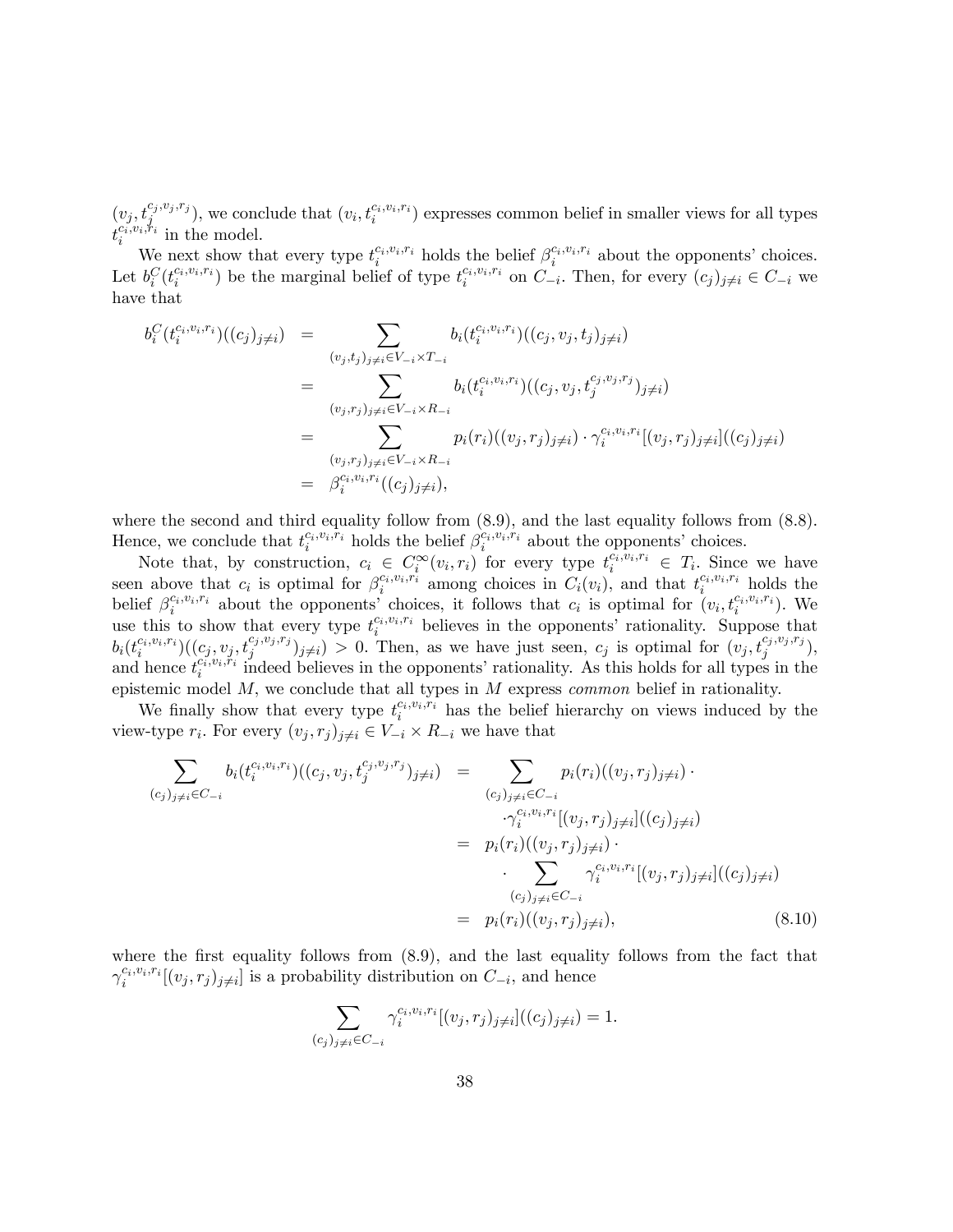Equation (8.10) thus states that the probability that type  $t_i^{c_i, v_i, r_i}$  assigns to the set of tuples  $\{(v_j,t_j^{c_j,v_j,\grave{r}_j})_{j\neq i} \mid (c_j)_{j\neq i} \in C_{-i}\}\$ is the same as the probability that view-type  $r_i$  assigns to the tuple  $(v_j, r_j)_{j \neq i}$ . Since this holds for every type  $t_i^{c_i, v_i, r_i}$  in the epistemic model M, we coni clude that every type  $t_i^{c_i,v_i,r_i}$  in M has the belief hierarchy on views induced by  $r_i$ . That is,  $h_i^{view}(t_i^{c_i,v_i,r_i}) = h_i^{view}(r_i)$  for every type  $t_i^{c_i,v_i,r_i}$  in M.

Take now some player i, and some triple  $(c_i, v_i, r_i)$  that survives the procedure. Then,  $c_i \in C_i^{\infty}(v_i,r_i)$ . Consider the type  $t_i^{c_i,v_i,r_i} \in T_i$  in the epistemic model constructed above. We have seen above that  $c_i$  is optimal  $(v_i, t_i^{c_i, v_i, r_i})$ , that  $(v_i, t_i^{c_i, v_i, r_i})$  expresses common belief in smaller views, that type  $t_i^{c_i, v_i, \bar{r_i}}$  expresses common belief in rationality, and that  $h_i^{view}(t_i^{c_i, v_i, \bar{r_i}})$  $h_i^{view}(r_i)$ . It thus follows that  $c_i$  can rationally be chosen under common belief in rationality with the view  $v_i$  and the belief hierarchy on views induced by  $r_i$ . This completes the proof.  $\blacksquare$ 

# References

- [1] Bach, C.W. and A. Perea (2017), Incomplete information and generalized iterated strict dominance, Epicenter Working Paper No. 7.
- [2] Battigalli, P. (1997), On rationalizability in extensive games, Journal of Economic Theory  $74, 40 - 61.$
- [3] Bernheim, B.D.  $(1984)$ , Rationalizable strategic behavior, *Econometrica* **52**, 1007–1028.
- [4] Brandenburger, A. and E. Dekel (1987), Rationalizability and correlated equilibria, Econometrica 55, 1391-1402.
- [5] Copič, J. and A. Galeotti  $(2006)$ , Awareness as an equilibrium notion: Normal-form games, Working paper.
- [6] Dekel, E., Fudenberg. D. and S. Morris (2007), Interim correlated rationalizability, Theoretical Economics 1, 15-40.
- [7] Dekel, E., Lipman, B.L. and A. Rustichini (1998), Standard state-space models preclude unawareness, *Econometrica* 66, 159–173.
- [8] Ely, J.C. and M. Peski (2006), Hierarchies of belief and interim rationalizability, *Theoretical*  $Economics\ 1, 19–65.$
- [9] Fagin, R. and J.Y. Halpern (1988), Belief, awareness and limited reasoning, Artificial Intelligence  $34, 39-72$ .
- [10] Feinberg, Y. (2004), Subjective reasoning  $-$  games with unawareness, Stanford Graduate School of Business, Research Paper No. 1875.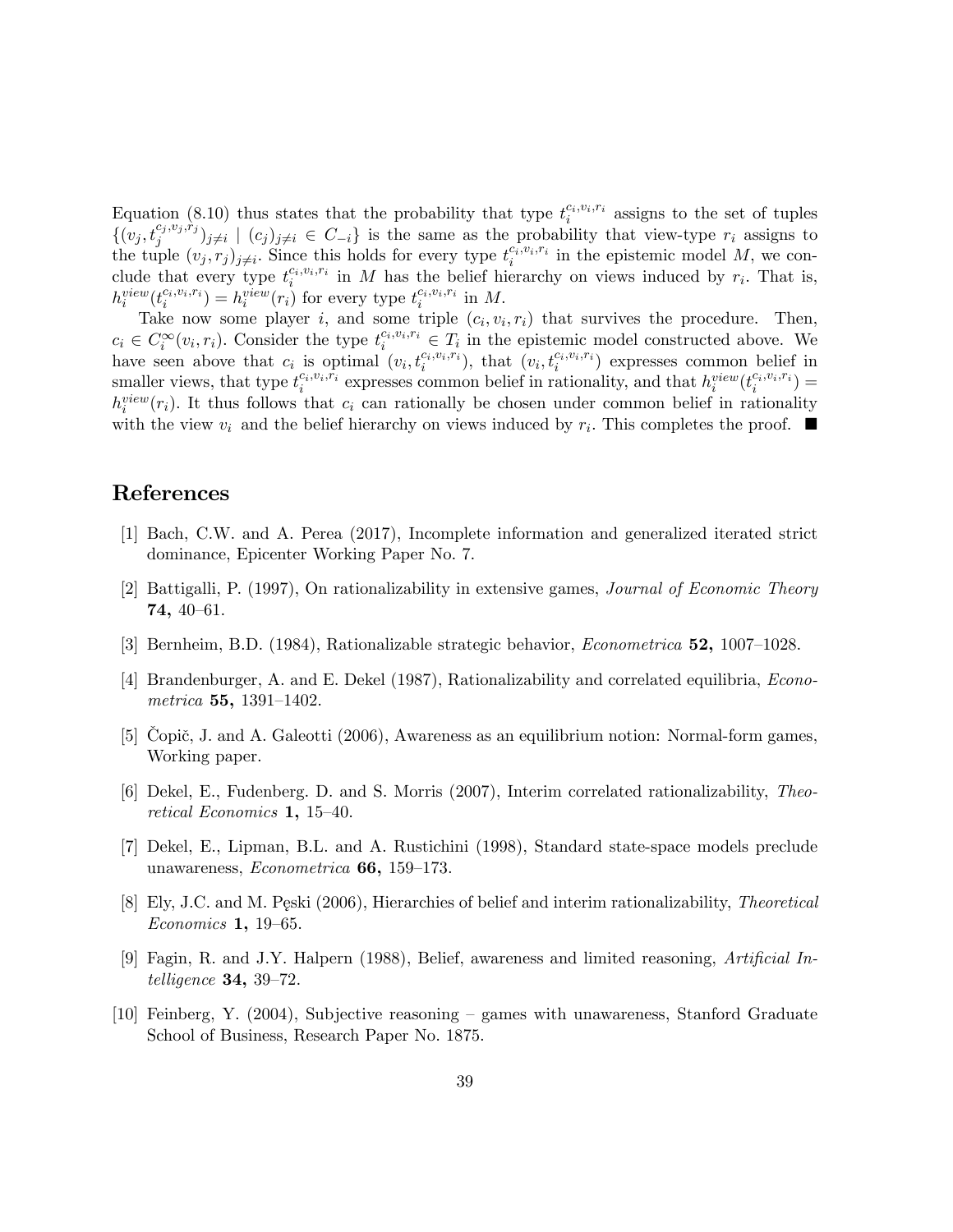- [11] Feinberg, Y. (2012), Games with unawareness, Stanford Graduate School of Business, Research Paper No. 2122.
- [12] Grant, S. and J. Quiggin (2013), Inductive reasoning about unawareness, Economic Theory 54, 717-755.
- [13] Guarino, P. (2017), Essays on epistemic game theory: Large conditional type structures and unawareness, Maastricht University, PhD Dissertation.
- [14] Halpern, J.Y. (2001), Alternative semantics for unawareness, Games and Economic Behav $ior 37, 321-339.$
- [15] Halpern, J.Y. and L.C. Rêgo (2008), Interactive unawareness revisited, *Games and Eco*nomic Behavior  $62$ ,  $232-262$ .
- [16] Halpern, J.Y. and L.C. Rêgo (2014), Extensive games with possibly unaware players, Mathematical Social Sciences  $70, 42-58.$
- [17] Harsanyi, J.C.  $(1967-1968)$ , Games with incomplete information played by "bayesian" players, I-III, Management Science 14, 159-182, 320-334, 486-502.
- [18] Heifetz, A., Meier, M. and B.C. Schipper (2006), Interactive unawareness, *Journal of Eco*nomic Theory  $130$ ,  $78-94$ .
- [19] Heifetz, A., Meier, M. and B.C. Schipper (2008), A canonical model for interactive unawareness, Games and Economic Behavior 62, 304-324.
- [20] Heifetz, A., Meier, M. and B.C. Schipper (2013a), Unawareness, beliefs, and speculative trade, *Games and Economic Behavior*  $77, 100-121$ .
- [21] Heifetz, A., Meier, M. and B.C. Schipper (2013b), Dynamic unawareness and rationalizable behavior, Games and Economic Behavior 81, 50-68.
- [22] Heinsalu, S. (2014), Universal type structures with unawareness, Games and Economic Behavior 83, 255–266.
- [23] Hu, H. and H.W. Stuart, Jr. (2001) An epistemic analysis of the Harsanyi transformation, International Journal of Game Theory 30,  $517-525$ .
- [24] Li, J. (2009), Information structures with unawareness, Journal of Economic Theory 144, 977-993.
- [25] Meier, M. and B.C. Schipper (2014), Bayesian games with unawareness and unawareness perfection, Economic Theory 56, 219-249.